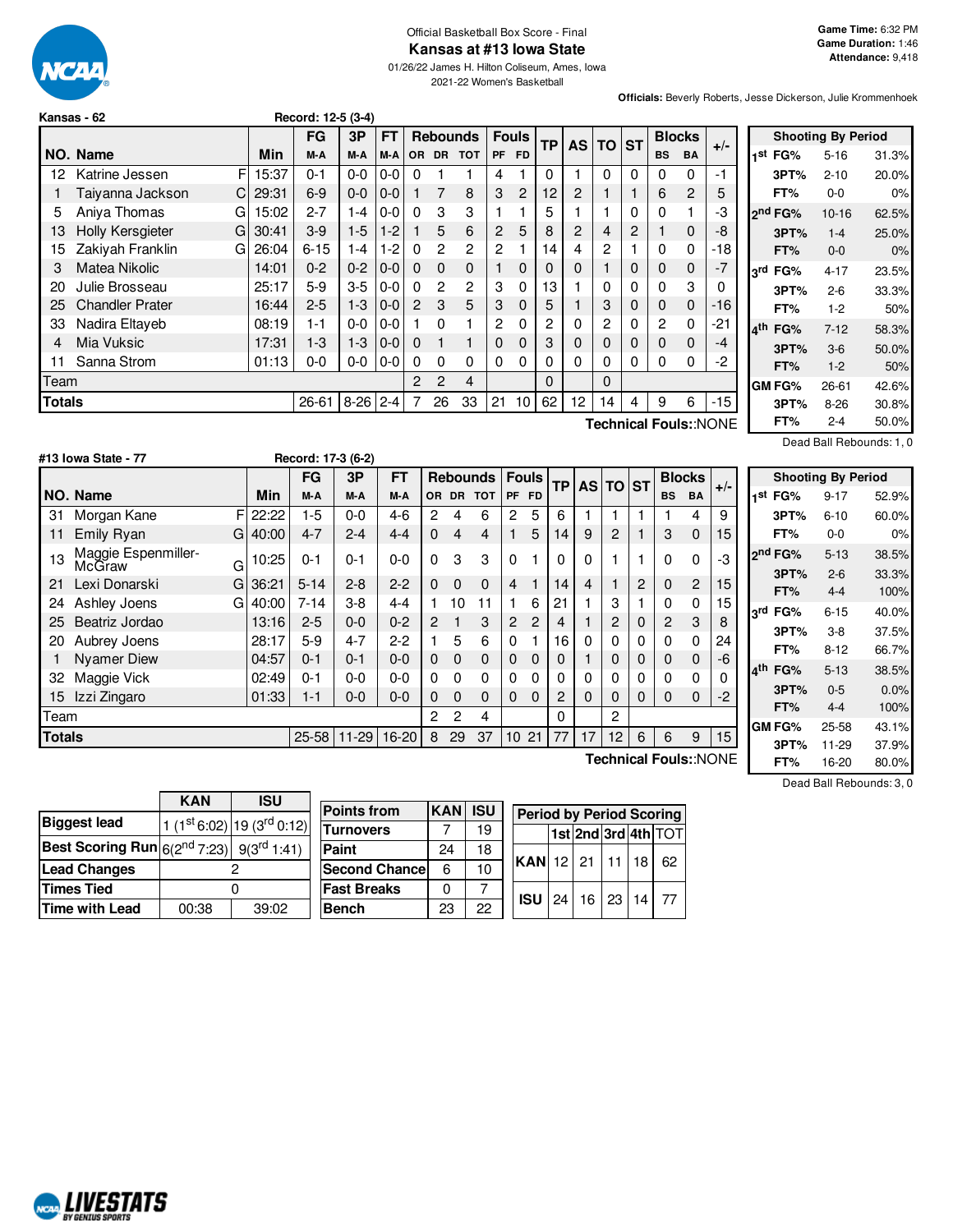

# **Kansas at #13 Iowa State**

01/26/22 James H. Hilton Coliseum, Ames, Iowa 2021-22 Women's Basketball

**Officials:** Beverly Roberts, Jesse Dickerson, Julie Krommenhoek

# **Period 1**

## **Quarter Starters:**

| ISU              | 11 Ryan E<br>13 Espenmiller-McGraw M                               |              | 21 Donarski L  | 24 Joens A                                                 | 31 Kane M     |
|------------------|--------------------------------------------------------------------|--------------|----------------|------------------------------------------------------------|---------------|
| <b>KAN</b>       | 1 Jackson T<br>5 Thomas A                                          |              | 12 Jessen K    | 13 Kersgieter H                                            | 15 Franklin Z |
| <b>Game Time</b> | <b>ISU</b>                                                         | <b>Score</b> | Diff           | <b>KAN</b>                                                 |               |
| 10:00            | 21 DONARSKI L jumpball lost                                        |              |                | 1 JACKSON T jumpball won                                   |               |
| 09:45            | 13 ESPENMILLER-MCGRAW M steal (1)                                  |              |                | 15 FRANKLIN Z turnover lost ball (1)                       |               |
| 09:40            | 11 RYAN E 2pt FG fast break from turnover in the paint, layup      | $2 - 0$      | $\overline{2}$ |                                                            |               |
| 09:21            | made $(2)$                                                         |              |                | 5 THOMAS A 2pt FG in the paint, jump shot blocked          |               |
| 09:21            | 31 KANE M block (1)                                                |              |                |                                                            |               |
| 09:16            |                                                                    |              |                | 13 KERSGIETER H offensive rebound (1)                      |               |
| 09:09            |                                                                    |              |                | 15 FRANKLIN Z 3pt FG second chance, jump shot missed       |               |
| 09:06            |                                                                    |              |                | offensive rebound (2)                                      |               |
| 08:56            |                                                                    |              |                | 5 THOMAS A 3pt FG second chance, jump shot missed          |               |
| 08:54            | 13 ESPENMILLER-MCGRAW M defensive rebound (1)                      |              |                |                                                            |               |
| 08:35            | 21 DONARSKIL 2pt FG in the paint, jump shot blocked                |              |                |                                                            |               |
| 08:35            |                                                                    |              |                | 1 JACKSON T block (1)                                      |               |
| 08:30            |                                                                    |              |                | 13 KERSGIETER H defensive rebound (2)                      |               |
| 08:24            |                                                                    |              |                | 5 THOMAS A turnover bad pass (1)                           |               |
| 08:24            | 31 KANE M substitution out                                         |              |                |                                                            |               |
| 08:24            | 25 JORDAO B substitution in                                        |              |                |                                                            |               |
| 08:11            | 21 DONARSKI L 3pt FG from turnover, jump shot missed               |              |                |                                                            |               |
| 08:08            | 24 JOENS A offensive rebound (1)                                   |              |                |                                                            |               |
| 08:05            | 24 JOENS A 3pt FG from turnover second chance, jump shot<br>missed |              |                |                                                            |               |
| 08:03            |                                                                    |              |                | 13 KERSGIETER H defensive rebound (3)                      |               |
| 07:55            |                                                                    |              |                | 15 FRANKLIN Z 3pt FG, jump shot missed                     |               |
| 07:51            | 11 RYAN E defensive rebound (1)                                    |              |                |                                                            |               |
| 07:36            | 25 JORDAO B 2pt FG in the paint, layup made (2)                    | 4-0          | 4              |                                                            |               |
| 07:16            |                                                                    | $4 - 2$      | $\mathbf{2}$   | 1 JACKSON T 2pt FG in the paint, layup made (2)            |               |
| 06:52            | 25 JORDAO B 2pt FG in the paint, jump shot blocked                 |              |                |                                                            |               |
| 06:52            |                                                                    |              |                | 1 JACKSON T block (2)                                      |               |
| 06:48            |                                                                    |              |                | 15 FRANKLIN Z defensive rebound (1)                        |               |
| 06:31            |                                                                    |              |                | 5 THOMAS A 2pt FG outside the paint, jump shot missed      |               |
| 06:31            | 25 JORDAO B defensive rebound (1)                                  |              |                |                                                            |               |
| 06:31            | 25 JORDAO B foul drawn (1)                                         |              |                | 12 JESSEN K foul personal (1 - 1)                          |               |
| 06:31            | 25 JORDAO B substitution out                                       |              |                |                                                            |               |
| 06:31            | 31 KANE M substitution in                                          |              |                |                                                            |               |
| 06:31            |                                                                    |              |                | 1 JACKSON T substitution out                               |               |
| 06:31            |                                                                    |              |                | 12 JESSEN K substitution out                               |               |
| 06:31            |                                                                    |              |                | 15 FRANKLIN Z substitution out                             |               |
| 06:31<br>06:31   |                                                                    |              |                | 3 NIKOLIC M substitution in<br>25 PRATER C substitution in |               |
| 06:31            |                                                                    |              |                | 33 ELTAYEB N substitution in                               |               |
| 06:31            |                                                                    |              |                | 13 KERSGIETER H substitution out                           |               |
| 06:31            |                                                                    |              |                | 20 BROSSEAU J substitution in                              |               |
| 06:11            | 31 KANE M 2pt FG in the paint, jump shot blocked                   |              |                |                                                            |               |
| 06:11            |                                                                    |              |                | 33 ELTAYEB N block (1)                                     |               |
|                  |                                                                    |              |                |                                                            |               |

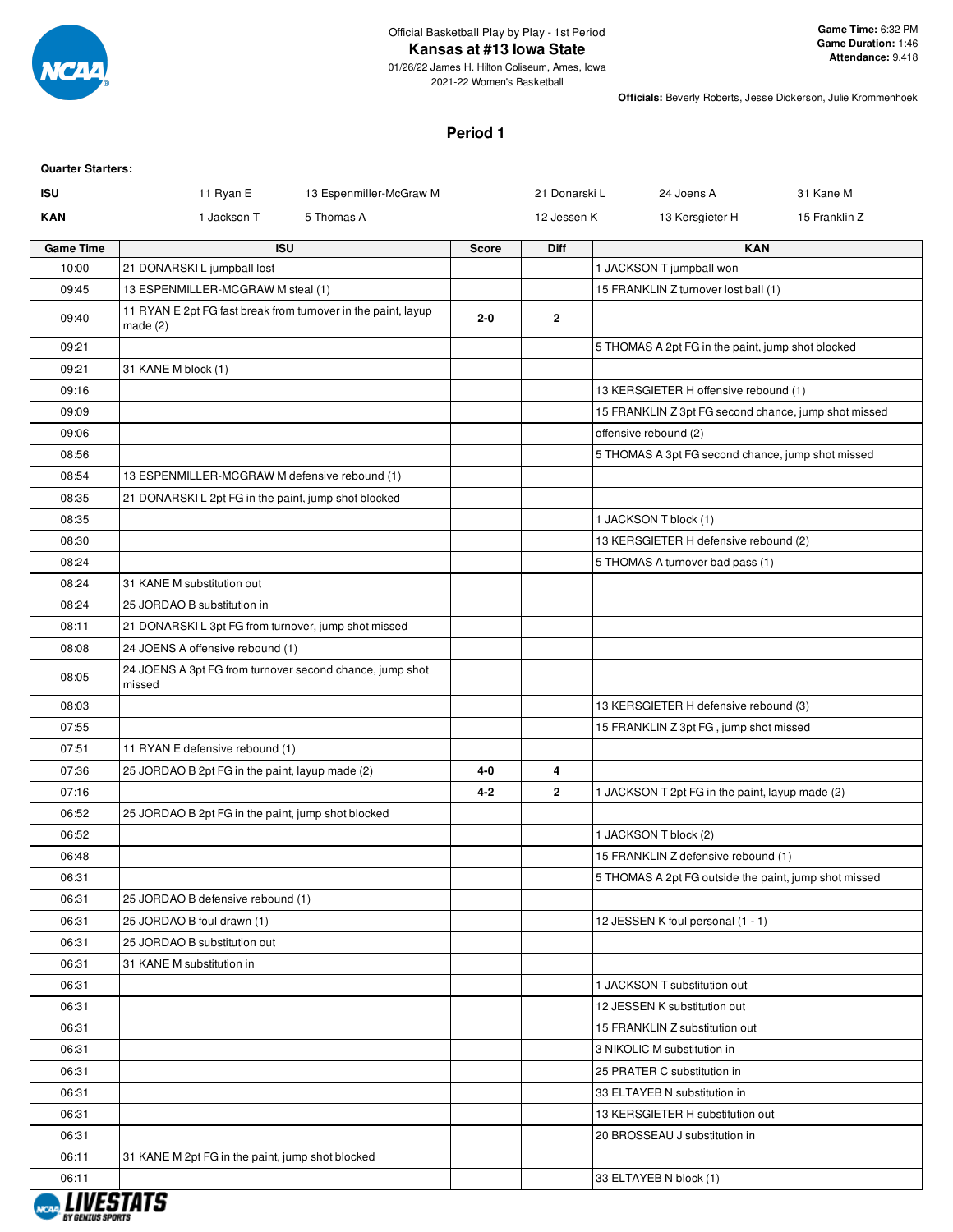

# Official Basketball Play by Play - 1st Period **Kansas at #13 Iowa State**

01/26/22 James H. Hilton Coliseum, Ames, Iowa 2021-22 Women's Basketball

| <b>Game Time</b> | <b>ISU</b>                                                | <b>Score</b> | <b>Diff</b>   | <b>KAN</b>                                                 |
|------------------|-----------------------------------------------------------|--------------|---------------|------------------------------------------------------------|
| 06:05            |                                                           |              |               | 5 THOMAS A defensive rebound (1)                           |
| 06:02            |                                                           | $4 - 5$      | $-1$          | 25 PRATER C 3pt FG, jump shot made (3)                     |
| 06:02            |                                                           |              |               | 5 THOMAS A assist (1)                                      |
| 05:44            | 21 DONARSKIL 3pt FG, jump shot missed                     |              |               |                                                            |
| 05:40            |                                                           |              |               | 5 THOMAS A defensive rebound (2)                           |
| 05:34            |                                                           |              |               | 25 PRATER C turnover lost ball (1)                         |
| 05:34            | 13 ESPENMILLER-MCGRAW M substitution out                  |              |               |                                                            |
| 05:34            | 20 JOENS A substitution in                                |              |               |                                                            |
| 05:34            |                                                           |              |               | 5 THOMAS A substitution out                                |
| 05:34            |                                                           |              |               | 13 KERSGIETER H substitution in                            |
| 05:24            | 24 JOENS A 3pt FG from turnover, jump shot made (3)       | $7 - 5$      | $\mathbf{2}$  |                                                            |
| 05:24            | 11 RYAN E assist (1)                                      |              |               |                                                            |
| 05:05            |                                                           |              |               | 3 NIKOLIC M 3pt FG, jump shot missed                       |
| 05:01            | 24 JOENS A defensive rebound (2)                          |              |               |                                                            |
| 04:56            | 24 JOENS A foul drawn (1)                                 |              |               | 3 NIKOLIC M foul personal (1 - 2)                          |
| 04:56            |                                                           |              | Timeout media |                                                            |
| 04:56            | 31 KANE M substitution out                                |              |               |                                                            |
| 04:56            | 25 JORDAO B substitution in                               |              |               |                                                            |
| 04:47            | 24 JOENS A 3pt FG, jump shot made (6)                     | $10-5$       | 5             |                                                            |
| 04:47            | 11 RYAN E assist (2)                                      |              |               |                                                            |
| 04:20            |                                                           |              |               | 25 PRATER C 3pt FG, jump shot missed                       |
| 04:18            |                                                           |              |               | 33 ELTAYEB N offensive rebound (1)                         |
|                  |                                                           |              |               | 33 ELTAYEB N 2pt FG second chance in the paint, layup made |
| 04:17            |                                                           | $10-7$       | 3             | (2)                                                        |
| 04:02            | 11 RYAN E 3pt FG, jump shot made (5)                      | $13 - 7$     | 6             |                                                            |
| 04:02            | 25 JORDAO B assist (1)                                    |              |               |                                                            |
| 03:43            | 20 JOENS A substitution out                               |              |               |                                                            |
| 03:43            | 25 JORDAO B substitution out                              |              |               |                                                            |
| 03:43            | 13 ESPENMILLER-MCGRAW M substitution in                   |              |               |                                                            |
| 03:43            | 31 KANE M substitution in                                 |              |               |                                                            |
| 03:43            |                                                           |              |               | 3 NIKOLIC M substitution out                               |
| 03:43            |                                                           |              |               | 25 PRATER C substitution out                               |
| 03:43            |                                                           |              |               | 33 ELTAYEB N substitution out                              |
| 03:43            |                                                           |              |               | 1 JACKSON T substitution in                                |
| 03:43            |                                                           |              |               | 4 VUKSIC M substitution in                                 |
| 03:43            |                                                           |              |               | 12 JESSEN K substitution in                                |
| 03:37            | 31 KANE M foul personal (1 - 1)                           |              |               | 1 JACKSON T foul drawn (1)                                 |
| 03:32            |                                                           | 13-10        | 3             | 20 BROSSEAU J 3pt FG, jump shot made (3)                   |
| 03:32            |                                                           |              |               | 1 JACKSON T assist (1)                                     |
| 03:19            | 11 RYAN E turnover lost ball (1)                          |              |               |                                                            |
| 03:19            | 13 ESPENMILLER-MCGRAW M substitution out                  |              |               |                                                            |
| 03:19            | 20 JOENS A substitution in                                |              |               |                                                            |
| 03:07            |                                                           |              |               | 4 VUKSIC M 3pt FG from turnover, jump shot missed          |
| 03:05            | 31 KANE M defensive rebound (1)                           |              |               |                                                            |
| 03:05            | 31 KANE M foul drawn (1)                                  |              |               | 13 KERSGIETER H foul personal (1 - 3)                      |
| 02:48            | 21 DONARSKIL 2pt FG outside the paint, jump shot made (2) | $15 - 10$    | 5             |                                                            |
| 02:24            |                                                           |              |               | 4 VUKSIC M 3pt FG, jump shot missed                        |
| 02:21            | 20 JOENS A defensive rebound (1)                          |              |               |                                                            |
| 02:11            | 20 JOENS A 3pt FG, jump shot made (3)                     | 18-10        | 8             |                                                            |
|                  |                                                           |              |               |                                                            |

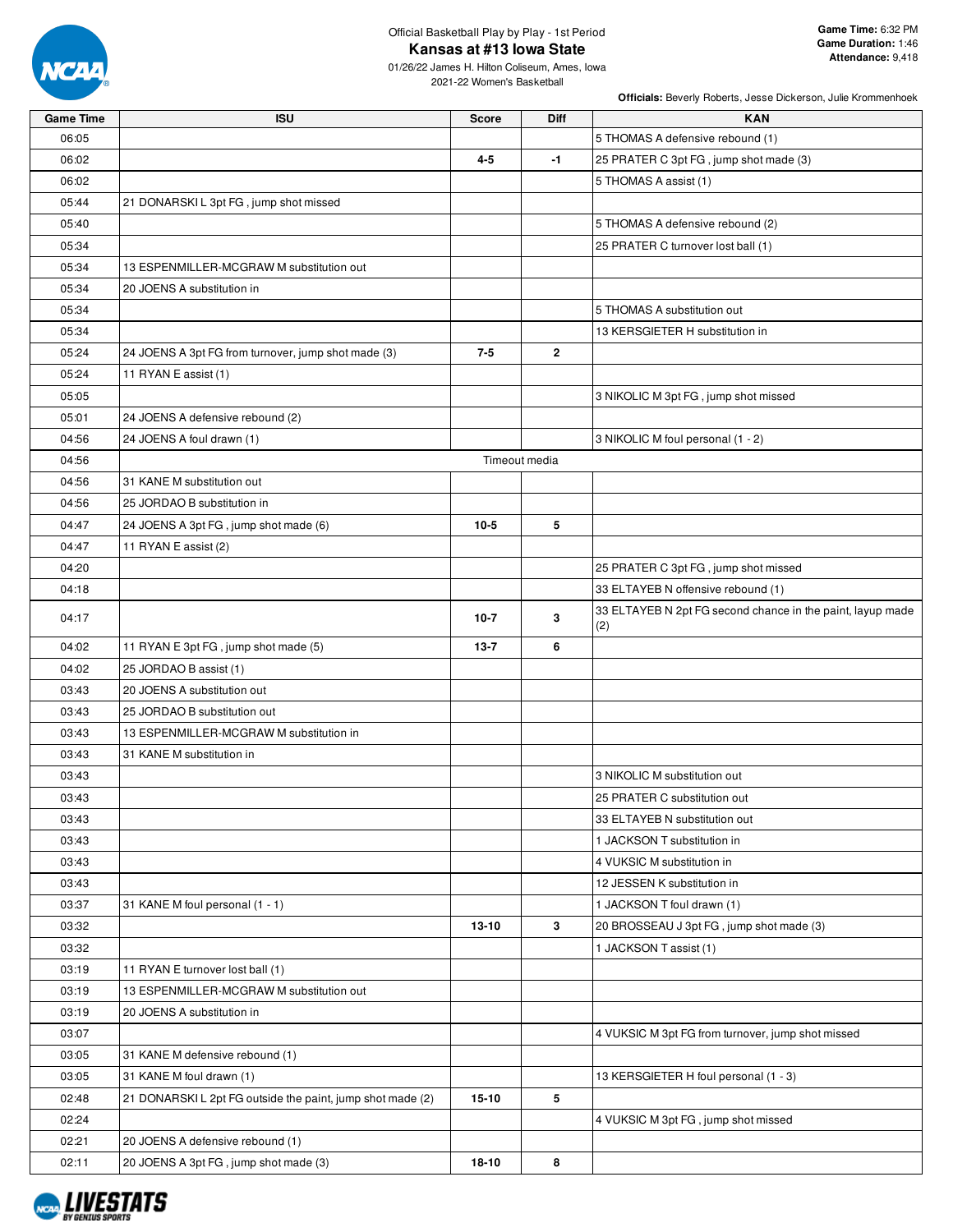

## Official Basketball Play by Play - 1st Period **Kansas at #13 Iowa State**

01/26/22 James H. Hilton Coliseum, Ames, Iowa 2021-22 Women's Basketball

| <b>Game Time</b> | <b>ISU</b>                                               | <b>Score</b>         | Diff | <b>KAN</b>                                                 |  |  |  |  |  |  |
|------------------|----------------------------------------------------------|----------------------|------|------------------------------------------------------------|--|--|--|--|--|--|
| 02:11            | 21 DONARSKI L assist (1)                                 |                      |      |                                                            |  |  |  |  |  |  |
| 01:53            |                                                          | $18 - 12$            | 6    | 20 BROSSEAU J 2pt FG outside the paint, jump shot made (5) |  |  |  |  |  |  |
| 01:43            | 20 JOENS A 3pt FG, jump shot missed                      |                      |      |                                                            |  |  |  |  |  |  |
| 01:41            |                                                          |                      |      | 1 JACKSON T defensive rebound (1)                          |  |  |  |  |  |  |
| 01:26            |                                                          |                      |      | 13 KERSGIETER H 2pt FG outside the paint, jump shot missed |  |  |  |  |  |  |
| 01:24            | defensive rebound (8)                                    |                      |      |                                                            |  |  |  |  |  |  |
| 01:24            | 31 KANE M substitution out                               |                      |      |                                                            |  |  |  |  |  |  |
| 01:24            | 25 JORDAO B substitution in                              |                      |      |                                                            |  |  |  |  |  |  |
| 01:24            |                                                          |                      |      | 1 JACKSON T substitution out                               |  |  |  |  |  |  |
| 01:24            |                                                          |                      |      | 4 VUKSIC M substitution out                                |  |  |  |  |  |  |
| 01:24            |                                                          |                      |      | 13 KERSGIETER H substitution out                           |  |  |  |  |  |  |
| 01:24            |                                                          |                      |      | 20 BROSSEAU J substitution out                             |  |  |  |  |  |  |
| 01:24            |                                                          |                      |      | 5 THOMAS A substitution in                                 |  |  |  |  |  |  |
| 01:24            |                                                          |                      |      | 15 FRANKLIN Z substitution in                              |  |  |  |  |  |  |
| 01:24            |                                                          |                      |      | 25 PRATER C substitution in                                |  |  |  |  |  |  |
| 01:24            |                                                          |                      |      | 33 ELTAYEB N substitution in                               |  |  |  |  |  |  |
| 01:10            | 21 DONARSKI L 2pt FG outside the paint, jump shot missed |                      |      |                                                            |  |  |  |  |  |  |
| 01:06            |                                                          |                      |      | 25 PRATER C defensive rebound (1)                          |  |  |  |  |  |  |
| 00:48            |                                                          |                      |      | 33 ELTAYEB N turnover 3 seconds (1)                        |  |  |  |  |  |  |
| 00:43            | 21 DONARSKIL 3pt FG from turnover, jump shot made (5)    | $21 - 12$            | 9    |                                                            |  |  |  |  |  |  |
| 00:19            |                                                          |                      |      | 25 PRATER C 3pt FG, jump shot missed                       |  |  |  |  |  |  |
| 00:15            | 20 JOENS A defensive rebound (2)                         |                      |      |                                                            |  |  |  |  |  |  |
| 00:03            | 20 JOENS A 3pt FG, jump shot made (6)                    | $24 - 12$            | 12   |                                                            |  |  |  |  |  |  |
| 00:03            | 21 DONARSKI L assist (2)                                 |                      |      |                                                            |  |  |  |  |  |  |
|                  |                                                          | <b>END OF PERIOD</b> |      |                                                            |  |  |  |  |  |  |
|                  | <b>ISU 24-12 KAN</b>                                     |                      |      |                                                            |  |  |  |  |  |  |

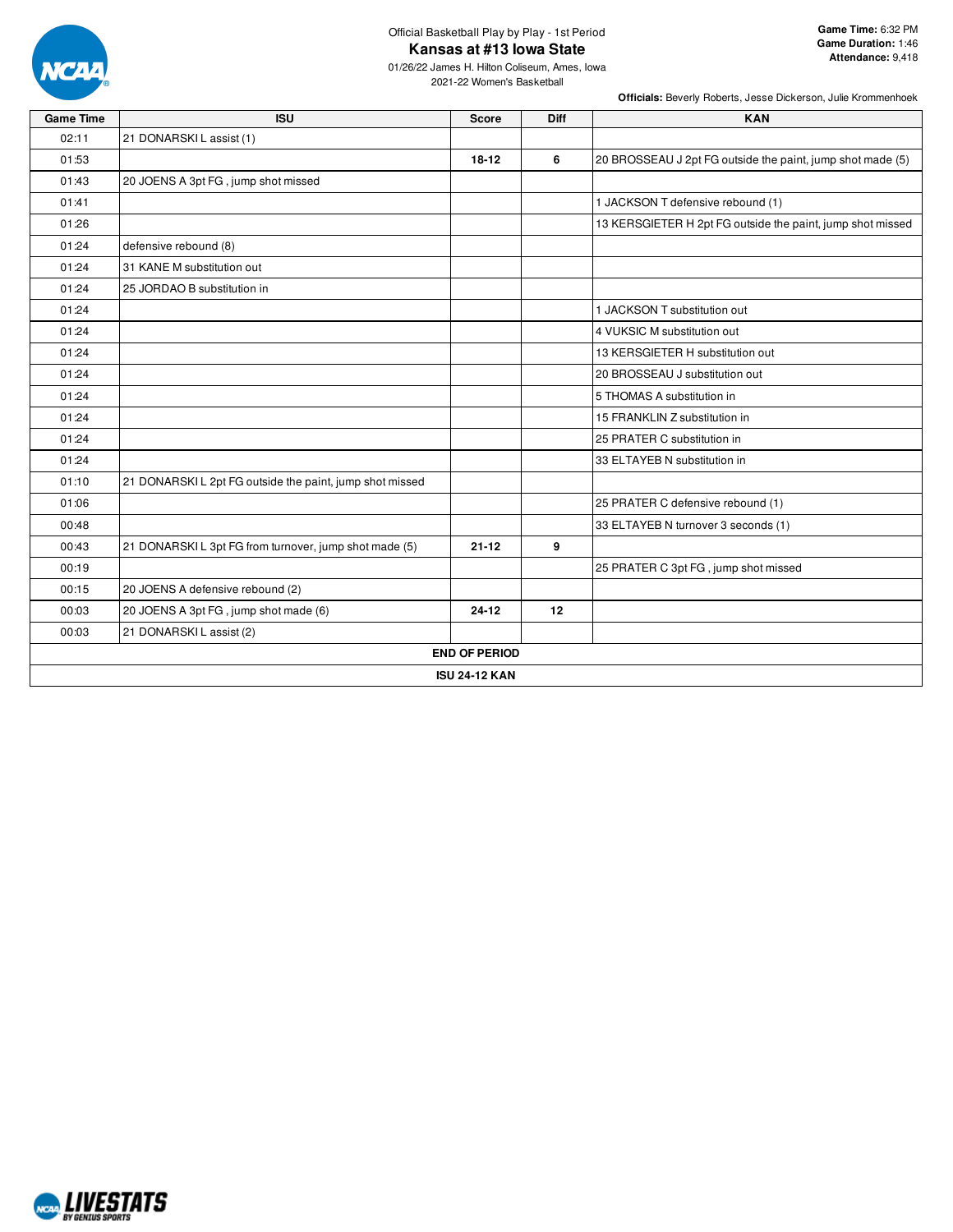

#### Official Basketball Box Score - 1st Period **Kansas at #13 Iowa State**

01/26/22 James H. Hilton Coliseum, Ames, Iowa 2021-22 Women's Basketball

**Officials:** Beverly Roberts, Jesse Dickerson, Julie Krommenhoek

|               |                        |       | FG       | 3P       | FT      |           | <b>Rebounds</b> |            |             | <b>Fouls</b> | ТP       | <b>AS TO</b> |          | $\overline{\phantom{a}}$ ST |                | <b>Blocks</b> | $+/-$ |
|---------------|------------------------|-------|----------|----------|---------|-----------|-----------------|------------|-------------|--------------|----------|--------------|----------|-----------------------------|----------------|---------------|-------|
|               | NO. Name               | Min   | M-A      | M-A      | M-A     | <b>OR</b> | <b>DR</b>       | <b>TOT</b> | <b>PF</b>   | <b>FD</b>    |          |              |          |                             | <b>BS</b>      | <b>BA</b>     |       |
| 12            | F<br>Katrine Jessen    | 07:12 | $0 - 0$  | $0 - 0$  | 0-0     | 0         | 0               | 0          |             | $\Omega$     | $\Omega$ | $\Omega$     | $\Omega$ | $\Omega$                    | 0              | 0             | -8    |
|               | Taiyanna Jackson<br>C  | 05:48 | 1-1      | $0 - 0$  | $0 - 0$ | $\Omega$  | 1               | 1          | $\mathbf 0$ |              | 2        |              | 0        | $\Omega$                    | $\overline{2}$ | $\Omega$      | $-2$  |
| 5             | Aniva Thomas<br>G      | 05:50 | $0 - 3$  | $0 - 1$  | $0 - 0$ | $\Omega$  | $\mathbf{2}$    | 2          | 0           | 0            | $\Omega$ |              |          | 0                           | 0              |               | -5    |
| 13            | Holly Kersgieter<br>G  | 07:39 | 0-1      | $0 - 0$  | $0 - 0$ |           | $\overline{2}$  | 3          |             | $\Omega$     | 0        | 0            | $\Omega$ | 0                           | $\Omega$       | $\Omega$      | -9    |
| 15            | Zakiyah Franklin<br>G  | 04:53 | $0 - 2$  | $0 - 2$  | $0-0$   | 0         |                 |            | 0           | $\Omega$     | 0        | 0            |          | 0                           | $\Omega$       | $\Omega$      | -8    |
| 3             | Matea Nikolic          | 02:48 | $0 - 1$  | $0 - 1$  | $0 - 0$ | $\Omega$  | $\Omega$        | $\Omega$   |             | $\Omega$     | 0        | $\Omega$     | $\Omega$ | $\Omega$                    | $\Omega$       | $\Omega$      | $-4$  |
| 20            | Julie Brosseau         | 05:07 | $2-2$    | $1 - 1$  | $0-0$   | $\Omega$  | $\Omega$        | 0          | $\Omega$    | 0            | 5        | 0            | 0        | 0                           | $\Omega$       | $\Omega$      | -4    |
| 25            | <b>Chandler Prater</b> | 04:12 | $1 - 3$  | $1 - 3$  | $0-0$   | $\Omega$  | 1               | 1          | $\Omega$    | $\Omega$     | 3        | 0            |          | $\Omega$                    | $\Omega$       | 0             | $-10$ |
| 33            | Nadira Eltayeb         | 04:12 | 1-1      | $0 - 0$  | $0-0$   |           | $\Omega$        |            | 0           | $\Omega$     | 2        | 0            |          |                             |                | $\Omega$      | $-10$ |
| 4             | Mia Vuksic             | 02:19 | $0 - 2$  | $0 - 2$  | $0-0$   | $\Omega$  | $\Omega$        | 0          | $\Omega$    | $\Omega$     | $\Omega$ | $\Omega$     | $\Omega$ | $\Omega$                    | $\Omega$       | $\Omega$      | 0     |
| Team          |                        |       |          |          |         |           | 0               |            |             |              | 0        |              | 0        |                             |                |               |       |
| <b>Totals</b> |                        |       | $5 - 16$ | $2 - 10$ | $0-0$   | 3         | 7               | 10         | 3           |              | 12       | 2            | 4        | $\Omega$                    | 3              |               | $-12$ |

|     |        | <b>Shooting By Period</b> |       |
|-----|--------|---------------------------|-------|
| 1st | FG%    | $5 - 16$                  | 31.3% |
|     | 3PT%   | $2 - 10$                  | 20.0% |
|     | FT%    | $0 - 0$                   | 0%    |
|     | GM FG% | $5 - 16$                  | 31.3% |
|     | 3PT%   | $2 - 10$                  | 20.0% |
|     | FT%    | $0 - 0$                   | 0.0%  |

Dead Ball Rebounds: 0, 0

### **#13 Iowa State - 24**

F 05:30 G 10:00 G  $04:50$ G 10:00 G 10:00 **NO.** Name Min **FG 3P FT Rebounds Fouls TP AS TO ST**  $\begin{bmatrix} \mathsf{FG} \end{bmatrix}$   $\begin{bmatrix} \mathsf{3P} \end{bmatrix}$   $\begin{bmatrix} \mathsf{FT} \end{bmatrix}$   $\begin{bmatrix} \mathsf{Rebounds} \end{bmatrix}$   $\begin{bmatrix} \mathsf{F} \end{bmatrix}$   $\begin{bmatrix} \mathsf{F} \end{bmatrix}$   $\begin{bmatrix} \mathsf{TP} \end{bmatrix}$   $\begin{bmatrix} \mathsf{AS} \end{bmatrix}$   $\begin{bmatrix} \mathsf{ST} \end{bmatrix}$   $\begin{bmatrix} \mathsf{BlockS} \ \mathsf{BA} \end{bmatrix}$  + 31 Morgan Kane F 05:30 | 0-1 | 0-0 | 0-0 | 0 1 1 | 1 | 1 | 0 | 0 | 0 | 0 | 1 1 | 2 11 Emily Ryan G | 10:00 | 2-2 | 1-1 | 0-0 | 0 | 1 | 1 | 0 | 0 | 5 | 2 | 1 | 0 | 0 | 0 | 12 13 Maggie Espenmiller-<br>McGraw 04:50 | 0-0 | 0-0 | 0-0 | 0 | 0 | 1 | 0 0 | 0 | 0 | 0 | 0 | 1 | 0 0 | -4 21 Lexi Donarski G | 10:00 | 2-6 | 1-3 | 0-0 | 0 0 0 0 0 0 0 | 5 | 2 | 0 | 0 | 0 0 1 | 12 24 Ashley Joens G | 10:00 | 2-3 | 2-3 | 0-0 | 1 | 1 | 2 | 0 | 1 | 6 | 0 | 0 | 0 | 0 | 0 | 12 25 Beatriz Jordao (04:30 | 1-2 | 0-0 | 0-0 | 0  $\rightarrow$  1 | 0  $\rightarrow$  1 | 2 | 1 | 0 | 0 | 0  $\rightarrow$  1 | 10 20 Aubrey Joens 20 05:10 2-3 2-3 0-0 0 2 2 0 0 6 0 0 0 0 0 0 16 Team 0 1 1 0 0 **Totals** 9-17 6-10 0-0 1 8 9 1 3 24 5 1 1 1 3 12

|  |  | Technical Fouls::NONE |
|--|--|-----------------------|
|--|--|-----------------------|

| 3PT%                     | $6 - 10$ | 60.0% |  |  |  |  |  |  |
|--------------------------|----------|-------|--|--|--|--|--|--|
| FT%                      | $0 - 0$  | $0\%$ |  |  |  |  |  |  |
| <b>GM FG%</b>            | $9 - 17$ | 52.9% |  |  |  |  |  |  |
| 3PT%                     | $6 - 10$ | 60.0% |  |  |  |  |  |  |
| FT%                      | $0 - 0$  | 0.0%  |  |  |  |  |  |  |
| Dead Ball Rebounds: 0, 0 |          |       |  |  |  |  |  |  |

**Shooting By Period 1 st FG%** 9-17 52.9%

|                                                               | <b>KAN</b> | <b>ISU</b>                     |                    |
|---------------------------------------------------------------|------------|--------------------------------|--------------------|
|                                                               |            |                                | <b>Points from</b> |
| <b>Biggest lead</b>                                           |            | 1 $(1st 6:02)$ 12 $(1st 0:03)$ |                    |
|                                                               |            |                                | <b>Turnovers</b>   |
| Best Scoring Run $ 5(1^{\text{st}}6.02) 6(1^{\text{st}}4.47)$ |            |                                | Paint              |
| <b>Lead Changes</b>                                           |            |                                | <b>Second Chan</b> |
| Times Tied                                                    |            |                                | <b>Fast Breaks</b> |
| Time with Lead                                                | 00:38      | 09:02                          | <b>Bench</b>       |

**Points from KAN ISU Turnovers** 0 8 **Paint** | 4 | 4 **Second Chance** 2 0 **Fast Breaks** | 0 | 2 **Bench** 10 8 **Period by Period Scoring 1st 2nd 3rd 4th** TOT **KAN** 12 21 11 18 62 **ISU** 24 16 23 14 77

**Technical Fouls:**:NONE

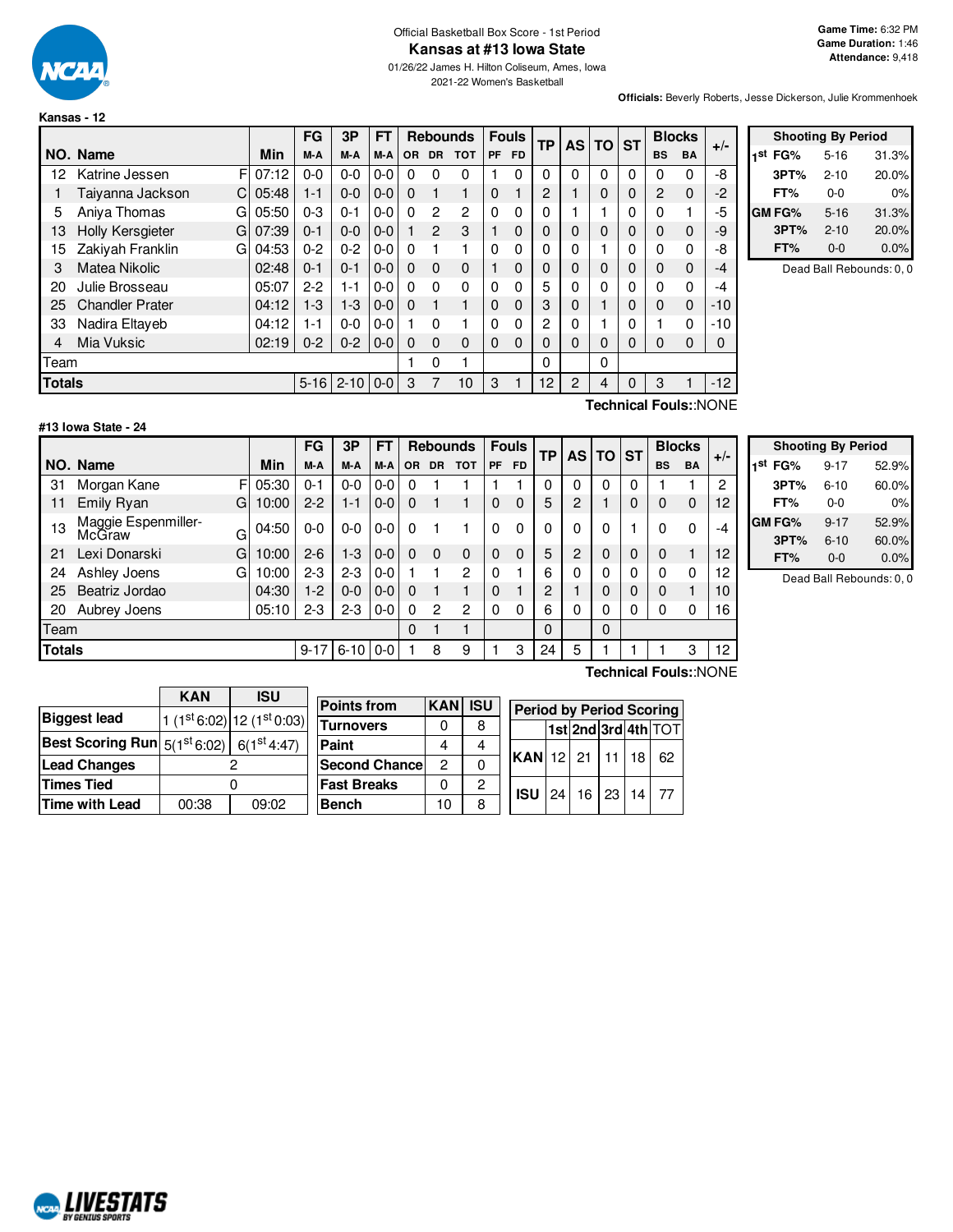

2021-22 Women's Basketball

**Officials:** Beverly Roberts, Jesse Dickerson, Julie Krommenhoek

#### **Period 2**

| <b>ISU</b>       | 11 Ryan E                                               | 20 Joens A | 21 Donarski L |      | 24 Joens A                                         | 31 Kane M                                                  |
|------------------|---------------------------------------------------------|------------|---------------|------|----------------------------------------------------|------------------------------------------------------------|
| <b>KAN</b>       | 1 Jackson T                                             | 5 Thomas A | 12 Jessen K   |      | 13 Kersgieter H                                    | 15 Franklin Z                                              |
| <b>Game Time</b> | <b>ISU</b>                                              |            | <b>Score</b>  | Diff |                                                    | <b>KAN</b>                                                 |
| 10:00            | 25 JORDAO B substitution out                            |            |               |      |                                                    |                                                            |
| 10:00            | 31 KANE M substitution in                               |            |               |      |                                                    |                                                            |
| 10:00            |                                                         |            |               |      | 25 PRATER C substitution out                       |                                                            |
| 10:00            |                                                         |            |               |      | 33 ELTAYEB N substitution out                      |                                                            |
| 10:00            |                                                         |            |               |      | 1 JACKSON T substitution in                        |                                                            |
| 10:00            |                                                         |            |               |      | 13 KERSGIETER H substitution in                    |                                                            |
| 09:52            | 31 KANE M foul offensive (2 - 1)                        |            |               |      | 12 JESSEN K foul drawn (1)                         |                                                            |
| 09:52            | 31 KANE M turnover offensive (1)                        |            |               |      |                                                    |                                                            |
| 09:52            | 20 JOENS A substitution out                             |            |               |      |                                                    |                                                            |
| 09:52            | 31 KANE M substitution out                              |            |               |      |                                                    |                                                            |
| 09:52            | 1 DIEW N substitution in                                |            |               |      |                                                    |                                                            |
| 09:52            | 25 JORDAO B substitution in                             |            |               |      |                                                    |                                                            |
| 09:39            |                                                         |            |               |      | 5 THOMAS A 3pt FG from turnover, jump shot missed  |                                                            |
| 09:36            | 24 JOENS A defensive rebound (3)                        |            |               |      |                                                    |                                                            |
| 09:24            | 24 JOENS A 3pt FG, jump shot missed                     |            |               |      |                                                    |                                                            |
| 09:21            |                                                         |            |               |      | defensive rebound (11)                             |                                                            |
| 09:21            |                                                         |            |               |      | 5 THOMAS A substitution out                        |                                                            |
| 09:21            |                                                         |            |               |      | 4 VUKSIC M substitution in                         |                                                            |
| 09:13            |                                                         |            | $24 - 14$     | 10   |                                                    | 15 FRANKLIN Z 2pt FG outside the paint, jump shot made (2) |
| 08:54            | 24 JOENS A 2pt FG outside the paint, jump shot made (8) |            | 26-14         | 12   |                                                    |                                                            |
| 08:54            | 1 DIEW N assist (1)                                     |            |               |      |                                                    |                                                            |
| 08:34            |                                                         |            | $26 - 16$     | 10   | 1 JACKSON T 2pt FG in the paint, layup made (4)    |                                                            |
| 08:09            | 1 DIEW N 3pt FG, jump shot missed                       |            |               |      |                                                    |                                                            |
| 08:07            |                                                         |            |               |      | 13 KERSGIETER H defensive rebound (4)              |                                                            |
| 07:55            |                                                         |            |               |      | 1 JACKSON T 2pt FG in the paint, jump shot blocked |                                                            |
| 07:55            | 25 JORDAO B block (1)                                   |            |               |      |                                                    |                                                            |
| 07:52            |                                                         |            |               |      | 1 JACKSON T offensive rebound (2)                  |                                                            |
| 07:51            |                                                         |            | 26-18         | 8    | (6)                                                | 1 JACKSON T 2pt FG second chance in the paint, layup made  |
| 07:33            | 25 JORDAO B 2pt FG outside the paint, jump shot blocked |            |               |      |                                                    |                                                            |
| 07:33            |                                                         |            |               |      | 1 JACKSON T block (3)                              |                                                            |
| 07:29            | 25 JORDAO B offensive rebound (2)                       |            |               |      |                                                    |                                                            |
| 07:28            | 25 JORDAO B turnover bad pass (1)                       |            |               |      |                                                    |                                                            |
| 07:28            | 25 JORDAO B substitution out                            |            |               |      |                                                    |                                                            |
| 07:28            | 32 VICK M substitution in                               |            |               |      |                                                    |                                                            |
| 07:23            |                                                         |            | 26-20         | 6    | shot made (4)                                      | 15 FRANKLIN Z 2pt FG from turnover outside the paint, jump |
| 07:10            | 24 JOENS A turnover bad pass (1)                        |            |               |      | 13 KERSGIETER H steal (1)                          |                                                            |
| 07:01            | 11 RYAN E steal (1)                                     |            |               |      | 13 KERSGIETER H turnover lost ball (1)             |                                                            |
| 06:56            | 11 RYAN E turnover lost ball (2)                        |            |               |      |                                                    |                                                            |
| 06:56            | 1 DIEW N substitution out                               |            |               |      |                                                    |                                                            |
| 06:56            | 13 ESPENMILLER-MCGRAW M substitution in                 |            |               |      |                                                    |                                                            |
| 06:56            |                                                         |            |               |      | 1 JACKSON T substitution out                       |                                                            |
| 06:56            |                                                         |            |               |      | 12 JESSEN K substitution out                       |                                                            |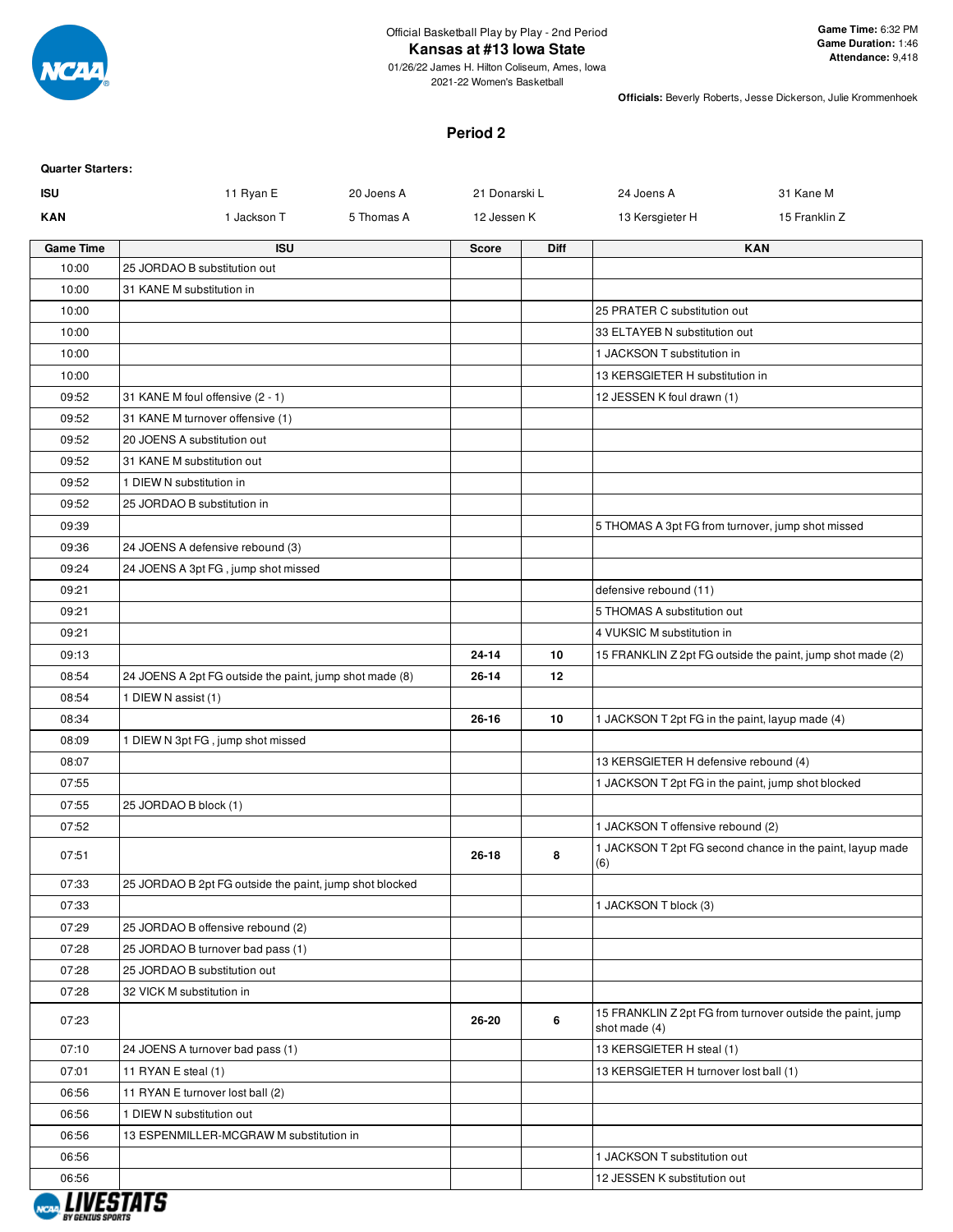

## Official Basketball Play by Play - 2nd Period **Kansas at #13 Iowa State**

01/26/22 James H. Hilton Coliseum, Ames, Iowa 2021-22 Women's Basketball

| <b>Game Time</b>        | <b>ISU</b>                                                                  | <b>Score</b> | Diff           | <b>KAN</b>                                                      |
|-------------------------|-----------------------------------------------------------------------------|--------------|----------------|-----------------------------------------------------------------|
| 06:56                   |                                                                             |              |                | 3 NIKOLIC M substitution in                                     |
| 06:56                   |                                                                             |              |                | 33 ELTAYEB N substitution in                                    |
| 06:43                   | 13 ESPENMILLER-MCGRAW M foul drawn (1)                                      |              |                | 33 ELTAYEB N foul offensive (1 - 1)                             |
| 06:43                   |                                                                             |              |                | 33 ELTAYEB N turnover offensive (2)                             |
| 06:29                   | 21 DONARSKIL 3pt FG from turnover, jump shot made (8)                       | 29-20        | 9              |                                                                 |
| 06:29                   | 11 RYAN E assist (3)                                                        |              |                |                                                                 |
| 06:13                   | 21 DONARSKI L steal (1)                                                     |              |                | 15 FRANKLIN Z turnover bad pass (2)                             |
| 06:08                   | 11 RYAN E 2pt FG fast break from turnover in the paint, layup<br>made $(7)$ | $31 - 20$    | 11             |                                                                 |
| 06:08                   | 21 DONARSKI L assist (3)                                                    |              |                |                                                                 |
| 05:57                   |                                                                             |              |                | 15 FRANKLIN Z 2pt FG in the paint, layup missed                 |
| 05:56                   | 24 JOENS A defensive rebound (4)                                            |              |                |                                                                 |
| 05:56                   | 24 JOENS A foul drawn (2)                                                   |              |                | 33 ELTAYEB N foul personal (2 - 2)                              |
| 05:56                   |                                                                             |              |                | 15 FRANKLIN Z substitution out                                  |
| 05:56                   |                                                                             |              |                | 33 ELTAYEB N substitution out                                   |
| 05:56                   |                                                                             |              |                | 1 JACKSON T substitution in                                     |
| 05:56                   |                                                                             |              |                | 20 BROSSEAU J substitution in                                   |
| 05:35                   | 32 VICK M 2pt FG in the paint, jump shot missed                             |              |                |                                                                 |
| 05:33                   |                                                                             |              |                | 1 JACKSON T defensive rebound (3)                               |
| 05:22                   |                                                                             |              |                | 3 NIKOLIC M 3pt FG, jump shot missed                            |
|                         |                                                                             |              |                |                                                                 |
| 05:19                   | 13 ESPENMILLER-MCGRAW M defensive rebound (2)                               |              |                |                                                                 |
| 05:13                   | 13 ESPENMILLER-MCGRAW M 3pt FG, jump shot missed                            |              |                |                                                                 |
| 05:11                   |                                                                             |              |                | 1 JACKSON T defensive rebound (4)                               |
| 05:01                   |                                                                             | 31-23        | 8              | 4 VUKSIC M 3pt FG, jump shot made (3)                           |
| 05:01                   |                                                                             |              |                | 13 KERSGIETER H assist (1)                                      |
| 04:39                   | 11 RYAN E foul drawn (1)                                                    |              |                | 20 BROSSEAU J foul shooting (1 - 3)                             |
| 04:39                   |                                                                             |              | Timeout media  |                                                                 |
| 04:39                   | 13 ESPENMILLER-MCGRAW M substitution out                                    |              |                |                                                                 |
| 04:39                   | 32 VICK M substitution out                                                  |              |                |                                                                 |
| 04:39                   | 20 JOENS A substitution in                                                  |              |                |                                                                 |
| 04:39                   | 25 JORDAO B substitution in                                                 |              |                |                                                                 |
| 04:39                   |                                                                             |              |                | 3 NIKOLIC M substitution out                                    |
| 04:39                   |                                                                             |              |                | 25 PRATER C substitution in                                     |
| 04:39                   | 11 RYAN E free throw 1 - 2 made (8)                                         | 32-23        | 9              |                                                                 |
| 04:39                   | 11 RYAN E free throw 2 - 2 made (9)                                         | 33-23        | 10             |                                                                 |
| 04:12                   |                                                                             | 33-25        | 8              | 1 JACKSON T 2pt FG in the paint, layup made (8)                 |
| 03:54                   | 25 JORDAO B 2pt FG in the paint, jump shot blocked                          |              |                |                                                                 |
| 03:54                   |                                                                             |              |                | 1 JACKSON T block (4)                                           |
| 03:51                   |                                                                             |              |                | 13 KERSGIETER H defensive rebound (5)                           |
| 03:43                   |                                                                             | 33-27        | 6              | 25 PRATER C 2pt FG in the paint, jump shot made (5)             |
| 03:30                   | 20 JOENS A 3pt FG, jump shot missed                                         |              |                |                                                                 |
| 03:27                   |                                                                             |              |                | 4 VUKSIC M defensive rebound (1)                                |
| 03:09                   |                                                                             | 33-29        | 4              | 13 KERSGIETER H 2pt FG outside the paint, jump shot made<br>(2) |
| 03:09                   |                                                                             |              |                | 25 PRATER C assist (1)                                          |
| 02:53                   | 11 RYAN E 3pt FG, jump shot made (12)                                       | 36-29        | $\overline{7}$ |                                                                 |
| 02:53                   | 24 JOENS A assist (1)                                                       |              |                |                                                                 |
| 02:23                   |                                                                             |              |                | 1 JACKSON T 2pt FG in the paint, jump shot blocked              |
| 02:23                   | 25 JORDAO B block (2)                                                       |              |                |                                                                 |
| 02:19                   | 24 JOENS A defensive rebound (5)                                            |              |                |                                                                 |
|                         |                                                                             |              |                |                                                                 |
| <b>BY GENIUS SPORTS</b> |                                                                             |              |                |                                                                 |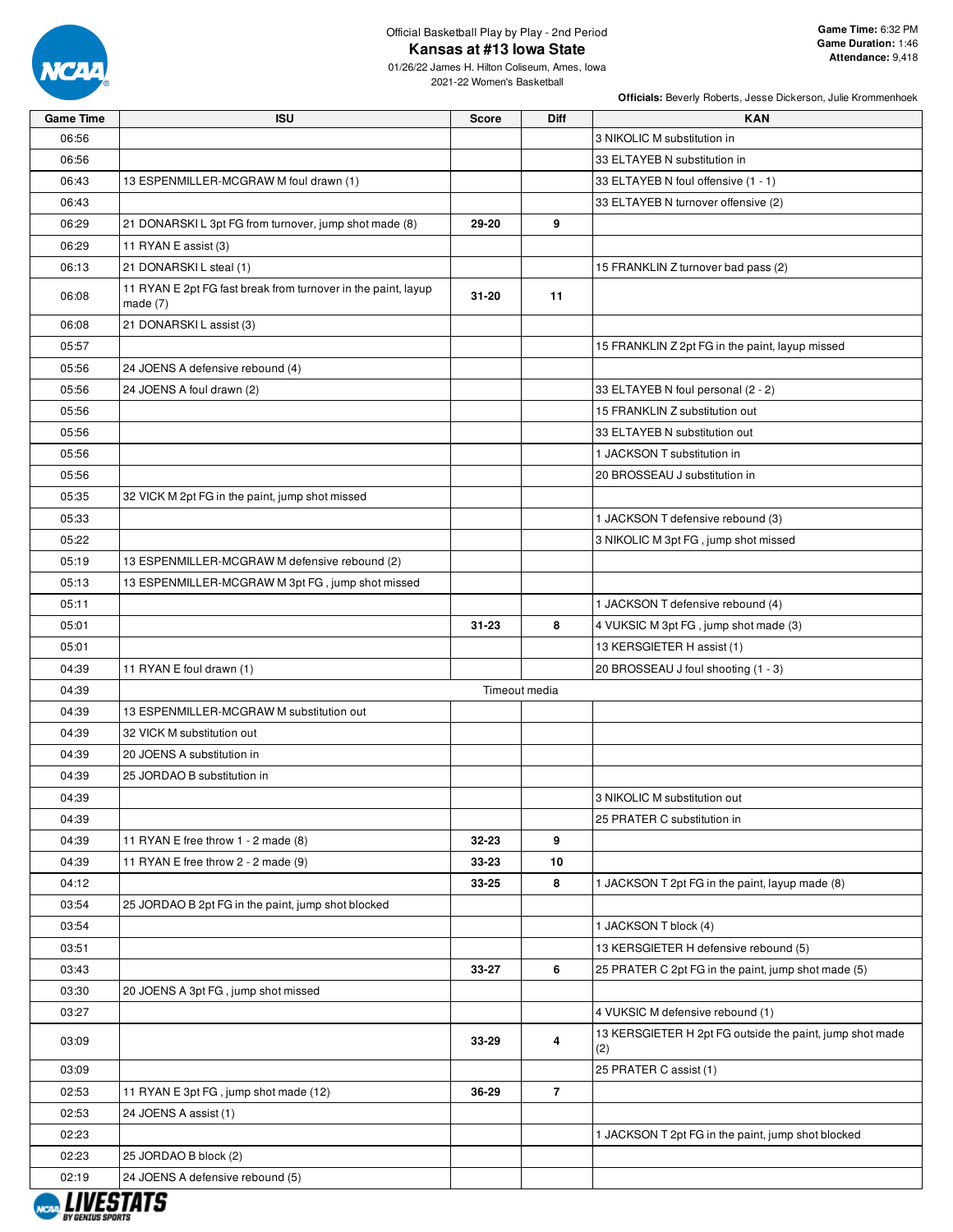

## Official Basketball Play by Play - 2nd Period **Kansas at #13 Iowa State**

01/26/22 James H. Hilton Coliseum, Ames, Iowa 2021-22 Women's Basketball

| <b>Game Time</b> | <b>ISU</b>                                       | <b>Score</b>         | Diff           | <b>KAN</b>                                                        |
|------------------|--------------------------------------------------|----------------------|----------------|-------------------------------------------------------------------|
| 02:15            | jump ball situation                              |                      |                |                                                                   |
| 02:15            | 24 JOENS A turnover lost ball (2)                |                      |                | 1 JACKSON T steal (1)                                             |
| 02:15            | 25 JORDAO B substitution out                     |                      |                |                                                                   |
| 02:15            | 15 ZINGARO I substitution in                     |                      |                |                                                                   |
| 02:04            |                                                  | 36-31                | 5              | 1 JACKSON T 2pt FG from turnover in the paint, layup made<br>(10) |
| 02:04            |                                                  |                      |                | 13 KERSGIETER H assist (2)                                        |
| 01:46            | 11 RYAN E 2pt FG in the paint, layup missed      |                      |                |                                                                   |
| 01:43            |                                                  |                      |                | 25 PRATER C defensive rebound (2)                                 |
| 01:34            |                                                  |                      |                | 13 KERSGIETER H 3pt FG, jump shot missed                          |
| 01:32            | defensive rebound (15)                           |                      |                |                                                                   |
| 01:32            |                                                  |                      |                | 4 VUKSIC M substitution out                                       |
| 01:32            |                                                  |                      |                | 15 FRANKLIN Z substitution in                                     |
| 01:14            | 15 ZINGARO I 2pt FG in the paint, layup made (2) | 38-31                | $\overline{7}$ |                                                                   |
| 01:14            | 11 RYAN E assist (4)                             |                      |                |                                                                   |
| 00:50            |                                                  | 38-33                | 5              | 1 JACKSON T 2pt FG in the paint, layup made (12)                  |
| 00:50            |                                                  |                      |                | 15 FRANKLIN Z assist (1)                                          |
| 00:41            | 21 DONARSKI L foul drawn (1)                     |                      |                | 1 JACKSON T foul shooting (1 - 4)                                 |
| 00:41            | 15 ZINGARO I substitution out                    |                      |                |                                                                   |
| 00:41            | 25 JORDAO B substitution in                      |                      |                |                                                                   |
| 00:41            | 21 DONARSKIL free throw 1 - 2 made (9)           | 39-33                | 6              |                                                                   |
| 00:41            | 21 DONARSKIL free throw 2 - 2 made (10)          | 40-33                | $\overline{7}$ |                                                                   |
| 00:27            |                                                  |                      |                | 13 KERSGIETER H turnover travel (2)                               |
| 00:03            | 21 DONARSKI L turnover lost ball (1)             |                      |                | 13 KERSGIETER H steal (2)                                         |
|                  |                                                  | <b>END OF PERIOD</b> |                |                                                                   |
|                  |                                                  | <b>ISU 40-33 KAN</b> |                |                                                                   |

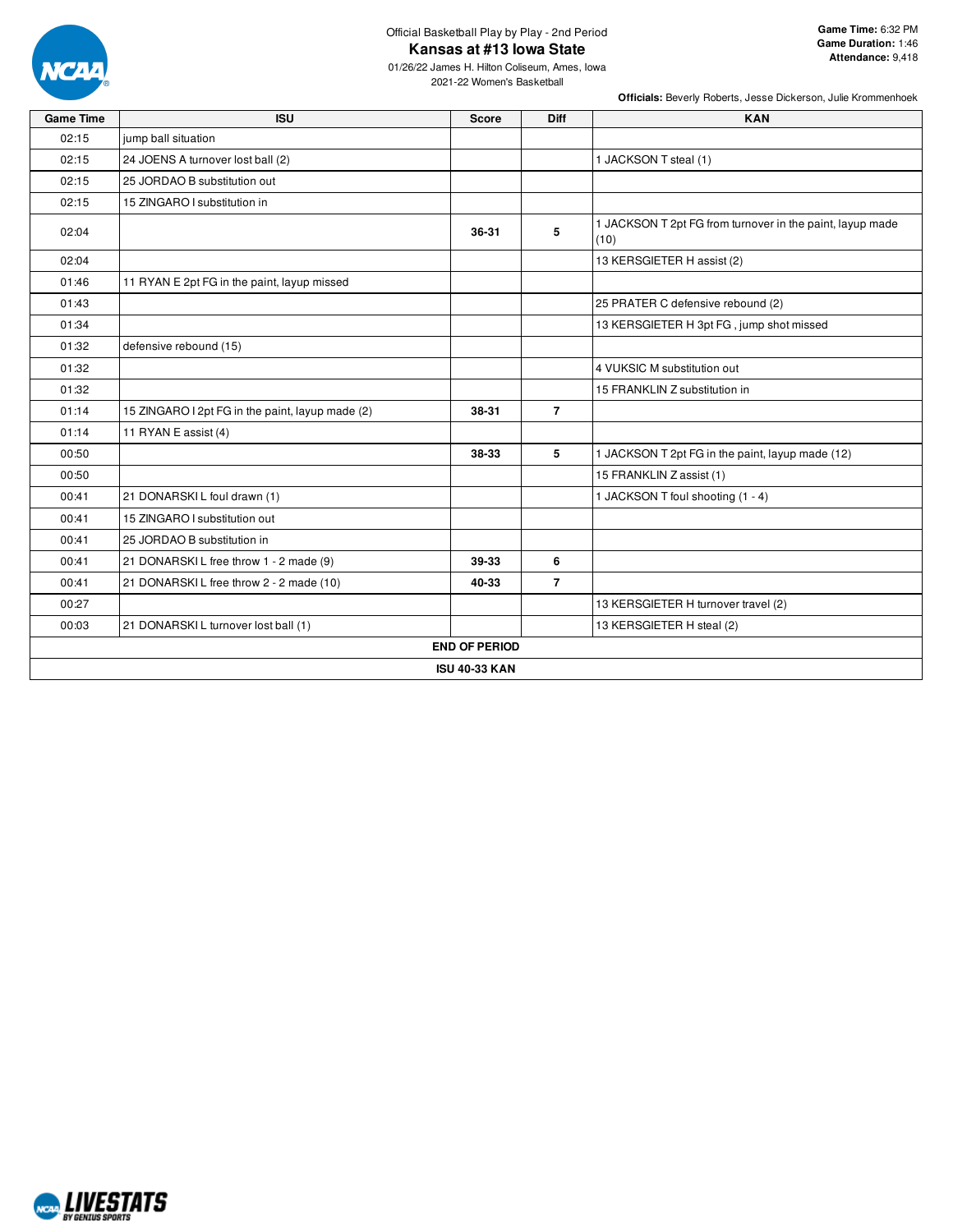

#### Official Basketball Box Score - 2nd Period **Kansas at #13 Iowa State**

01/26/22 James H. Hilton Coliseum, Ames, Iowa 2021-22 Women's Basketball

**Officials:** Beverly Roberts, Jesse Dickerson, Julie Krommenhoek

|               |                              |       | FG        | 3Р      | <b>FT</b> |          | <b>Rebounds</b> |                |                | <b>Fouls</b> | ТP             | <b>AS</b>      | <b>TO</b>      | <b>ST</b> | <b>Blocks</b>        |                | $+/-$ |
|---------------|------------------------------|-------|-----------|---------|-----------|----------|-----------------|----------------|----------------|--------------|----------------|----------------|----------------|-----------|----------------------|----------------|-------|
|               | NO. Name                     | Min   | M-A       | M-A     | M-A       | OR.      | <b>DR</b>       | <b>TOT</b>     | <b>PF</b>      | <b>FD</b>    |                |                |                |           | <b>BS</b>            | <b>BA</b>      |       |
| 12            | F<br>Katrine Jessen          | 03:04 | $0 - 0$   | $0-0$   | $0-0$     | 0        | 0               | 0              | 0              |              | 0              | 0              | 0              | 0         | 0                    | 0              | 6     |
|               | Taiyanna Jackson<br>C.       | 09:00 | $5 - 7$   | $0-0$   | $0 - 0$   |          | $\overline{2}$  | 3              |                | 0            | 10             | 0              | 0              |           | $\overline{2}$       | $\overline{2}$ | 10    |
| 5             | Aniva Thomas<br>G            | 00:39 | $0 - 1$   | $0 - 1$ | $0-0$     | $\Omega$ | 0               | 0              | $\mathbf{0}$   | 0            | 0              | 0              | 0              | 0         | $\Omega$             | 0              | 0     |
| 13            | <b>Holly Kersgieter</b><br>G | 10:00 | $1-2$     | $0 - 1$ | $0 - 0$   | $\Omega$ | $\mathcal{P}$   | $\overline{2}$ | $\mathbf 0$    | 0            | 2              | $\overline{2}$ | $\overline{2}$ | 2         | $\mathbf 0$          | $\Omega$       | 5     |
| 15            | Zakiyah Franklin<br>G        | 05:36 | $2 - 3$   | $0-0$   | $0 - 0$   | $\Omega$ | 0               | 0              | $\mathbf{0}$   | 0            | 4              |                |                | 0         | 0                    | $\Omega$       | -1    |
| 4             | Mia Vuksic                   | 07:49 | $1 - 1$   | $1 - 1$ | $0 - 0$   | $\Omega$ | 1               |                | $\Omega$       | 0            | 3              | 0              | 0              | 0         | $\mathbf 0$          | $\Omega$       | 7     |
| 3             | Matea Nikolic                | 02:17 | $0 - 1$   | $0 - 1$ | $0-0$     | $\Omega$ | 0               | 0              | $\Omega$       | 0            | 0              | 0              | 0              | 0         | 0                    | $\Omega$       | -2    |
| 33            | Nadira Eltayeb               | 01:00 | $0 - 0$   | $0-0$   | $0 - 0$   | $\Omega$ | $\Omega$        | 0              | $\overline{c}$ | 0            | 0              | 0              |                | 0         | 0                    | $\Omega$       | -5    |
| 20            | Julie Brosseau               | 05:56 | $0 - 0$   | $0-0$   | $0 - 0$   | $\Omega$ | 0               | 0              |                | 0            | 0              | 0              | 0              | 0         | 0                    | $\Omega$       | 4     |
| 25            | <b>Chandler Prater</b>       | 04:39 | $1 - 1$   | $0-0$   | $0 - 0$   | 0        |                 |                | $\Omega$       | 0            | $\overline{2}$ |                | 0              | 0         | 0                    | $\Omega$       |       |
| Team          |                              |       |           |         |           | 0        |                 |                |                |              | 0              |                | 0              |           |                      |                |       |
| <b>Totals</b> |                              |       | $10 - 16$ | $1 - 4$ | $0 - 0$   |          |                 | 8              | 4              |              | 21             | 4              | 4              | 3         | 2                    | $\overline{c}$ | 5     |
|               |                              |       |           |         |           |          |                 |                |                |              |                |                |                |           | エンストックスオリティングス いりくいじ |                |       |



Dead Ball Rebounds: 0, 0

## **#13 Iowa State - 16**

**Technical Fouls:**:NONE

|               |                                    |       | FG       | 3P      | <b>FT</b> |           | <b>Rebounds</b> |            |             |           |          | <b>Fouls</b> | <b>TP</b>      | <b>AS</b> | ТО             | <b>ST</b>      | <b>Blocks</b> |  | $+/-$ |
|---------------|------------------------------------|-------|----------|---------|-----------|-----------|-----------------|------------|-------------|-----------|----------|--------------|----------------|-----------|----------------|----------------|---------------|--|-------|
|               | NO. Name                           | Min   | M-A      | M-A     | M-A       | <b>OR</b> | <b>DR</b>       | <b>TOT</b> | <b>PF</b>   | <b>FD</b> |          |              |                |           | <b>BS</b>      | <b>BA</b>      |               |  |       |
| 31            | F<br>Morgan Kane                   | 00:08 | $0 - 0$  | $0-0$   | $0-0$     | 0         | 0               | 0          |             | 0         | $\Omega$ | 0            |                | 0         | $\Omega$       | $\Omega$       | 0             |  |       |
| 11            | Emily Ryan<br>G                    | 10:00 | $2 - 3$  | $1 - 1$ | $2 - 2$   | $\Omega$  | $\Omega$        | $\Omega$   | 0           |           |          | 2            |                |           | 0              | $\Omega$       | -5            |  |       |
| 13            | Maggie Espenmiller-<br>McGraw<br>G | 02:17 | $0 - 1$  | $0 - 1$ | $0-0$     | 0         |                 |            | 0           |           | $\Omega$ |              | 0              | 0         | 0              | $\Omega$       | 2             |  |       |
| 21            | Lexi Donarski<br>G                 | 10:00 | $1 - 1$  | $1 - 1$ | $2 - 2$   | $\Omega$  | $\Omega$        | $\Omega$   | $\mathbf 0$ |           | 5        |              |                |           | 0              | $\Omega$       | $-5$          |  |       |
| 24            | Ashley Joens<br>G                  | 10:00 | $1 - 2$  | $0 - 1$ | $0-0$     | 0         | 3               | 3          | 0           |           | 2        |              | $\overline{2}$ | 0         | 0              | $\Omega$       | -5            |  |       |
|               | <b>Nyamer Diew</b>                 | 02:56 | $0 - 1$  | $0 - 1$ | $0-0$     | 0         | $\Omega$        | $\Omega$   | 0           | $\Omega$  | $\Omega$ |              | 0              | 0         | 0              | $\Omega$       | -6            |  |       |
| 25            | Beatriz Jordao                     | 05:30 | $0 - 2$  | $0-0$   | $0 - 0$   |           | $\Omega$        |            | 0           | 0         | 0        |              |                | 0         | $\overline{2}$ | $\overline{c}$ | -3            |  |       |
| 32            | Maggie Vick                        | 02:49 | $0 - 1$  | $0-0$   | $0-0$     | 0         | $\Omega$        | $\Omega$   | 0           | $\Omega$  | 0        | 0            | 0              | 0         | 0              | $\Omega$       | 0             |  |       |
| 20            | Aubrey Joens                       | 04:47 | $0 - 1$  | $0 - 1$ | $0 - 0$   | 0         | $\Omega$        | 0          | 0           | 0         | $\Omega$ |              | 0              | 0         | $\Omega$       | $\Omega$       | -1            |  |       |
| 15            | Izzi Zingaro                       | 01:33 | $1 - 1$  | $0 - 0$ | $0 - 0$   | 0         | $\Omega$        | $\Omega$   | 0           | 0         | 2        | 0            | 0              | 0         | 0              | $\Omega$       | -2            |  |       |
| Team          |                                    |       |          |         |           | 0         |                 |            |             |           | 0        |              | 0              |           |                |                |               |  |       |
| <b>Totals</b> |                                    |       | $5 - 13$ | $2 - 6$ | $4 - 4$   |           | 5               | 6          |             | 4         | 16       | 5            | 6              | 2         | 2              | 2              | -5            |  |       |

| <b>Shooting By Period</b> |          |        |  |  |  |  |  |  |  |
|---------------------------|----------|--------|--|--|--|--|--|--|--|
| 2 <sup>nd</sup> FG%       | $5 - 13$ | 38.5%  |  |  |  |  |  |  |  |
| 3PT%                      | 2-6      | 33.3%  |  |  |  |  |  |  |  |
| FT%                       | 4-4      | 100%   |  |  |  |  |  |  |  |
| GM FG%                    | $5 - 13$ | 38.5%  |  |  |  |  |  |  |  |
| 3PT%                      | $2 - 6$  | 33.3%  |  |  |  |  |  |  |  |
| FT%                       | 4-4      | 100.0% |  |  |  |  |  |  |  |

Dead Ball Rebounds: 0, 0

|                                                             | KAN<br>ISU     |                                 |  |  |  |  |  |
|-------------------------------------------------------------|----------------|---------------------------------|--|--|--|--|--|
| <b>Biggest lead</b>                                         |                | $ 0 (1st 10:00) 12 (2nd 9:39) $ |  |  |  |  |  |
| <b>Best Scoring Run</b> $6(2^{nd} 7:23)$ 5( $2^{nd} 6:08$ ) |                |                                 |  |  |  |  |  |
| <b>Lead Changes</b>                                         |                |                                 |  |  |  |  |  |
| <b>Times Tied</b>                                           |                |                                 |  |  |  |  |  |
| <b>Time with Lead</b>                                       | 00:00<br>09:39 |                                 |  |  |  |  |  |

| <b>Points from</b>   | <b>KAN</b> | <b>ISU</b> | Period     |
|----------------------|------------|------------|------------|
| <b>Turnovers</b>     | 4          | 5          |            |
| Paint                | 12         | 4          |            |
| <b>Second Chance</b> | 2          | 0          | <b>KAN</b> |
| <b>Fast Breaks</b>   | 0          | 2          | <b>ISU</b> |
| <b>Bench</b>         | 5          | 2          |            |

**Technical Fouls:**:NONE

|  |                      | <b>Period by Period Scoring</b> |  |  |  |                     |  |  |  |  |
|--|----------------------|---------------------------------|--|--|--|---------------------|--|--|--|--|
|  |                      |                                 |  |  |  | 1st 2nd 3rd 4th TOT |  |  |  |  |
|  | KAN 12 21 11 18 62   |                                 |  |  |  |                     |  |  |  |  |
|  | $ISU$ 24 16 23 14 77 |                                 |  |  |  |                     |  |  |  |  |

# NCAL LIVESTATS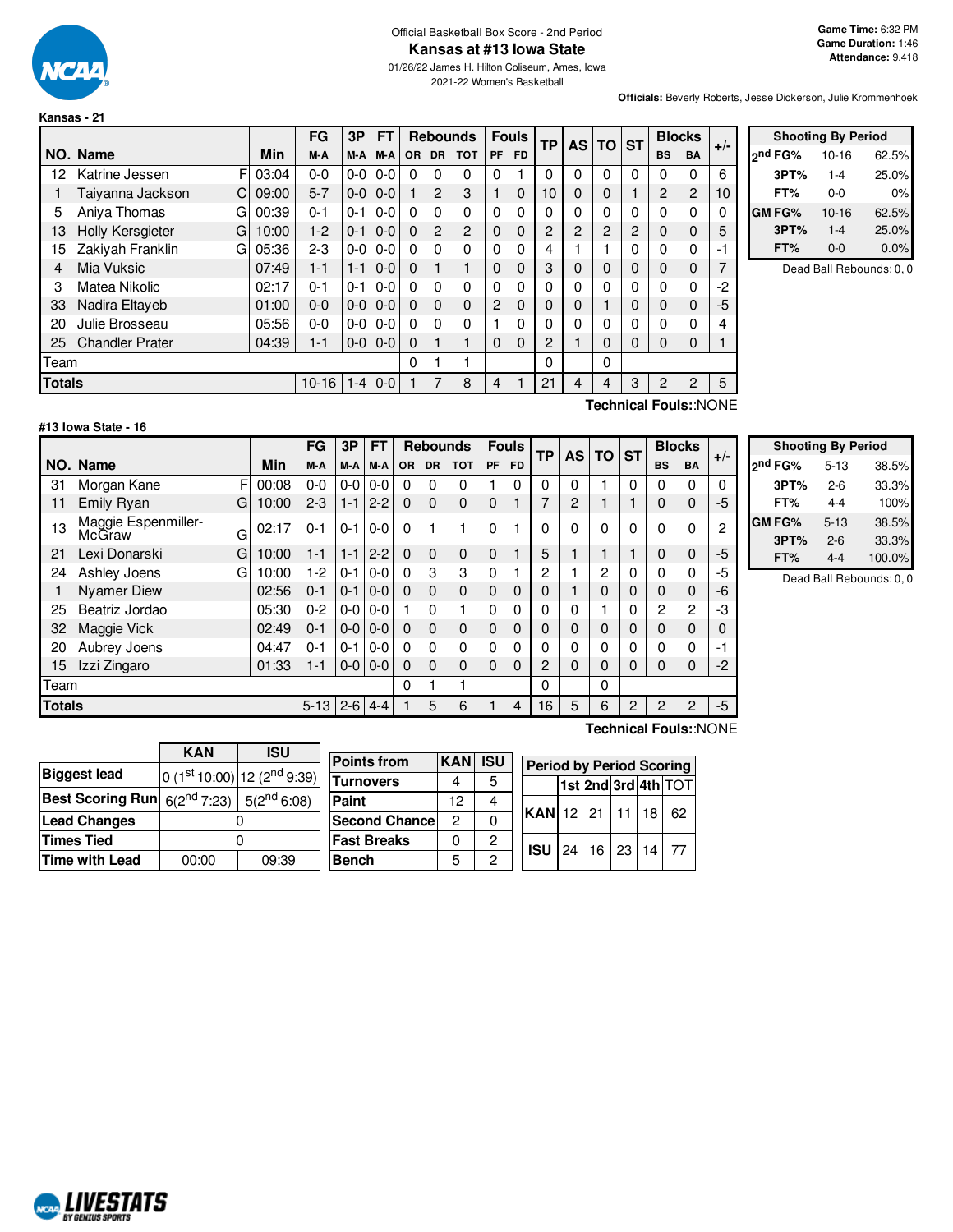

#### Official Basketball Box Score - First Half **Kansas at #13 Iowa State**

01/26/22 James H. Hilton Coliseum, Ames, Iowa 2021-22 Women's Basketball

**Officials:** Beverly Roberts, Jesse Dickerson, Julie Krommenhoek

|               |                              |       | FG      | 3P         | FT      |          |          | <b>Rebounds</b> |    | <b>Fouls</b> | ТP       | AS I     | <b>TO</b>      | ∣sт      |           | <b>Blocks</b>         | $+/-$ |
|---------------|------------------------------|-------|---------|------------|---------|----------|----------|-----------------|----|--------------|----------|----------|----------------|----------|-----------|-----------------------|-------|
|               | NO. Name                     | Min   | M-A     | M-A        | M-A     | OR.      | DR.      | <b>TOT</b>      | PF | <b>FD</b>    |          |          |                |          | <b>BS</b> | <b>BA</b>             |       |
| 12            | F<br>Katrine Jessen          | 10:16 | $0 - 0$ | $0-0$      | $0 - 0$ | 0        | 0        | 0               |    |              | $\Omega$ | 0        | $\Omega$       | $\Omega$ | 0         | 0                     | $-2$  |
|               | Taiyanna Jackson<br>C        | 14:48 | $6 - 8$ | $0 - 0$    | $0 - 0$ |          | 3        | $\overline{4}$  |    |              | 12       |          | 0              |          | 4         | $\overline{2}$        | 8     |
| 5             | Aniva Thomas<br>G            | 06:29 | $0 - 4$ | $0 - 2$    | $0 - 0$ | $\Omega$ | 2        | 2               | 0  | 0            | 0        |          |                | 0        | 0         | 1                     | -5    |
| 13            | <b>Holly Kersgieter</b><br>G | 17:39 | $1 - 3$ | $0 - 1$    | $0 - 0$ |          | 4        | 5               |    | $\Omega$     | 2        | 2        | $\overline{2}$ | 2        | 0         | $\mathbf 0$           | -4    |
| 15            | Zakiyah Franklin<br>G        | 10:29 | $2 - 5$ | $0 - 2$    | $0 - 0$ | 0        |          |                 | 0  | 0            | 4        |          | 2              | 0        | 0         | 0                     | -9    |
| 3             | <b>Matea Nikolic</b>         | 05:05 | $0 - 2$ | $0 - 2$    | $0 - 0$ | $\Omega$ | 0        | $\mathbf 0$     |    | 0            | 0        | 0        | $\Omega$       | $\Omega$ | 0         | $\mathbf 0$           | -6    |
| 20            | Julie Brosseau               | 11:03 | $2-2$   | 1-1        | $0 - 0$ | 0        | $\Omega$ | 0               |    | 0            | 5        | 0        | 0              | 0        | 0         | 0                     |       |
| 25            | <b>Chandler Prater</b>       | 08:51 | $2 - 4$ | $1-3$      | $0 - 0$ | $\Omega$ | 2        | 2               | 0  | 0            | 5        |          |                | $\Omega$ | 0         | $\mathbf 0$           | -9    |
| 33            | Nadira Eltayeb               | 05:12 | $1 - 1$ | $0-0$      | $0 - 0$ |          | 0        |                 | 2  | 0            | 2        | 0        | 2              | 0        |           | 0                     | -15   |
| 4             | Mia Vuksic                   | 10:08 | $1 - 3$ | $1 - 3$    | $0 - 0$ | $\Omega$ |          |                 | 0  | 0            | 3        | $\Omega$ | $\Omega$       | $\Omega$ | 0         | 0                     |       |
| Team          |                              |       |         |            |         |          |          | 2               |    |              | 0        |          | 0              |          |           |                       |       |
| <b>Totals</b> |                              |       | 15-32   | $3-14$ 0-0 |         | 4        | 14       | 18              | 7  | 2            | 33       | 6        | 8              | 3        | 5         | 3                     | $-7$  |
|               |                              |       |         |            |         |          |          |                 |    |              |          |          |                |          |           | Tochnical Foule: NONE |       |

|     |         | <b>Shooting By Period</b> |       |
|-----|---------|---------------------------|-------|
| 1st | FG%     | 5-16                      | 31.3% |
|     | 3PT%    | $2 - 10$                  | 20.0% |
|     | FT%     | $0 - 0$                   | 0%    |
|     | ond FG% | $10 - 16$                 | 62.5% |
|     | 3PT%    | $1 - 4$                   | 25.0% |
|     | FT%     | $0 - 0$                   | 0%    |
|     | GM FG%  | 15-32                     | 46.9% |
|     | 3PT%    | $3 - 14$                  | 21.4% |
|     | FT%     | $0 - 0$                   | 0.0%  |

Dead Ball Rebounds: 0, 0

**#13 Iowa State - 40**

**Technical Fouls:**:NONE

|               |                                    |       | FG      | 3P       | FT      |          |                | <b>Rebounds</b> |              | <b>Fouls</b>   |          |          |          | <b>TP</b> |                | AS TO       |      | <b>ST</b> | <b>Blocks</b> |  | $+/-$ |
|---------------|------------------------------------|-------|---------|----------|---------|----------|----------------|-----------------|--------------|----------------|----------|----------|----------|-----------|----------------|-------------|------|-----------|---------------|--|-------|
|               | NO. Name                           | Min   | M-A     | M-A      | M-A     |          | OR DR          | <b>TOT</b>      | <b>PF</b>    | <b>FD</b>      |          |          |          |           | <b>BS</b>      | <b>BA</b>   |      |           |               |  |       |
| 31            | F<br>Morgan Kane                   | 05:38 | $0 - 1$ | $0-0$    | $0 - 0$ | 0        |                |                 | 2            |                | $\Omega$ | $\Omega$ |          | 0         |                |             | 2    |           |               |  |       |
| 11            | Emily Ryan<br>G                    | 20:00 | $4 - 5$ | $2 - 2$  | $2 - 2$ | $\Omega$ |                | 1               | $\Omega$     |                | 12       | 4        | 2        |           | 0              | $\mathbf 0$ |      |           |               |  |       |
| 13            | Maggie Espenmiller-<br>McGraw<br>G | 07:07 | $0 - 1$ | $0 - 1$  | $0 - 0$ | $\Omega$ | 2              | $\overline{2}$  | $\Omega$     |                | 0        | $\Omega$ | 0        |           | $\Omega$       | 0           | $-2$ |           |               |  |       |
| 21            | Lexi Donarski<br>G                 | 20:00 | $3 - 7$ | $2 - 4$  | $2 - 2$ | $\Omega$ | 0              | 0               | $\mathbf{0}$ |                | 10       | 3        |          |           | 0              |             |      |           |               |  |       |
| 24            | Ashley Joens<br>G                  | 20:00 | $3-5$   | $2 - 4$  | $0 - 0$ |          | 4              | 5               | $\Omega$     | 2              | 8        |          | 2        | $\Omega$  | 0              | 0           |      |           |               |  |       |
| 25            | Beatriz Jordao                     | 10:00 | $1 - 4$ | $0 - 0$  | $0 - 0$ |          |                | 2               | $\Omega$     |                | 2        |          |          | 0         | $\overline{2}$ | 3           |      |           |               |  |       |
| 20            | Aubrey Joens                       | 09:57 | $2 - 4$ | $2 - 4$  | $0 - 0$ | $\Omega$ | $\overline{2}$ | 2               | $\Omega$     | $\Omega$       | 6        | 0        | $\Omega$ | $\Omega$  | 0              | 0           | 15   |           |               |  |       |
|               | <b>Nyamer Diew</b>                 | 02:56 | $0 - 1$ | $0 - 1$  | $0 - 0$ | $\Omega$ | $\Omega$       | $\mathbf 0$     | $\Omega$     | $\Omega$       | 0        |          | 0        | 0         | $\Omega$       | $\mathbf 0$ | -6   |           |               |  |       |
| 32            | Maggie Vick                        | 02:49 | $0 - 1$ | $0 - 0$  | $0 - 0$ | $\Omega$ | $\Omega$       | 0               | $\Omega$     | $\Omega$       | $\Omega$ | 0        | 0        | $\Omega$  | O              | 0           | 0    |           |               |  |       |
| 15            | Izzi Zingaro                       | 01:33 | $1 - 1$ | $0 - 0$  | $0 - 0$ | $\Omega$ | 0              | 0               | $\Omega$     | $\Omega$       | 2        | $\Omega$ | $\Omega$ | $\Omega$  | $\Omega$       | 0           | $-2$ |           |               |  |       |
| Team          |                                    |       |         |          |         | 0        | 2              | 2               |              |                | $\Omega$ |          | $\Omega$ |           |                |             |      |           |               |  |       |
| <b>Totals</b> |                                    |       | 14-30   | $8 - 16$ | $4 - 4$ | 2        | 13             | 15              | 2            | $\overline{7}$ | 40       | 10       |          | 3         | 3              | 5           | 7    |           |               |  |       |

|     | <b>Shooting By Period</b> |          |        |  |  |  |  |  |  |  |  |
|-----|---------------------------|----------|--------|--|--|--|--|--|--|--|--|
| 1st | FG%                       | $9 - 17$ | 52.9%  |  |  |  |  |  |  |  |  |
|     | 3PT%                      | $6 - 10$ | 60.0%  |  |  |  |  |  |  |  |  |
|     | FT%                       | 0-0      | 0%     |  |  |  |  |  |  |  |  |
|     | 2nd FG%                   | $5 - 13$ | 38.5%  |  |  |  |  |  |  |  |  |
|     | 3PT%                      | $2 - 6$  | 33.3%  |  |  |  |  |  |  |  |  |
|     | FT%                       | $4 - 4$  | 100%   |  |  |  |  |  |  |  |  |
|     | GM FG%                    | 14-30    | 46.7%  |  |  |  |  |  |  |  |  |
|     | 3PT%                      | $8 - 16$ | 50.0%  |  |  |  |  |  |  |  |  |
|     | FT%                       | $4 - 4$  | 100.0% |  |  |  |  |  |  |  |  |

Dead Ball Rebounds: 0, 0

|                                                      | <b>KAN</b> | <b>ISU</b>                     |
|------------------------------------------------------|------------|--------------------------------|
| <b>Biggest lead</b>                                  |            | 1 $(1st 6:02)$ 12 $(1st 0:03)$ |
| <b>Best Scoring Run</b> $6(2^{nd} 7:23)$ 6(1st 4:47) |            |                                |
| <b>Lead Changes</b>                                  |            |                                |
| <b>Times Tied</b>                                    |            |                                |
| <b>Time with Lead</b>                                | 00:38      | 19:02                          |

**Points from KAN ISU Turnovers** | 4 | 13 **Paint** | 16 8 **Second Chance** 4 0 **Fast Breaks** 0 4 **Bench** 15 10 **Period by Period Scoring 1st 2nd 3rd 4th** TOT **KAN** 12 21 11 18 62 **ISU** 24 16 23 14 77

**Technical Fouls:**:NONE

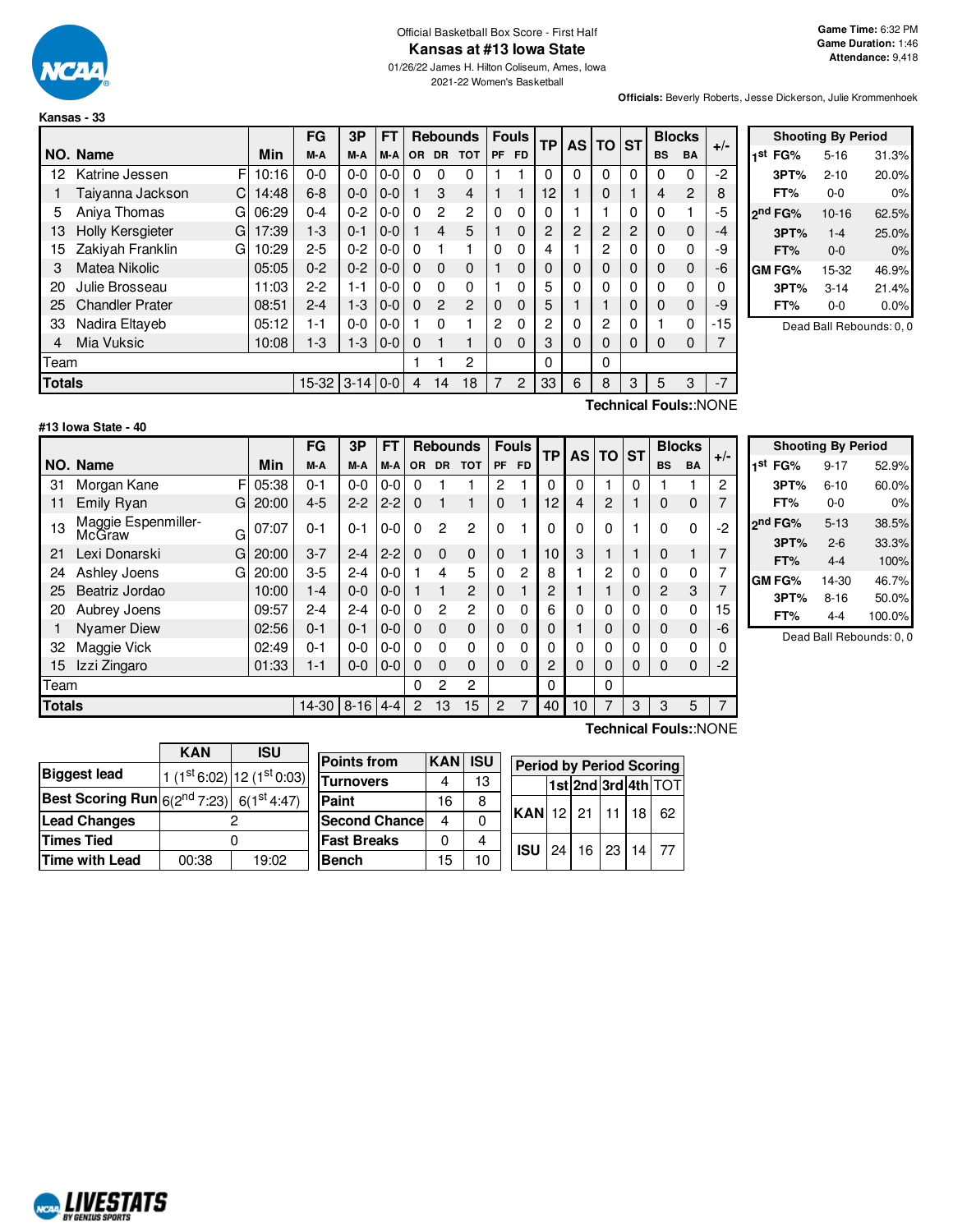

2021-22 Women's Basketball

**Officials:** Beverly Roberts, Jesse Dickerson, Julie Krommenhoek

## **Period 3**

## **Quarter Starters:**

| <b>ISU</b>       | 11 Ryan E<br>13 Espenmiller-McGraw M                  |              | 21 Donarski L | 24 Joens A<br>31 Kane M                                    |
|------------------|-------------------------------------------------------|--------------|---------------|------------------------------------------------------------|
| <b>KAN</b>       | 1 Jackson T<br>5 Thomas A                             |              | 12 Jessen K   | 15 Franklin Z<br>13 Kersgieter H                           |
| <b>Game Time</b> | <b>ISU</b>                                            | <b>Score</b> | <b>Diff</b>   | <b>KAN</b>                                                 |
| 10:00            | 20 JOENS A substitution out                           |              |               |                                                            |
| 10:00            | 25 JORDAO B substitution out                          |              |               |                                                            |
| 10:00            | 13 ESPENMILLER-MCGRAW M substitution in               |              |               |                                                            |
| 10:00            | 31 KANE M substitution in                             |              |               |                                                            |
| 10:00            |                                                       |              |               | 20 BROSSEAU J substitution out                             |
| 10:00            |                                                       |              |               | 25 PRATER C substitution out                               |
| 10:00            |                                                       |              |               | 5 THOMAS A substitution in                                 |
| 10:00            |                                                       |              |               | 12 JESSEN K substitution in                                |
| 09:48            | 24 JOENS A 2pt FG outside the paint, jump shot missed |              |               |                                                            |
| 09:45            |                                                       |              |               | 5 THOMAS A defensive rebound (3)                           |
| 09:33            |                                                       | 40-36        | 4             | 5 THOMAS A 3pt FG, jump shot made (3)                      |
| 09:33            |                                                       |              |               | 15 FRANKLIN Z assist (2)                                   |
| 09:09            | 24 JOENS A foul drawn (3)                             |              |               | 1 JACKSON T foul shooting (2 - 1)                          |
| 09:09            | 24 JOENS A free throw 1 - 2 made (9)                  | 41-36        | 5             |                                                            |
| 09:09            | 24 JOENS A free throw 2 - 2 made (10)                 | 42-36        | 6             |                                                            |
| 09:01            |                                                       |              |               | 12 JESSEN K 2pt FG outside the paint, jump shot missed     |
| 08:57            | 24 JOENS A defensive rebound (6)                      |              |               |                                                            |
| 08:47            | 11 RYAN E foul drawn (2)                              |              |               | 12 JESSEN K foul personal (2 - 2)                          |
| 08:46            | 21 DONARSKI L 3pt FG, jump shot missed                |              |               |                                                            |
| 08:43            |                                                       |              |               | 1 JACKSON T defensive rebound (5)                          |
| 08:26            |                                                       |              |               | 1 JACKSON T 2pt FG in the paint, jump shot missed          |
| 08:23            | 13 ESPENMILLER-MCGRAW M defensive rebound (3)         |              |               |                                                            |
| 08:20            | 13 ESPENMILLER-MCGRAW M turnover bad pass (1)         |              |               |                                                            |
| 08:20            | 13 ESPENMILLER-MCGRAW M substitution out              |              |               |                                                            |
| 08:20            | 20 JOENS A substitution in                            |              |               |                                                            |
| 08:08            |                                                       |              |               | 5 THOMAS A 3pt FG from turnover, jump shot missed          |
| 08:06            | 31 KANE M defensive rebound (2)                       |              |               |                                                            |
| 08:06            | 31 KANE M foul drawn (2)                              |              |               | 1 JACKSON T foul personal (3 - 3)                          |
| 08:06            |                                                       |              |               | 1 JACKSON T substitution out                               |
| 08:06            |                                                       |              |               | 33 ELTAYEB N substitution in                               |
| 07:49            | 24 JOENS A 2pt FG in the paint, jump shot made (12)   | 44-36        | 8             |                                                            |
| 07:49            | 31 KANE M assist (1)                                  |              |               |                                                            |
| 07:38            |                                                       |              |               | 13 KERSGIETER H 2pt FG outside the paint, jump shot missed |
| 07:35            | 20 JOENS A defensive rebound (3)                      |              |               |                                                            |
| 07:22            | 31 KANE M 2pt FG in the paint, jump shot blocked      |              |               |                                                            |
| 07:22            |                                                       |              |               | 33 ELTAYEB N block (2)                                     |
| 07:20            |                                                       |              |               | 13 KERSGIETER H defensive rebound (6)                      |
| 07:20            | 24 JOENS A foul personal (1 - 1)                      |              |               | 13 KERSGIETER H foul drawn (1)                             |
| 07:20            | 31 KANE M substitution out                            |              |               |                                                            |
| 07:20            | 25 JORDAO B substitution in                           |              |               |                                                            |
| 07:20            |                                                       |              |               | 5 THOMAS A substitution out                                |
| 07:20            |                                                       |              |               | 12 JESSEN K substitution out                               |
| 07:20            |                                                       |              |               | 20 BROSSEAU J substitution in                              |

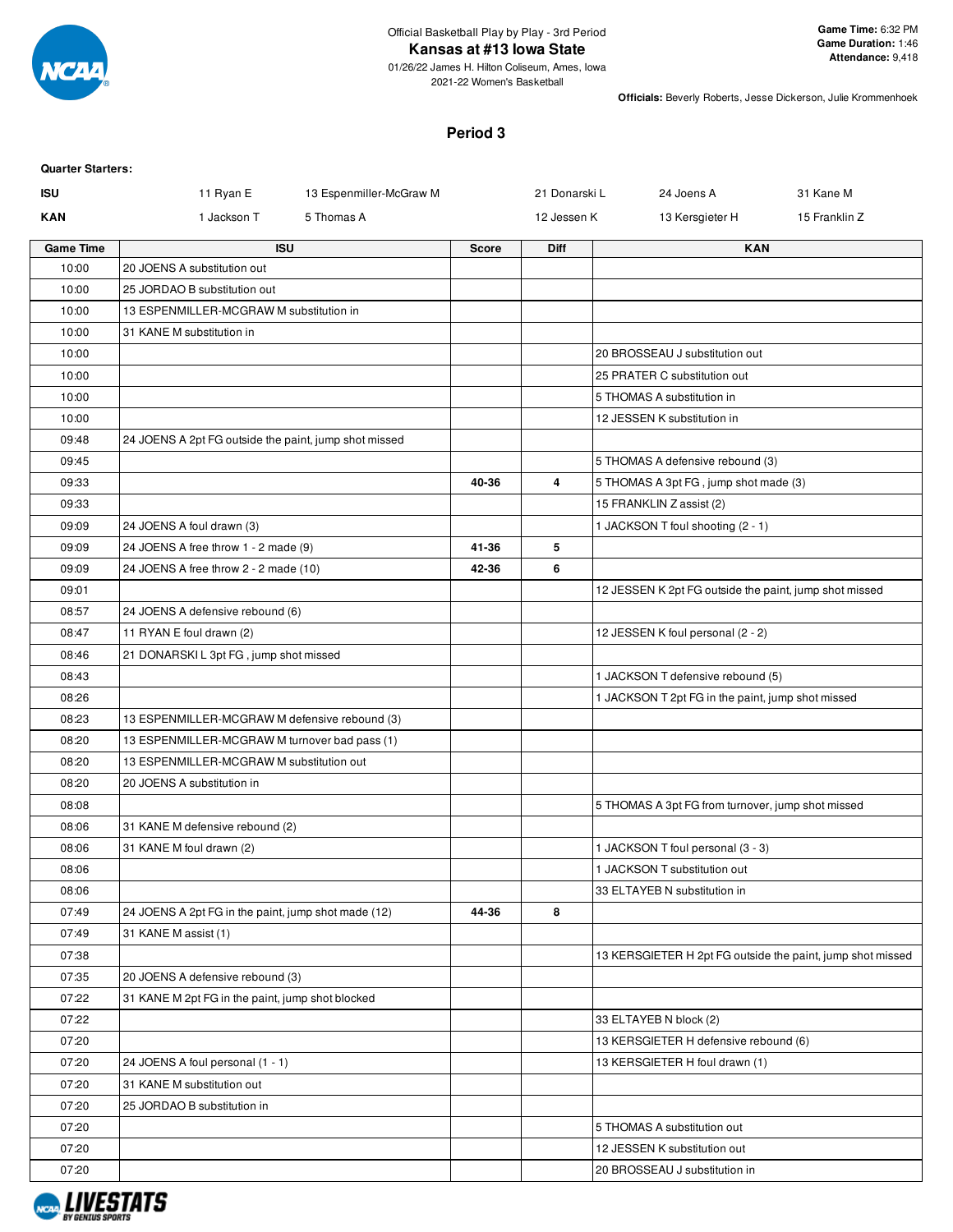

# Official Basketball Play by Play - 3rd Period **Kansas at #13 Iowa State**

01/26/22 James H. Hilton Coliseum, Ames, Iowa 2021-22 Women's Basketball

| <b>Game Time</b> | <b>ISU</b>                                          | <b>Score</b> | Diff           | <b>KAN</b>                                                                 |
|------------------|-----------------------------------------------------|--------------|----------------|----------------------------------------------------------------------------|
| 07:20            |                                                     |              |                | 25 PRATER C substitution in                                                |
| 07:05            | 21 DONARSKIL foul shooting (1 - 2)                  |              |                | 13 KERSGIETER H foul drawn (2)                                             |
| 07:05            |                                                     |              |                | 13 KERSGIETER H free throw 1 - 2 missed                                    |
| 07:05            |                                                     |              |                | offensive dead ball rebound (1)                                            |
| 07:05            |                                                     | 44-37        | $\overline{7}$ | 13 KERSGIETER H free throw 2 - 2 made (3)                                  |
| 06:53            | 11 RYAN E 3pt FG, jump shot missed                  |              |                |                                                                            |
| 06:49            | 25 JORDAO B offensive rebound (3)                   |              |                |                                                                            |
| 06:46            | 20 JOENS A 3pt FG second chance, jump shot made (9) | 47-37        | 10             |                                                                            |
| 06:46            | 21 DONARSKI L assist (4)                            |              |                |                                                                            |
| 06:29            |                                                     |              |                | 25 PRATER C 2pt FG in the paint, jump shot missed                          |
| 06:29            |                                                     |              |                | 25 PRATER C offensive rebound (3)                                          |
| 06:29            | jump ball situation                                 |              |                |                                                                            |
| 06:22            |                                                     |              |                | 20 BROSSEAU J 2pt FG second chance outside the paint, jump<br>shot blocked |
| 06:22            | 11 RYAN E block (1)                                 |              |                |                                                                            |
| 06:19            | 20 JOENS A defensive rebound (4)                    |              |                |                                                                            |
| 06:12            | 21 DONARSKI L 2pt FG in the paint, layup blocked    |              |                |                                                                            |
| 06:12            |                                                     |              |                | 13 KERSGIETER H block (1)                                                  |
| 06:12            | offensive rebound (22)                              |              |                |                                                                            |
| 06:12            |                                                     |              |                | 33 ELTAYEB N substitution out                                              |
| 06:12            |                                                     |              |                | 12 JESSEN K substitution in                                                |
| 06:07            | 11 RYAN E 3pt FG second chance, jump shot missed    |              |                |                                                                            |
| 06:03            |                                                     |              |                | 25 PRATER C defensive rebound (4)                                          |
| 05:58            | jump ball situation                                 |              |                |                                                                            |
| 05:58            | 21 DONARSKI L steal (2)                             |              |                | 13 KERSGIETER H turnover lost ball (3)                                     |
| 05:58            |                                                     |              |                | 13 KERSGIETER H substitution out                                           |
| 05:58            |                                                     |              |                | 5 THOMAS A substitution in                                                 |
| 05:35            | 25 JORDAO B foul drawn (2)                          |              |                | 25 PRATER C foul shooting (1 - 4)                                          |
| 05:35            | 25 JORDAO B free throw 1 - 2 missed                 |              |                |                                                                            |
| 05:35            | offensive dead ball rebound (1)                     |              |                |                                                                            |
| 05:35            | 25 JORDAO B free throw 2 - 2 missed                 |              |                |                                                                            |
| 05:33            |                                                     |              |                | 12 JESSEN K defensive rebound (1)                                          |
| 05:20            | 25 JORDAO B foul personal (1 - 3)                   |              |                | 5 THOMAS A foul drawn (1)                                                  |
| 05:20            | 25 JORDAO B substitution out                        |              |                |                                                                            |
| 05:20            | 31 KANE M substitution in                           |              |                |                                                                            |
| 05:11            |                                                     | 47-39        | 8              | 15 FRANKLIN Z 2pt FG in the paint, jump shot made (6)                      |
| 04:42            | 31 KANE M foul drawn (3)                            |              |                | 20 BROSSEAU J foul shooting (2 - 5)                                        |
| 04:42            |                                                     |              | Timeout media  |                                                                            |
| 04:42            | 31 KANE M free throw 1 - 2 made (1)                 | 48-39        | 9              |                                                                            |
| 04:42            | 31 KANE M free throw 2 - 2 missed                   |              |                |                                                                            |
| 04:41            |                                                     |              |                | 20 BROSSEAU J defensive rebound (1)                                        |
| 04:21            |                                                     |              |                | 15 FRANKLIN Z 3pt FG, jump shot missed                                     |
| 04:18            | 20 JOENS A defensive rebound (5)                    |              |                |                                                                            |
| 04:03            | 21 DONARSKIL 3pt FG, jump shot missed               |              |                |                                                                            |
| 04:02            | offensive dead ball rebound (2)                     |              |                |                                                                            |
| 04:02            | 31 KANE M foul drawn (4)                            |              |                | 12 JESSEN K foul personal (3 - 6)                                          |
| 04:02            |                                                     |              |                | 5 THOMAS A substitution out                                                |
| 04:02            |                                                     |              |                | 12 JESSEN K substitution out                                               |
| 04:02            |                                                     |              |                | 20 BROSSEAU J substitution out                                             |

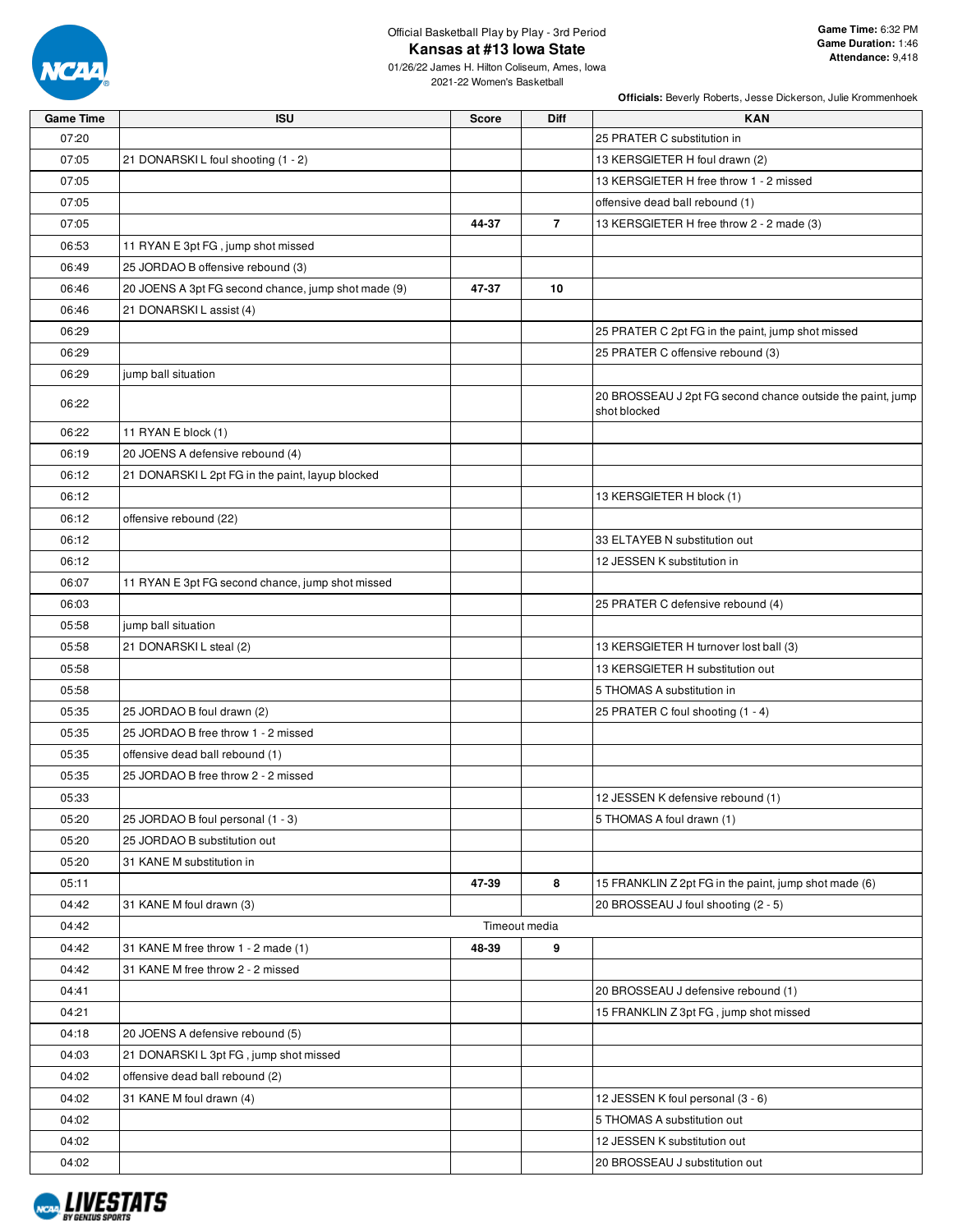

# Official Basketball Play by Play - 3rd Period **Kansas at #13 Iowa State**

01/26/22 James H. Hilton Coliseum, Ames, Iowa 2021-22 Women's Basketball

| <b>Game Time</b>        | <b>ISU</b>                                                                   | <b>Score</b> | <b>Diff</b>   | <b>KAN</b>                                                                  |
|-------------------------|------------------------------------------------------------------------------|--------------|---------------|-----------------------------------------------------------------------------|
| 04:02                   |                                                                              |              |               | 1 JACKSON T substitution in                                                 |
| 04:02                   |                                                                              |              |               | 4 VUKSIC M substitution in                                                  |
| 04:02                   |                                                                              |              |               | 13 KERSGIETER H substitution in                                             |
| 04:02                   |                                                                              |              | Timeout media |                                                                             |
| 04:02                   | 31 KANE M free throw 1 - 2 missed                                            |              |               |                                                                             |
| 04:02                   | offensive dead ball rebound (3)                                              |              |               |                                                                             |
| 04:02                   | 31 KANE M free throw 2 - 2 made (2)                                          | 49-39        | 10            |                                                                             |
| 03:51                   |                                                                              |              |               | 15 FRANKLIN Z 2pt FG in the paint, layup missed                             |
| 03:49                   |                                                                              |              |               | 25 PRATER C offensive rebound (5)                                           |
| 03:45                   |                                                                              | 49-41        | 8             | 15 FRANKLIN Z 2pt FG second chance outside the paint, jump<br>shot made (8) |
| 03:31                   | 24 JOENS A 3pt FG, jump shot missed                                          |              |               |                                                                             |
| 03:28                   |                                                                              |              |               | 15 FRANKLIN Z defensive rebound (2)                                         |
| 03:18                   | 24 JOENS A foul drawn (4)                                                    |              |               | 13 KERSGIETER H foul offensive (2 - 7)                                      |
| 03:18                   |                                                                              |              |               | 13 KERSGIETER H turnover offensive (4)                                      |
| 03:06                   | 24 JOENS A 2pt FG from turnover in the paint, layup made (14)                | $51 - 41$    | 10            |                                                                             |
| 03:06                   | 11 RYAN E assist (5)                                                         |              |               |                                                                             |
| 02:53                   |                                                                              |              |               | 25 PRATER C turnover out of bounds (2)                                      |
| 02:38                   | 21 DONARSKI L 2pt FG from turnover outside the paint, jump<br>shot made (12) | 53-41        | 12            |                                                                             |
| 02:36                   |                                                                              |              |               | Timeout 30 Sec                                                              |
| 02:25                   | 21 DONARSKI L foul personal (2 - 4)                                          |              |               | 13 KERSGIETER H foul drawn (3)                                              |
| 02:11                   |                                                                              |              |               | 15 FRANKLIN Z 2pt FG outside the paint, jump shot missed                    |
| 02:06                   | 11 RYAN E defensive rebound (2)                                              |              |               |                                                                             |
| 02:00                   | 20 JOENS A 3pt FG fast break, jump shot made (12)                            | 56-41        | 15            |                                                                             |
| 02:00                   | 11 RYAN E assist (6)                                                         |              |               |                                                                             |
| 01:44                   |                                                                              |              |               | 13 KERSGIETER H 3pt FG, jump shot missed                                    |
| 01:41                   | 11 RYAN E defensive rebound (3)                                              |              |               |                                                                             |
| 01:41                   | 11 RYAN E foul drawn (3)                                                     |              |               | 25 PRATER C foul personal (2 - 8)                                           |
| 01:41                   |                                                                              |              |               | 13 KERSGIETER H substitution out                                            |
| 01:41                   |                                                                              |              |               | 25 PRATER C substitution out                                                |
| 01:41                   |                                                                              |              |               | 12 JESSEN K substitution in                                                 |
| 01:41                   |                                                                              |              |               | 20 BROSSEAU J substitution in                                               |
| 01:41                   | 11 RYAN E free throw 1 - 2 made (13)                                         | 57-41        | 16            |                                                                             |
| 01:41                   | 11 RYAN E free throw 2 - 2 made (14)                                         | 58-41        | 17            |                                                                             |
| 01:24                   |                                                                              | 58-44        | 14            | 15 FRANKLIN Z 3pt FG, jump shot made (11)                                   |
| 01:24                   |                                                                              |              |               | 12 JESSEN K assist (1)                                                      |
| 01:10                   | 24 JOENS A foul drawn (5)                                                    |              |               | 12 JESSEN K foul personal (4 - 9)                                           |
| 01:10                   |                                                                              |              |               | 12 JESSEN K substitution out                                                |
| 01:10                   |                                                                              |              |               | 3 NIKOLIC M substitution in                                                 |
| 01:10                   | 24 JOENS A free throw 1 - 2 made (15)                                        | 59-44        | 15            |                                                                             |
| 01:10                   | 24 JOENS A free throw 2 - 2 made (16)                                        | 60-44        | 16            |                                                                             |
| 01:01                   |                                                                              |              |               | 15 FRANKLIN Z 2pt FG in the paint, layup missed                             |
| 00:58                   | 24 JOENS A defensive rebound (7)                                             |              |               |                                                                             |
| 00:45                   | 31 KANE M 2pt FG in the paint, jump shot blocked                             |              |               |                                                                             |
| 00:45                   |                                                                              |              |               | 1 JACKSON T block (5)                                                       |
| 00:42                   |                                                                              |              |               | 1 JACKSON T defensive rebound (6)                                           |
| 00:38                   |                                                                              |              |               | 20 BROSSEAU J 3pt FG, jump shot blocked                                     |
| 00:38                   | 11 RYAN E block (2)                                                          |              |               |                                                                             |
| 00:33                   | 31 KANE M defensive rebound (3)                                              |              |               |                                                                             |
| <b>BY GENIUS SPORTS</b> |                                                                              |              |               |                                                                             |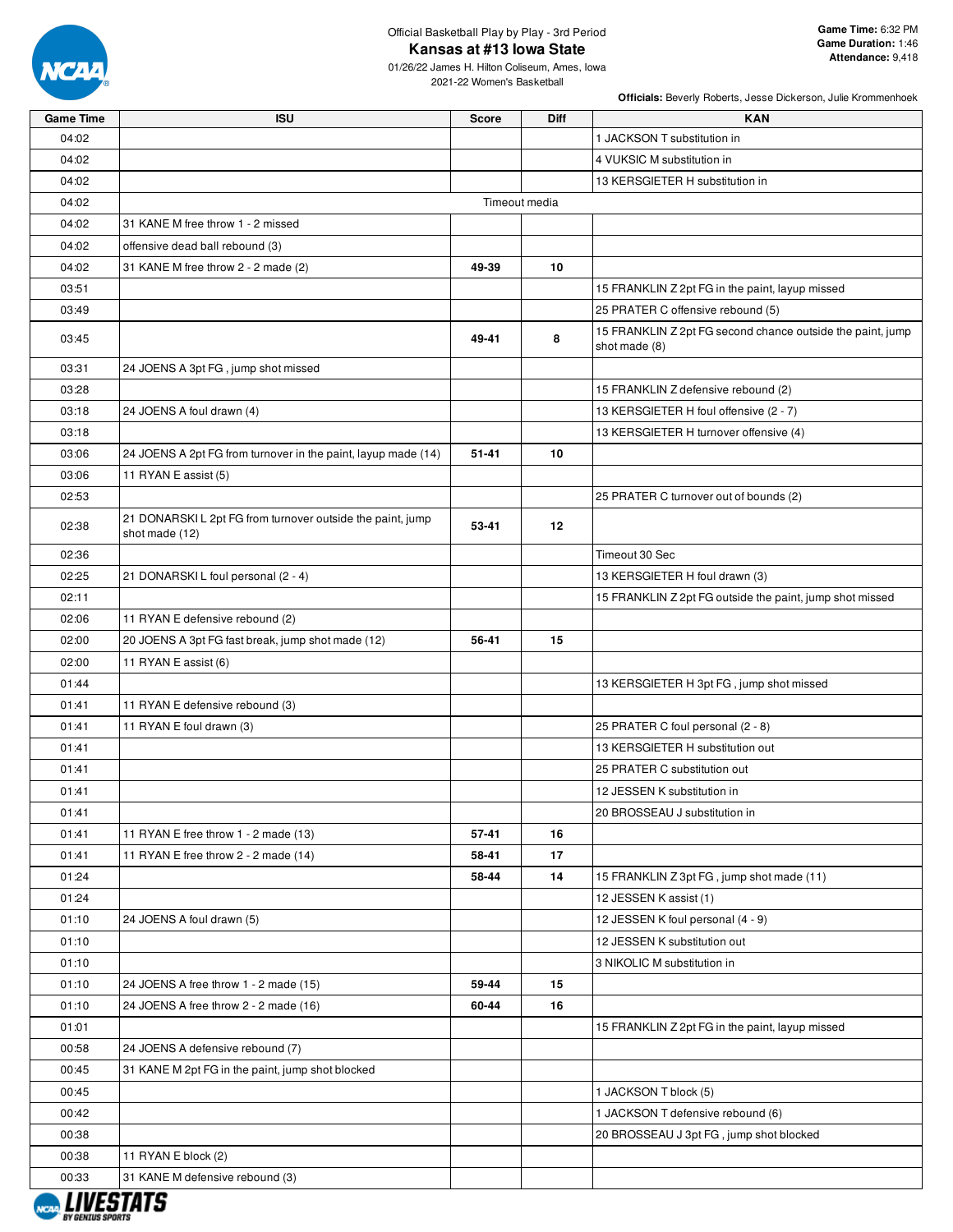

## Official Basketball Play by Play - 3rd Period **Kansas at #13 Iowa State**

01/26/22 James H. Hilton Coliseum, Ames, Iowa 2021-22 Women's Basketball

| <b>Game Time</b> | <b>ISU</b>                             | <b>Score</b> | <b>Diff</b> | <b>KAN</b>                                      |  |  |  |  |  |
|------------------|----------------------------------------|--------------|-------------|-------------------------------------------------|--|--|--|--|--|
| 00:12            | 24 JOENS A 3pt FG, jump shot made (19) | 63-44        | 19          |                                                 |  |  |  |  |  |
| 00:12            | 11 RYAN E assist $(7)$                 |              |             |                                                 |  |  |  |  |  |
| 00:01            |                                        |              |             | 15 FRANKLIN Z 2pt FG in the paint, layup missed |  |  |  |  |  |
| 00:00            | 24 JOENS A defensive rebound (8)       |              |             |                                                 |  |  |  |  |  |
|                  | <b>END OF PERIOD</b>                   |              |             |                                                 |  |  |  |  |  |
|                  | <b>ISU 63-44 KAN</b>                   |              |             |                                                 |  |  |  |  |  |

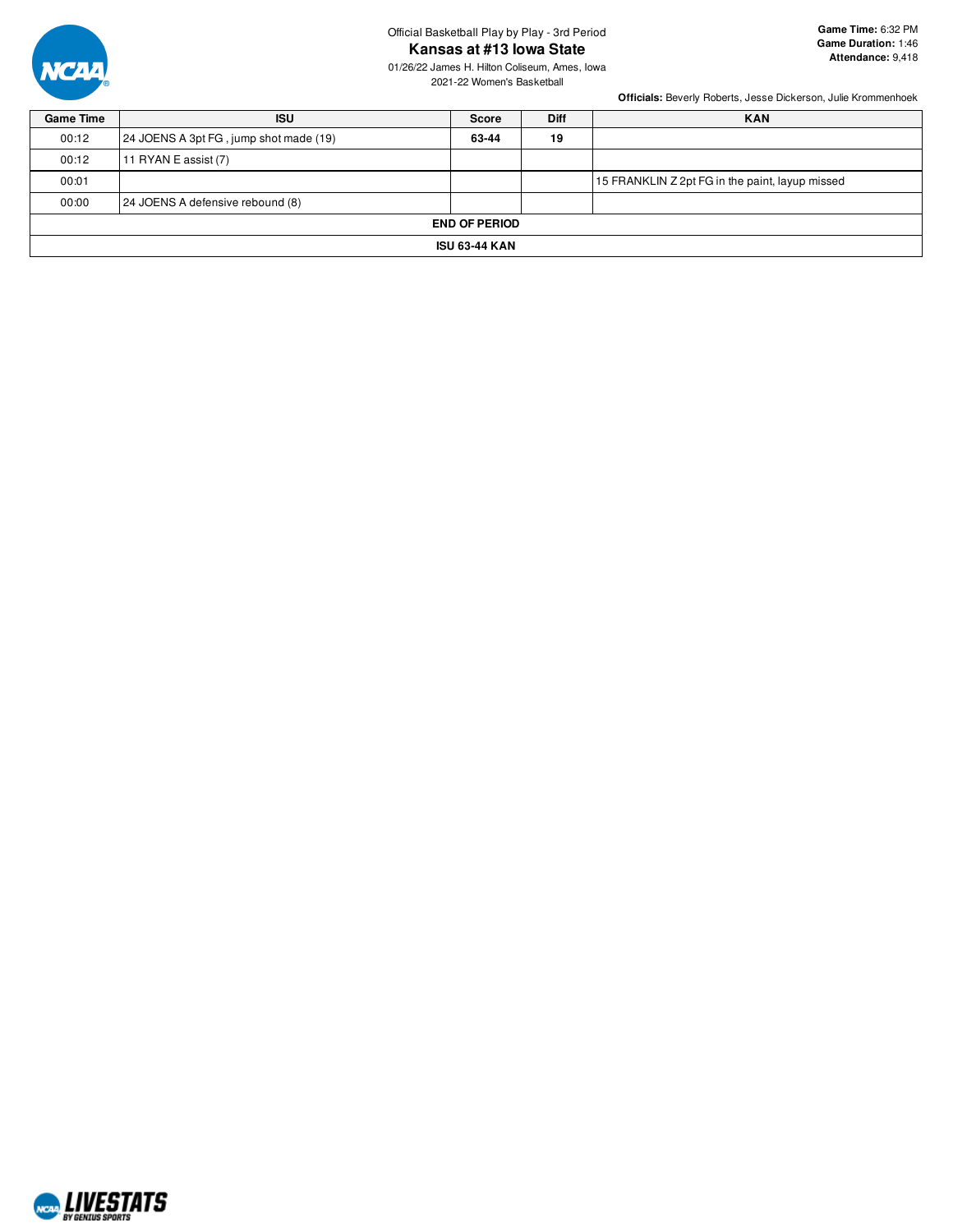

#### Official Basketball Box Score - 3rd Period **Kansas at #13 Iowa State**

01/26/22 James H. Hilton Coliseum, Ames, Iowa 2021-22 Women's Basketball

**Officials:** Beverly Roberts, Jesse Dickerson, Julie Krommenhoek

|               |                              |       | FG       | 3P      | FT      |                |                | <b>Rebounds</b> |           | <b>Fouls</b><br>ТP |   | <b>AS</b> | TO       | <b>ST</b>   |           | <b>Blocks</b>  | $+/-$ |
|---------------|------------------------------|-------|----------|---------|---------|----------------|----------------|-----------------|-----------|--------------------|---|-----------|----------|-------------|-----------|----------------|-------|
|               | NO. Name                     | Min   | M-A      | M-A     | $M-A$   | <b>OR</b>      | <b>DR</b>      | <b>TOT</b>      | <b>PF</b> | <b>FD</b>          |   |           |          |             | <b>BS</b> | <b>BA</b>      |       |
| 12            | F<br>Katrine Jessen          | 05:21 | $0 - 1$  | $0-0$   | $0 - 0$ | $\Omega$       |                |                 | 3         | 0                  | 0 |           | $\Omega$ | 0           | 0         | 0              |       |
|               | Taiyanna Jackson<br>C.       | 05:56 | $0 - 1$  | $0 - 0$ | $0 - 0$ | $\Omega$       | $\overline{2}$ | $\overline{2}$  | 2         | $\mathbf{0}$       | 0 | $\Omega$  | $\Omega$ | $\mathbf 0$ |           | $\Omega$       | -9    |
| 5             | Aniya Thomas<br>G            | 04:36 | 1-2      | $1-2$   | $0 - 0$ | $\Omega$       |                |                 | $\Omega$  |                    | 3 | 0         | 0        | $\Omega$    | 0         | 0              | 0     |
| 13            | <b>Holly Kersgieter</b><br>G | 06:23 | $0 - 2$  | $0 - 1$ | $1-2$   | $\Omega$       |                |                 |           | 3                  |   | 0         | 2        | $\Omega$    |           | $\mathbf{0}$   | -9    |
| 15            | Zakiyah Franklin<br>G        | 10:00 | $3-8$    | $1 - 2$ | $0-0$   | $\Omega$       |                |                 | $\Omega$  | 0                  | 7 |           | $\Omega$ | 0           | 0         | 0              | $-12$ |
| 33            | Nadira Eltayeb               | 01:54 | $0 - 0$  | $0-0$   | $0 - 0$ | $\Omega$       | $\Omega$       | $\Omega$        | $\Omega$  | 0                  | 0 | $\Omega$  | 0        | $\mathbf 0$ |           | $\mathbf{0}$   | $-4$  |
| 20            | Julie Brosseau               | 04:59 | $0 - 2$  | $0 - 1$ | $0 - 0$ | $\Omega$       |                |                 |           | 0                  | 0 | 0         | $\Omega$ | $\Omega$    | 0         | $\overline{2}$ | $-5$  |
| 25            | <b>Chandler Prater</b>       | 05:39 | $0 - 1$  | $0-0$   | $0 - 0$ | 2              |                | 3               | 2         | 0                  | 0 | $\Omega$  |          | $\Omega$    | 0         | $\mathbf{0}$   | $-7$  |
| 4             | Mia Vuksic                   | 04:02 | $0 - 0$  | $0-0$   | $0 - 0$ | $\Omega$       | $\Omega$       | $\mathbf 0$     | $\Omega$  | 0                  | 0 | 0         | $\Omega$ | 0           | 0         | 0              | $-10$ |
| 3             | Matea Nikolic                | 01:10 | $0 - 0$  | $0-0$   | $0 - 0$ | $\Omega$       | $\Omega$       | $\mathbf{0}$    | $\Omega$  | $\mathbf{0}$       | 0 | $\Omega$  | $\Omega$ | $\Omega$    | $\Omega$  | 0              | $-5$  |
| Team          |                              |       |          |         |         | 0              | $\Omega$       | $\Omega$        |           |                    | 0 |           | $\Omega$ |             |           |                |       |
| <b>Totals</b> |                              |       | $4 - 17$ | $2 - 6$ | $1 - 2$ | $\overline{2}$ | 8              | 10              | 9         | 4                  |   | 2         | 3        | 0           | 3         | 2              | $-12$ |

|                 | <b>Shooting By Period</b> |          |       |  |  |  |  |  |  |  |
|-----------------|---------------------------|----------|-------|--|--|--|--|--|--|--|
| <sub>2</sub> rd | FG%                       | $4 - 17$ | 23.5% |  |  |  |  |  |  |  |
|                 | 3PT%                      | $2-6$    | 33.3% |  |  |  |  |  |  |  |
|                 | FT%                       | $1-2$    | 50%   |  |  |  |  |  |  |  |
|                 | GM FG%                    | $4 - 17$ | 23.5% |  |  |  |  |  |  |  |
|                 | 3PT%                      | $2 - 6$  | 33.3% |  |  |  |  |  |  |  |
|                 | FT%                       | $1 - 2$  | 50.0% |  |  |  |  |  |  |  |

Dead Ball Rebounds: 1, 0

## **#13 Iowa State - 23**

F 08:00 G 10:00  $G$  01:40 G 10:00 G 10:00 **NO.** Name Min **FG 3P FT Rebounds Fouls TP AS TO ST**  $\begin{bmatrix} \mathsf{FG} \end{bmatrix}$   $\begin{bmatrix} 3\mathsf{P} \end{bmatrix}$   $\begin{bmatrix} \mathsf{FT} \end{bmatrix}$   $\begin{bmatrix} \mathsf{Re} \end{bmatrix}$   $\begin{bmatrix} \mathsf{P} \end{bmatrix}$   $\begin{bmatrix} \mathsf{F} \end{bmatrix}$   $\begin{bmatrix} \mathsf{TP} \end{bmatrix}$   $\begin{bmatrix} \mathsf{AG} \end{bmatrix}$   $\begin{bmatrix} \mathsf{ST} \end{bmatrix}$   $\begin{bmatrix} \mathsf{BlockS} \ \mathsf{BA} \end{bmatrix}$  31 Morgan Kane F 08:00 | 0-2 | 0-0 | 2-4 | 0 2 2 | 0 3 | 2 | 1 | 0 | 0 | 0 2 | 10 11 Emily Ryan G | 10:00 | 0-2 | 0-2 | 2-2 | 0 2 2 2 | 0 2 | 2 | 3 | 0 | 0 | 2 0 | 12 13 Maggie Espenmiller-<br>McGraw 01:40 0-0 0-0 0-0 0 1 1 0 0 0 0 1 0 0 0 -1 21 Lexi Donarski G | 10:00 | 1-4 | 0-2 | 0-0 | 0 0 0 0 | 2 0 | 2 | 1 | 0 | 1 | 0 1 | 12 24 Ashley Joens G | 10:00 | 3-5 | 1-2 | 4-4 | 0  $\,$  3  $\,$  | 1  $\,$  3  $\,$  | 11 | 0 | 0 | 0 | 0 | 0 | 12 20 Aubrey Joens 20 2-2 2-2 2-2 0-0 0 3 3 0 0 6 0 0 0 0 0 0 13 25 Beatriz Jordao (02:00 0-0 0-0 0-2 1 0 1 1 1 0 0 0 0 0 0 0 2 Team 1 0 1 0 0 **Totals** 6-15 3-8 8-12 2 11 13 4 9 23 5 1 1 2 3 12

| Technical Fouls::NONE |
|-----------------------|
|                       |

| 3PT%                     | 3-8      | 37.5% |  |  |  |  |  |
|--------------------------|----------|-------|--|--|--|--|--|
| FT%                      | 8-12     | 66.7% |  |  |  |  |  |
| GM FG%                   | $6 - 15$ | 40.0% |  |  |  |  |  |
| 3PT%                     | $3 - 8$  | 37.5% |  |  |  |  |  |
| FT%                      | $8 - 12$ | 66.7% |  |  |  |  |  |
| Dead Ball Rebounds: 3, 0 |          |       |  |  |  |  |  |

**Shooting By Period 3 rd FG%** 6-15 40.0%

|                                                                  | KAN   | <b>ISU</b>                 |              |
|------------------------------------------------------------------|-------|----------------------------|--------------|
|                                                                  |       |                            | Point        |
| <b>Biggest lead</b>                                              |       | $0(1st10:00) 19(3rd0:12) $ | <b>Turno</b> |
| <b>Best Scoring Run</b> $3(3^{rd} 9:33)$ 9(3 <sup>rd</sup> 1:41) |       |                            | Paint        |
| <b>Lead Changes</b>                                              |       |                            | <b>Seco</b>  |
| <b>Times Tied</b>                                                |       |                            | Fast I       |
| <b>Time with Lead</b>                                            | 00:00 | 09:48                      | <b>Benc</b>  |

| <b>Points from</b>    | <b>KAN</b> | <b>ISU</b> | <b>Period by Period Scoring</b> |                        |  |  |  |  |                     |
|-----------------------|------------|------------|---------------------------------|------------------------|--|--|--|--|---------------------|
| <b>Turnovers</b>      |            |            |                                 |                        |  |  |  |  | 1st 2nd 3rd 4th TOT |
| Paint                 | 2          |            |                                 |                        |  |  |  |  |                     |
| <b>Second Chancel</b> | 2          |            |                                 | <b>KAN</b> 12 21 11 18 |  |  |  |  | 62                  |
| <b>Fast Breaks</b>    |            | 3          |                                 | SU 24 16 23 14         |  |  |  |  |                     |
| <b>Bench</b>          |            | 6          |                                 |                        |  |  |  |  |                     |

**Technical Fouls:**:NONE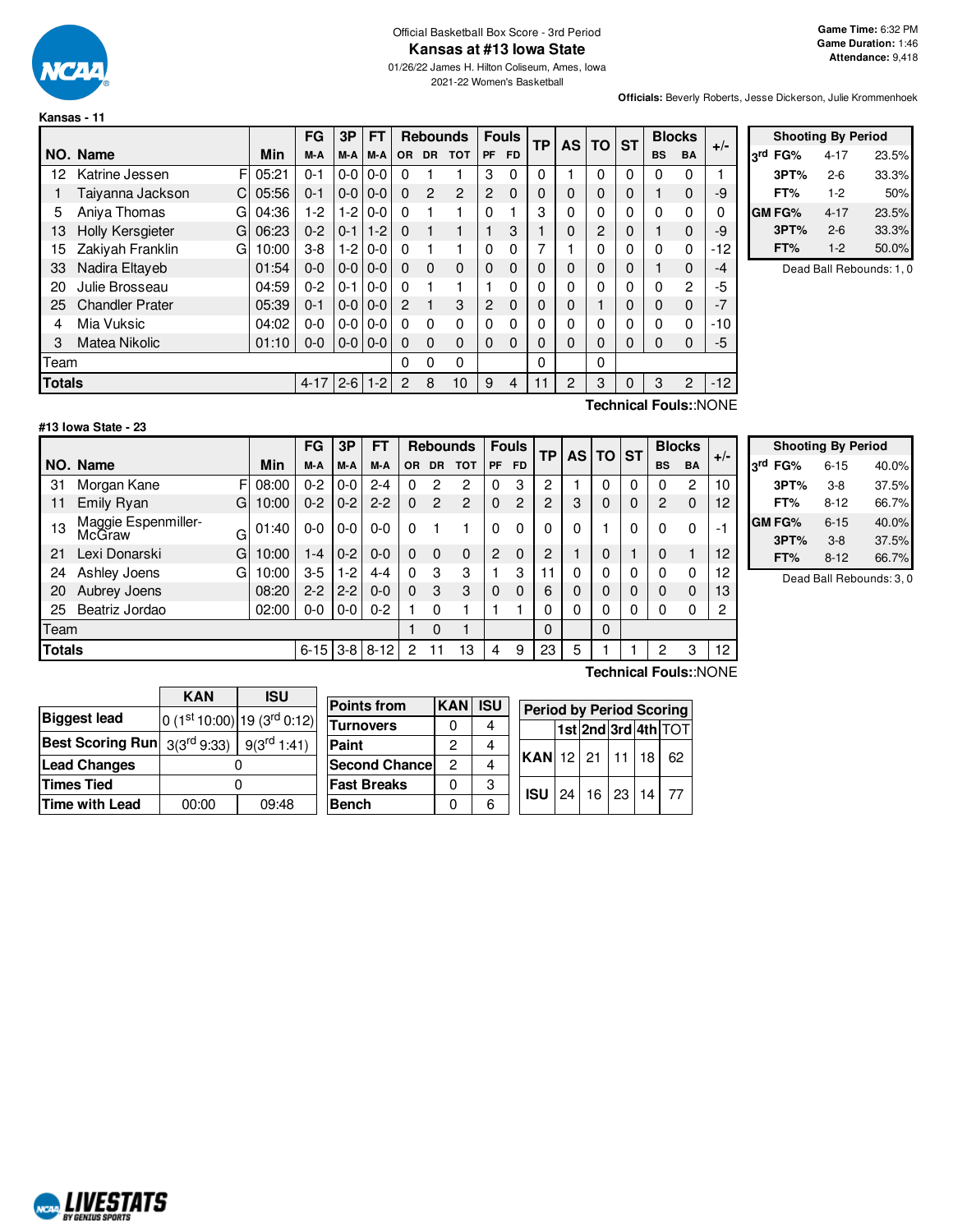

# **Kansas at #13 Iowa State**

01/26/22 James H. Hilton Coliseum, Ames, Iowa 2021-22 Women's Basketball

**Officials:** Beverly Roberts, Jesse Dickerson, Julie Krommenhoek

## **Period 4**

| <b>Quarter Starters:</b> |                                                             |             |                 |               |                                          |                                                          |
|--------------------------|-------------------------------------------------------------|-------------|-----------------|---------------|------------------------------------------|----------------------------------------------------------|
| <b>ISU</b>               | 11 Ryan E                                                   | 20 Joens A  | 21 Donarski L   |               | 24 Joens A                               | 31 Kane M                                                |
| <b>KAN</b>               | 1 Jackson T                                                 | 3 Nikolic M | 13 Kersgieter H |               | 15 Franklin Z                            | 20 Brosseau J                                            |
| <b>Game Time</b>         | <b>ISU</b>                                                  |             | Score           | <b>Diff</b>   |                                          | <b>KAN</b>                                               |
| 10:00                    |                                                             |             |                 |               | 4 VUKSIC M substitution out              |                                                          |
| 10:00                    |                                                             |             |                 |               | 13 KERSGIETER H substitution in          |                                                          |
| 09:51                    |                                                             |             |                 |               | 20 BROSSEAU J 3pt FG, jump shot blocked  |                                                          |
| 09:51                    | 11 RYAN E block (3)                                         |             |                 |               |                                          |                                                          |
| 09:47                    |                                                             |             |                 |               | offensive rebound (29)                   |                                                          |
| 09:46                    |                                                             |             |                 |               | 1 JACKSON T turnover travel (1)          |                                                          |
| 09:33                    | 21 DONARSKI L 3pt FG from turnover, jump shot missed        |             |                 |               |                                          |                                                          |
| 09:32                    |                                                             |             |                 |               | defensive rebound (30)                   |                                                          |
| 09:19                    | 21 DONARSKIL foul personal (3 - 1)                          |             |                 |               | 13 KERSGIETER H foul drawn (4)           |                                                          |
| 09:17                    |                                                             |             | 63-47           | 16            | 20 BROSSEAU J 3pt FG, jump shot made (8) |                                                          |
| 09:17                    |                                                             |             |                 |               | 15 FRANKLIN Z assist (3)                 |                                                          |
| 08:52                    | 21 DONARSKI L 3pt FG, jump shot missed                      |             |                 |               |                                          |                                                          |
| 08:48                    |                                                             |             |                 |               | 20 BROSSEAU J defensive rebound (2)      |                                                          |
| 08:37                    |                                                             |             | 63-49           | 14            |                                          | 13 KERSGIETER H 2pt FG in the paint, jump shot made (5)  |
| 08:37                    |                                                             |             |                 |               | 1 JACKSON T assist (2)                   |                                                          |
| 08:30                    | Timeout 30 Sec                                              |             |                 |               |                                          |                                                          |
| 08:30                    |                                                             |             |                 | Timeout media |                                          |                                                          |
| 08:20                    | 21 DONARSKI L 2pt FG outside the paint, jump shot made (14) |             | 65-49           | 16            |                                          |                                                          |
| 08:04                    | 21 DONARSKI L foul personal (4 - 2)                         |             |                 |               | 1 JACKSON T foul drawn (2)               |                                                          |
| 08:04                    | 21 DONARSKI L substitution out                              |             |                 |               |                                          |                                                          |
| 08:04                    | 13 ESPENMILLER-MCGRAW M substitution in                     |             |                 |               |                                          |                                                          |
| 07:53                    |                                                             |             |                 |               | 13 KERSGIETER H 3pt FG, jump shot missed |                                                          |
| 07:51                    | 24 JOENS A defensive rebound (9)                            |             |                 |               |                                          |                                                          |
| 07:39                    | 24 JOENS A turnover bad pass (3)                            |             |                 |               | 15 FRANKLIN Z steal (1)                  |                                                          |
| 07:33                    |                                                             |             |                 |               |                                          | 13 KERSGIETER H 3pt FG from turnover, jump shot missed   |
| 07:29                    | 31 KANE M defensive rebound (4)                             |             |                 |               |                                          |                                                          |
| 07:09                    | 24 JOENS A 2pt FG outside the paint, jump shot made (21)    |             | 67-49           | 18            |                                          |                                                          |
| 06:56                    |                                                             |             |                 |               |                                          | 15 FRANKLIN Z 2pt FG outside the paint, jump shot missed |
| 06:54                    | 24 JOENS A defensive rebound (10)                           |             |                 |               |                                          |                                                          |
| 06:40                    | 24 JOENS A 3pt FG, jump shot missed                         |             |                 |               |                                          |                                                          |
| 06:37                    |                                                             |             |                 |               | 1 JACKSON T defensive rebound (7)        |                                                          |
| 06:26                    |                                                             |             | 67-51           | 16            |                                          | 15 FRANKLIN Z 2pt FG in the paint, jump shot made (13)   |
| 06:26                    |                                                             |             |                 |               | Timeout 60 Sec                           |                                                          |
| 06:26                    | 13 ESPENMILLER-MCGRAW M substitution out                    |             |                 |               |                                          |                                                          |
| 06:26                    | 31 KANE M substitution out                                  |             |                 |               |                                          |                                                          |
| 06:26                    | 1 DIEW N substitution in                                    |             |                 |               |                                          |                                                          |
| 06:26                    | 25 JORDAO B substitution in                                 |             |                 |               |                                          |                                                          |
| 06:26                    |                                                             |             |                 |               | 3 NIKOLIC M substitution out             |                                                          |
| 06:26                    |                                                             |             |                 |               | 13 KERSGIETER H substitution out         |                                                          |
| 06:26                    |                                                             |             |                 |               | 4 VUKSIC M substitution in               |                                                          |
| 06:26                    |                                                             |             |                 |               | 25 PRATER C substitution in              |                                                          |
| 06:10                    | 25 JORDAO B 2pt FG in the paint, layup made (4)             |             | 69-51           | 18            |                                          |                                                          |
| 06:10                    | 11 RYAN E assist (8)                                        |             |                 |               |                                          |                                                          |

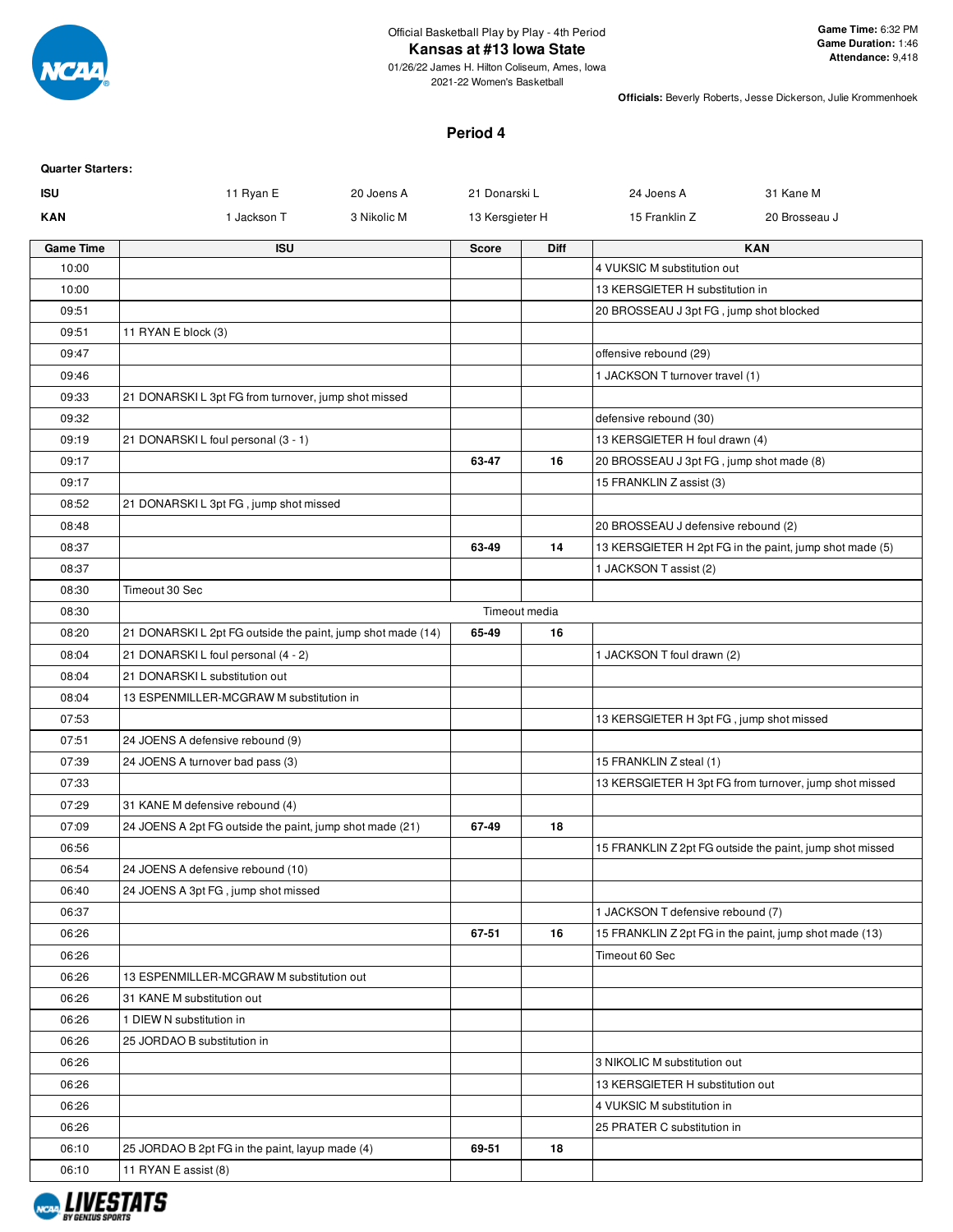

# Official Basketball Play by Play - 4th Period **Kansas at #13 Iowa State**

01/26/22 James H. Hilton Coliseum, Ames, Iowa 2021-22 Women's Basketball

| <b>Game Time</b> | <b>ISU</b>                                            | <b>Score</b> | Diff | <b>KAN</b>                                                   |
|------------------|-------------------------------------------------------|--------------|------|--------------------------------------------------------------|
| 05:57            |                                                       | 69-54        | 15   | 20 BROSSEAU J 3pt FG, jump shot made (11)                    |
| 05:57            |                                                       |              |      | 15 FRANKLIN Z assist (4)                                     |
| 05:29            | 11 RYAN E foul drawn (4)                              |              |      | 15 FRANKLIN Z foul personal (1 - 1)                          |
| 05:21            | 25 JORDAO B turnover 3 seconds (2)                    |              |      |                                                              |
| 05:10            | 25 JORDAO B foul shooting (2 - 3)                     |              |      | 15 FRANKLIN Z foul drawn (1)                                 |
| 05:10            | 25 JORDAO B substitution out                          |              |      |                                                              |
| 05:10            | 31 KANE M substitution in                             |              |      |                                                              |
| 05:10            |                                                       |              |      | 4 VUKSIC M substitution out                                  |
| 05:10            |                                                       |              |      | 20 BROSSEAU J substitution out                               |
| 05:10            |                                                       |              |      | 5 THOMAS A substitution in                                   |
| 05:10            |                                                       |              |      | 13 KERSGIETER H substitution in                              |
| 05:10            |                                                       | 69-55        | 14   | 15 FRANKLIN Z free throw 1 - 2 made (14)                     |
| 05:10            |                                                       |              |      | 15 FRANKLIN Z free throw 2 - 2 missed                        |
| 05:09            | 24 JOENS A defensive rebound (11)                     |              |      |                                                              |
| 04:59            | 20 JOENS A 2pt FG in the paint, layup made (14)       | $71 - 55$    | 16   |                                                              |
| 04:39            | 24 JOENS A steal (1)                                  |              |      | 25 PRATER C turnover bad pass (3)                            |
| 04:25            | 24 JOENS A foul drawn (6)                             |              |      | 15 FRANKLIN Z foul personal (2 - 2)                          |
| 04:25            | 1 DIEW N substitution out                             |              |      |                                                              |
| 04:25            | 21 DONARSKI L substitution in                         |              |      |                                                              |
| 04:25            |                                                       |              |      | 15 FRANKLIN Z substitution out                               |
| 04:25            |                                                       |              |      | 20 BROSSEAU J substitution in                                |
| 04:16            | 24 JOENS A 3pt FG from turnover, jump shot missed     |              |      |                                                              |
| 04:13            | 20 JOENS A offensive rebound (6)                      |              |      |                                                              |
| 04:12            | 20 JOENS A foul drawn (1)                             |              |      | 25 PRATER C foul shooting (3 - 3)                            |
| 04:12            |                                                       |              |      | 25 PRATER C substitution out                                 |
| 04:12            |                                                       |              |      | 3 NIKOLIC M substitution in                                  |
| 04:12            | 20 JOENS A free throw 1 - 2 made (15)                 | 72-55        | 17   |                                                              |
| 04:12            | 20 JOENS A free throw 2 - 2 made (16)                 | 73-55        | 18   |                                                              |
| 04:00            |                                                       |              |      | 20 BROSSEAU J 2pt FG outside the paint, jump shot missed     |
| 03:55            | 11 RYAN E defensive rebound (4)                       |              |      |                                                              |
| 03:35            | 20 JOENS A 2pt FG outside the paint, jump shot missed |              |      |                                                              |
| 03:33            |                                                       |              |      | 1 JACKSON T defensive rebound (8)                            |
| 03:27            | 11 RYAN E foul personal (1 - 4)                       |              |      | 13 KERSGIETER H foul drawn (5)                               |
| 03:19            |                                                       | 73-58        | 15   | 13 KERSGIETER H 3pt FG, jump shot made (8)                   |
| 03:19            |                                                       |              |      | 20 BROSSEAU J assist (1)                                     |
| 02:47            | 31 KANE M 2pt FG in the paint, jump shot blocked      |              |      |                                                              |
| 02:47            |                                                       |              |      | 1 JACKSON T block (6)                                        |
| 02:47            | 31 KANE M offensive rebound (5)                       |              |      |                                                              |
| 02:47            | jump ball situation                                   |              |      |                                                              |
| 02:46            | turnover shot clock (11)                              |              |      |                                                              |
| 02:25            |                                                       | 73-60        | 13   | 5 THOMAS A 2pt FG from turnover in the paint, layup made (5) |
| 02:05            | 11 RYAN E foul drawn (5)                              |              |      | 5 THOMAS A foul personal (1 - 4)                             |
| 02:05            |                                                       |              |      | 13 KERSGIETER H substitution out                             |
| 02:05            |                                                       |              |      | 4 VUKSIC M substitution in                                   |
| 02:00            | 24 JOENS A 2pt FG outside the paint, jump shot missed |              |      |                                                              |
| 02:00            | 31 KANE M offensive rebound (6)                       |              |      |                                                              |
| 02:00            | 31 KANE M foul drawn (5)                              |              |      | 20 BROSSEAU J foul personal (3 - 5)                          |
| 02:00            | 31 KANE M free throw 1 - 2 made (3)                   | 74-60        | 14   |                                                              |
| 02:00            | 31 KANE M free throw 2 - 2 made (4)                   | 75-60        | 15   |                                                              |

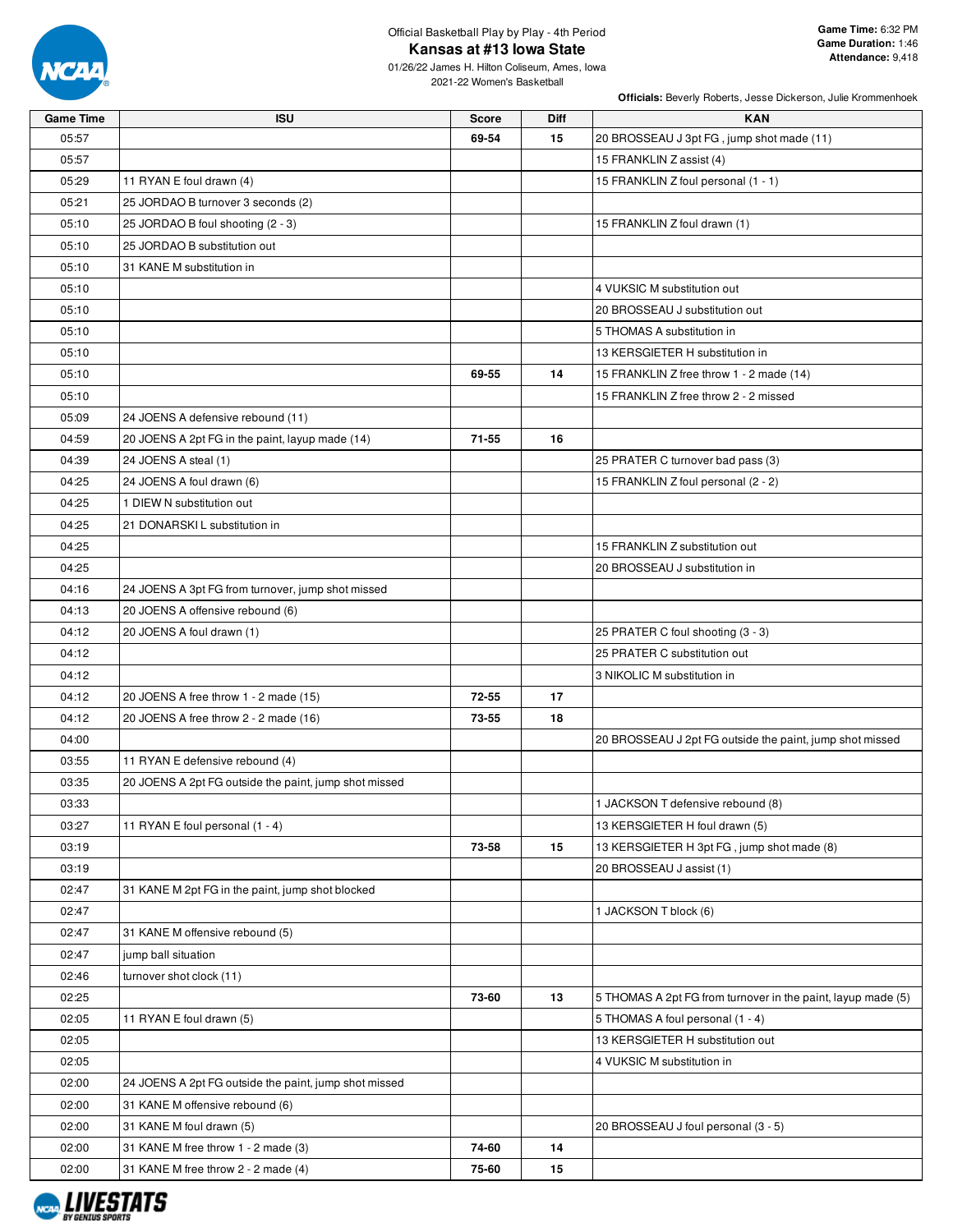

# Official Basketball Play by Play - 4th Period **Kansas at #13 Iowa State**

01/26/22 James H. Hilton Coliseum, Ames, Iowa 2021-22 Women's Basketball

| <b>Game Time</b> | <b>ISU</b>                                                  | Score                | <b>Diff</b> | <b>KAN</b>                                                  |
|------------------|-------------------------------------------------------------|----------------------|-------------|-------------------------------------------------------------|
| 01:47            |                                                             | 75-62                | 13          | 20 BROSSEAU J 2pt FG outside the paint, jump shot made (13) |
| 01:14            | 20 JOENS A 3pt FG, jump shot missed                         |                      |             |                                                             |
| 01:13            | offensive rebound (37)                                      |                      |             |                                                             |
| 01:13            |                                                             |                      |             | 1 JACKSON T substitution out                                |
| 01:13            |                                                             |                      |             | 5 THOMAS A substitution out                                 |
| 01:13            |                                                             |                      |             | 11 STROM S substitution in                                  |
| 01:13            |                                                             |                      |             | 33 ELTAYEB N substitution in                                |
| 00:54            | 31 KANE M 2pt FG second chance in the paint, layup made (6) | 77-62                | 15          |                                                             |
| 00:54            | 11 RYAN E assist (9)                                        |                      |             |                                                             |
| 00:36            | 31 KANE M steal (1)                                         |                      |             | 3 NIKOLIC M turnover bad pass (1)                           |
| 00:05            | turnover shot clock (12)                                    |                      |             |                                                             |
|                  |                                                             | <b>END OF GAME</b>   |             |                                                             |
|                  |                                                             | <b>ISU 77-62 KAN</b> |             |                                                             |

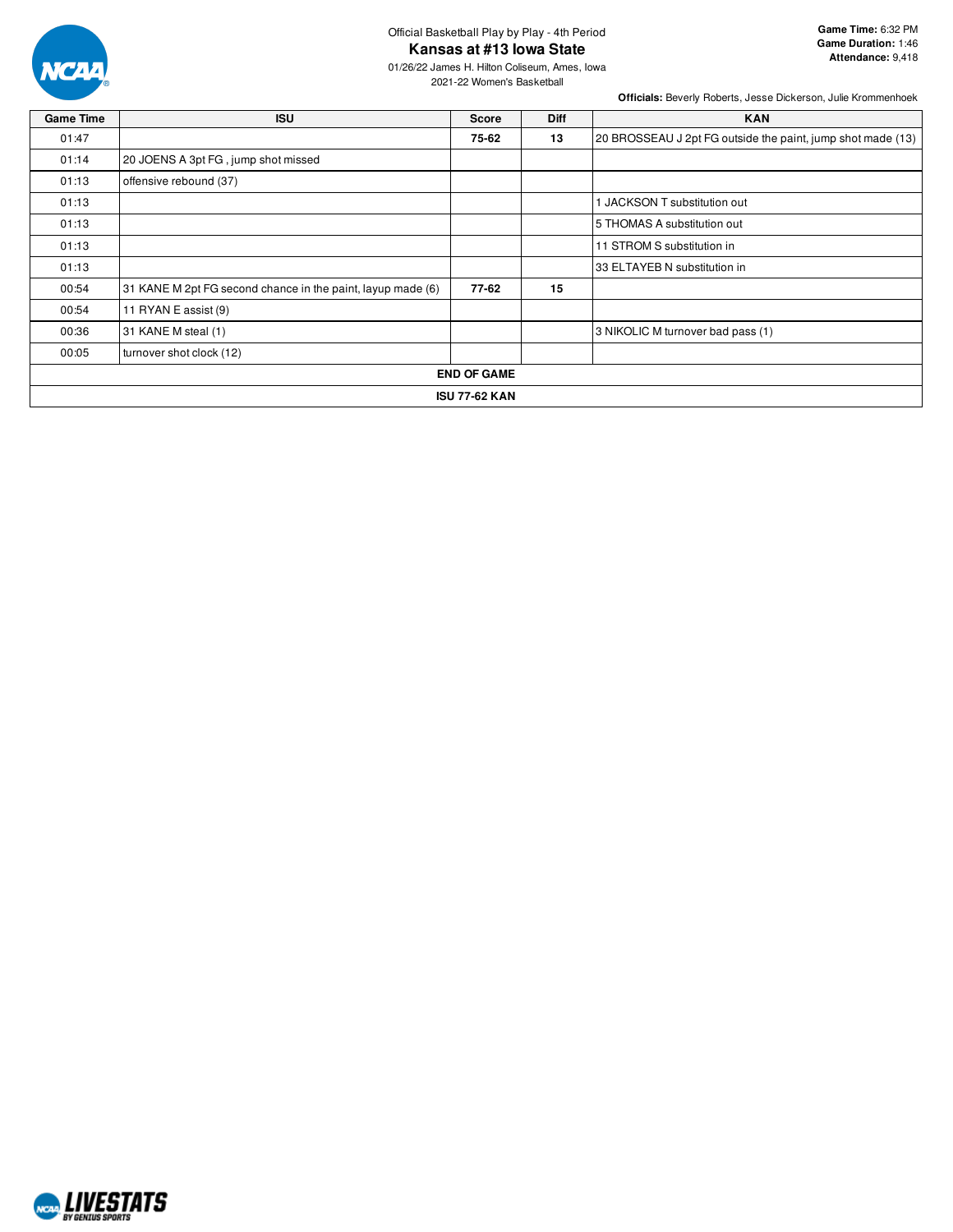

#### Official Basketball Box Score - 4th Period **Kansas at #13 Iowa State**

01/26/22 James H. Hilton Coliseum, Ames, Iowa 2021-22 Women's Basketball

**Shooting By Period 4 th FG%** 7-12 58.3% **3PT%** 3-6 50.0% **FT%** 1-2 50% **GM FG%** 7-12 58.3% **3PT%** 3-6 50.0% **FT%** 1-2 50.0% Dead Ball Rebounds: 0, 0

**Officials:** Beverly Roberts, Jesse Dickerson, Julie Krommenhoek

|               |                              |       | <b>FG</b> | 3P       | <b>FT</b> |           |                | <b>Rebounds</b> |           | <b>Fouls</b> | <b>TP</b> | <b>AS</b> | ΤО | <b>ST</b> |           | <b>Blocks</b>         | $+/-$ |
|---------------|------------------------------|-------|-----------|----------|-----------|-----------|----------------|-----------------|-----------|--------------|-----------|-----------|----|-----------|-----------|-----------------------|-------|
|               | NO. Name                     | Min   | M-A       | M-A      | M-A       | <b>OR</b> | <b>DR</b>      | <b>TOT</b>      | <b>PF</b> | <b>FD</b>    |           |           |    |           | <b>BS</b> | <b>BA</b>             |       |
| 12            | F<br>Katrine Jessen          | 00:00 | $0 - 0$   | $0-0$    | $0-0$     | 0         | 0              | 0               | $\Omega$  | $\Omega$     | 0         | 0         | 0  | $\Omega$  | $\Omega$  | $\Omega$              | 0     |
|               | C<br>Taiyanna Jackson        | 08:47 | $0 - 0$   | $0-0$    | $0-0$     | $\Omega$  | $\overline{2}$ | $\overline{2}$  | $\Omega$  |              | 0         |           |    | 0         |           | $\Omega$              | 6     |
| 5             | Aniya Thomas<br>G            | 03:57 | 1-1       | $0 - 01$ | $0-0$     | $\Omega$  | $\Omega$       | $\Omega$        |           | $\Omega$     | 2         | 0         | 0  | 0         | 0         | $\Omega$              | 2     |
| 13            | <b>Holly Kersgieter</b><br>G | 06:39 | $2 - 4$   | $1-3$    | $0-0$     | $\Omega$  | $\Omega$       | $\mathbf 0$     | $\Omega$  | 2            | 5         | 0         | 0  | 0         | 0         | $\Omega$              | 5     |
| 15            | Zakiyah Franklin<br>G        | 05:35 | $1-2$     | $0-0$    | $1 - 2$   | $\Omega$  | $\Omega$       | 0               | 2         |              | 3         | 2         | 0  |           | 0         | $\Omega$              | 3     |
| 4             | Mia Vuksic                   | 03:21 | $0 - 0$   | $0-0$    | $0 - 0$   | $\Omega$  | $\Omega$       | $\Omega$        | 0         | $\Omega$     | 0         | 0         | 0  | 0         | 0         | $\Omega$              | $-1$  |
| 25            | <b>Chandler Prater</b>       | 02:14 | $0 - 0$   | $0-0$    | $0-0$     | 0         | $\Omega$       | 0               |           | 0            | 0         | 0         |    | $\Omega$  | 0         | $\Omega$              | 0     |
| 20            | Julie Brosseau               | 09:15 | $3-5$     | $2 - 3$  | $0-0$     | $\Omega$  |                | 1               |           | $\mathbf 0$  | 8         |           | 0  | 0         | 0         |                       | 5     |
| 3             | Matea Nikolic                | 07:46 | $0-0$     | $0-0$    | $0-0$     | $\Omega$  | $\Omega$       | 0               | $\Omega$  | $\Omega$     | 0         | 0         |    | 0         | 0         | $\Omega$              | 4     |
| 11            | Sanna Strom                  | 01:13 | $0 - 0$   | $0-0$    | $0-0$     | $\Omega$  | $\Omega$       | $\mathbf 0$     | $\Omega$  | 0            | 0         | $\Omega$  | 0  | 0         | 0         | $\Omega$              | $-2$  |
| 33            | Nadira Eltaveb               | 01:13 | $0-0$     | 0-0      | $0-0$     | $\Omega$  | 0              | 0               | $\Omega$  | $\Omega$     | $\Omega$  | 0         | 0  | 0         | 0         | $\Omega$              | -2    |
| Team          |                              |       |           |          |           |           |                | 2               |           |              | 0         |           | 0  |           |           |                       |       |
| <b>Totals</b> |                              |       | $7 - 12$  | $3-6$    | $1 - 2$   |           | 4              | 5               | 5         | 4            | 18        | 4         | 3  |           |           |                       | 4     |
|               |                              |       |           |          |           |           |                |                 |           |              |           |           |    |           |           | Technical Fouls::NONE |       |

#### **#13 Iowa State - 14**

F  $G$  10:00  $G$  01:38  $G$  06:21 G 10:00 **NO.** Name Min **FG 3P FT Rebounds Fouls TP AS TO ST**  $\begin{bmatrix} \mathsf{FG} \end{bmatrix}$   $\begin{bmatrix} \mathsf{3P} \end{bmatrix}$   $\begin{bmatrix} \mathsf{FT} \end{bmatrix}$   $\begin{bmatrix} \mathsf{Re} \end{bmatrix}$  **R**  $\begin{bmatrix} \mathsf{PPT} \end{bmatrix}$   $\begin{bmatrix} \mathsf{AB} \end{bmatrix}$   $\begin{bmatrix} \mathsf{FT} \end{bmatrix}$   $\begin{bmatrix} \mathsf{AB} \end{bmatrix}$   $\begin{bmatrix} \mathsf{BIC} \end{bmatrix}$   $\begin{bmatrix} \mathsf{BIC} \end{bmatrix}$   $\begin$ 31 Morgan Kane F 08:44 | 1-2 | 0-0 | 2-2 | 2 1 3 | 0 1 | 4 | 0 | 0 | 1 | 0 1 | -3 11 Emily Ryan G | 10:00 | 0-0 | 0-0 | 0-0 | 0 0 1 1 | 1 2 | 0 | 2 | 0 | 0 | 1 0 | -4 <sup>13</sup> Maggie Espenmiller- McGraw 01:38 0-0 0-0 0-0 0 0 0 0 0 0 0 0 0 0 0 0 21 Lexi Donarski G | 06:21 | 1-3 | 0-2 | 0-0 | 0 0 0 | 2 0 | 2 | 0 | 0 | 0 24 Ashley Joens G | 10:00 | 1-4 | 0-2 | 0-0 | 0  $\cdot$  3  $\cdot$  3 | 0  $\cdot$  1 | 2 | 0 | 1 | 1 20 Aubrey Joens 10:00 1-3 0-1 2-2 1 0 1 0 1 4 0 0 0 0 1 Nyamer Diew 02:01 0-0 0-0 0-0 0 0 0 0 0 0 0 0 0 0 0 0 25 Beatriz Jordao | 01:16 | 1-1 | 0-0 | 0-0 | 0 0 0 | 1 0 | 2 | 0 | 1 | 0 | 0 0 | -1 Team 1 0 1 | 0 | | 2 **Totals** 5-13 0-5 4-4 4 5 9 4 5 14 2 4 2 1 1 -4

| <b>Shooting By Period</b> |          |        |  |  |  |  |  |  |  |
|---------------------------|----------|--------|--|--|--|--|--|--|--|
| <sub>4</sub> th<br>FG%    | $5 - 13$ | 38.5%  |  |  |  |  |  |  |  |
| 3PT%                      | $0 - 5$  | 0.0%   |  |  |  |  |  |  |  |
| FT%                       | 4-4      | 100%   |  |  |  |  |  |  |  |
| <b>GMFG%</b>              | $5 - 13$ | 38.5%  |  |  |  |  |  |  |  |
| 3PT%                      | $0 - 5$  | 0.0%   |  |  |  |  |  |  |  |
| FT%                       | 4-4      | 100.0% |  |  |  |  |  |  |  |

Rebounds: 0, 0

|                              | <b>KAN</b> | 15U                                     | <b>Points from</b>   | <b>KAN</b> | <b>ISU</b> |
|------------------------------|------------|-----------------------------------------|----------------------|------------|------------|
| <b>Biggest lead</b>          |            | 0 (1st 10:00) 19 (4 <sup>th</sup> 9:51) |                      |            |            |
|                              |            |                                         | <b>Turnovers</b>     | 3          | 2          |
| Best Scoring Run 5(4th 8:37) |            | $4(4^{\text{th}} 7:09)$                 | Paint                | 6          | 6          |
| <b>Lead Changes</b>          |            |                                         | <b>Second Chance</b> | 0          | 6          |
| <b>Times Tied</b>            |            |                                         | <b>Fast Breaks</b>   | 0          |            |
| <b>Time with Lead</b>        | 00:00      | 09:51                                   | <b>Bench</b>         | 8          | 6          |

**KAN ISU**

Г

**Technical Fouls:**:NONE

**Period by Period Scoring 1st 2nd 3rd 4th** TOT

**KAN** 12 21 11 18 62

**ISU** 24 16 23 14 77

| . . | . . | . . | 3PT%     |
|-----|-----|-----|----------|
| n   | ი   |     | FT%      |
| г   | ი   |     | Dead Bal |
| П   | O   |     |          |
|     |     |     |          |

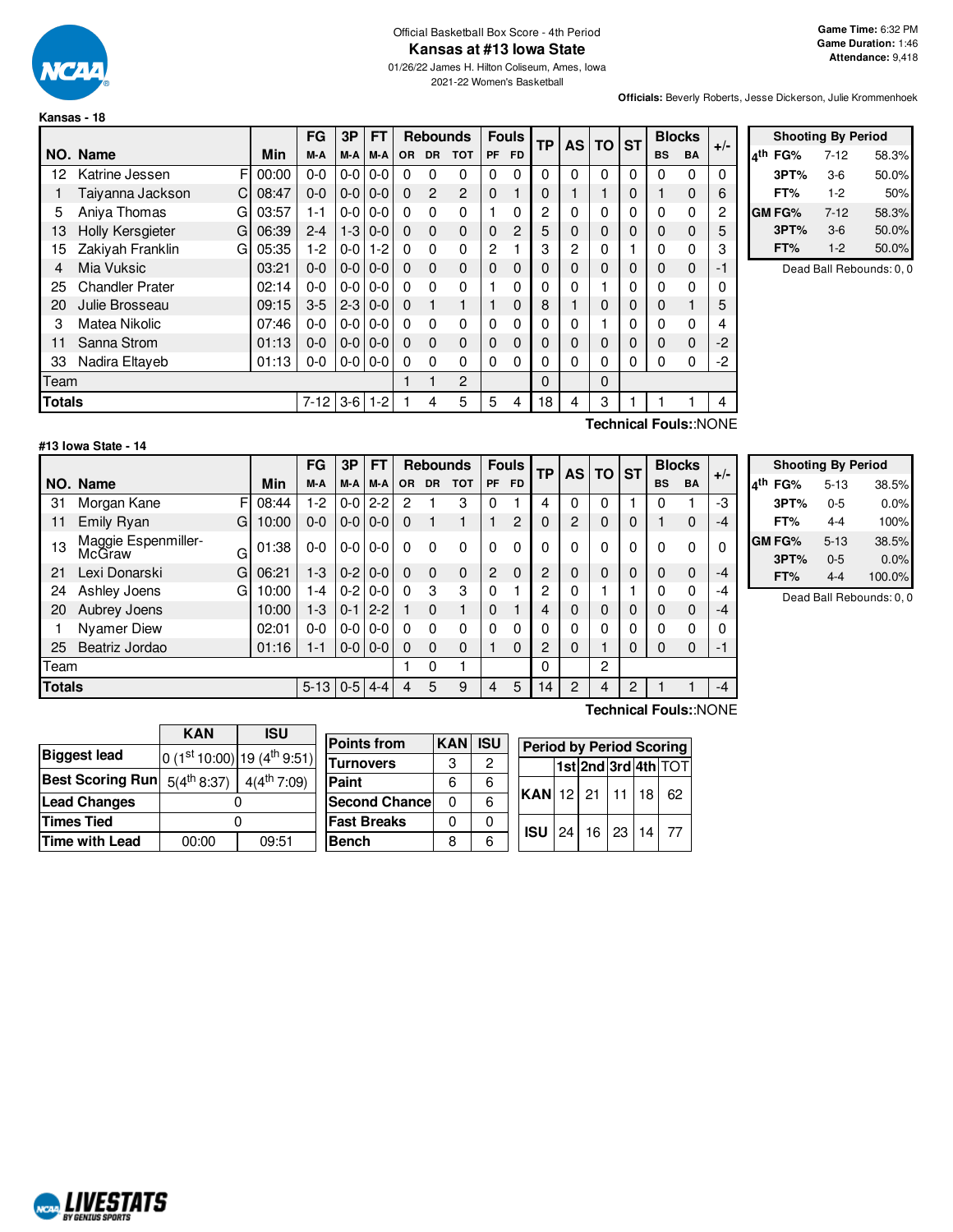

#### Official Basketball Box Score - Second Half **Kansas at #13 Iowa State**

01/26/22 James H. Hilton Coliseum, Ames, Iowa 2021-22 Women's Basketball

**Officials:** Beverly Roberts, Jesse Dickerson, Julie Krommenhoek

|               |                        |       | FG       | 3P       | FT      |                |           | <b>Rebounds</b> | <b>Fouls</b> |     | TP | <b>AS</b> | <b>TO</b> | <b>ST</b> | <b>Blocks</b> |             |                              |
|---------------|------------------------|-------|----------|----------|---------|----------------|-----------|-----------------|--------------|-----|----|-----------|-----------|-----------|---------------|-------------|------------------------------|
|               | NO. Name               | Min   | M-A      | M-A      | M-A     | <b>OR</b>      | <b>DR</b> | <b>TOT</b>      | <b>PF</b>    | FD. |    |           |           |           | <b>BS</b>     | <b>BA</b>   | $+/-$                        |
| 12            | FI<br>Katrine Jessen   | 05:21 | 0-1      | $0 - 0$  | 0-0     | 0              |           |                 | 3            | 0   | 0  | 1         | $\Omega$  | 0         | 0             | 0           |                              |
|               | Taiyanna Jackson<br>C  | 14:43 | 0-1      | $0 - 0$  | $0 - 0$ | $\Omega$       | 4         | $\overline{4}$  | 2            |     | 0  |           |           | 0         | 2             | $\mathbf 0$ | -3                           |
| 5             | Aniva Thomas<br>G      | 08:33 | $2 - 3$  | $1-2$    | 0-0     | $\Omega$       |           |                 |              |     | 5  | 0         | $\Omega$  | 0         | 0             | 0           | 2                            |
| 13            | Holly Kersgieter<br>G  | 13:02 | $2 - 6$  | $1 - 4$  | $1-2$   | $\Omega$       |           |                 |              | 5   | 6  | 0         | 2         | 0         | 1             | $\mathbf 0$ | -4                           |
| 15            | Zakiyah Franklin<br>G  | 15:35 | $4 - 10$ | $1-2$    | 1-2     | $\Omega$       |           |                 | 2            |     | 10 | 3         | $\Omega$  |           | 0             | 0           | -9                           |
| 33            | Nadira Eltaveb         | 03:07 | $0 - 0$  | $0 - 0$  | $0 - 0$ | $\Omega$       | $\Omega$  | $\Omega$        | 0            | 0   | 0  | 0         | 0         | 0         | 1             | $\mathbf 0$ | -6                           |
| 20            | Julie Brosseau         | 14:14 | $3 - 7$  | $2 - 4$  | $0-0$   | $\Omega$       | 2         | 2               | 2            | 0   | 8  |           | 0         | 0         | 0             | 3           | ი                            |
| 25            | <b>Chandler Prater</b> | 07:53 | $0 - 1$  | $0 - 0$  | $0-0$   | $\overline{2}$ |           | 3               | 3            | 0   | 0  | 0         | 2         | 0         | 0             | $\mathbf 0$ | -7                           |
| 4             | Mia Vuksic             | 07:23 | $0 - 0$  | $0 - 0$  | $0-0$   | $\Omega$       | $\Omega$  | 0               | 0            | 0   | 0  | 0         | 0         | 0         | $\Omega$      | 0           | -11                          |
| 3             | <b>Matea Nikolic</b>   | 08:56 | $0 - 0$  | $0 - 0$  | $0-0$   | $\Omega$       | $\Omega$  | $\mathbf 0$     | 0            | 0   | 0  | 0         |           | 0         | 0             | $\mathbf 0$ | -1                           |
| 11            | Sanna Strom            | 01:13 | 0-0      | $0-0$    | $0-0$   | 0              | 0         | 0               | 0            | 0   | 0  | 0         | 0         | 0         | 0             | 0           | -2                           |
| Team          |                        |       |          |          |         |                |           | 2               |              |     | 0  |           | $\Omega$  |           |               |             |                              |
| <b>Totals</b> |                        |       | 11-29    | $5 - 12$ | $2 - 4$ | 3              | 12        | 15              | 14           | 8   | 29 | 6         | 6         |           | 4             | 3           | -8                           |
|               |                        |       |          |          |         |                |           |                 |              |     |    |           |           |           |               |             | <b>Technical Fouls::NONE</b> |

|     |                          | <b>Shooting By Period</b> |       |  |  |  |  |  |
|-----|--------------------------|---------------------------|-------|--|--|--|--|--|
| αrd | FG%                      | $4 - 17$                  | 23.5% |  |  |  |  |  |
|     | 3PT%                     | $2-6$                     | 33.3% |  |  |  |  |  |
|     | FT%                      | $1-2$                     | 50%   |  |  |  |  |  |
| ⊿th | FG%                      | $7 - 12$                  | 58.3% |  |  |  |  |  |
|     | 3PT%                     | $3-6$                     | 50.0% |  |  |  |  |  |
|     | FT%                      | $1 - 2$                   | 50%   |  |  |  |  |  |
|     | <b>GM FG%</b>            | 11-29                     | 37.9% |  |  |  |  |  |
|     | 3PT%                     | $5 - 12$                  | 41.7% |  |  |  |  |  |
|     | FT%                      | $2 - 4$                   | 50.0% |  |  |  |  |  |
|     | Dead Ball Rebounds: 1, 0 |                           |       |  |  |  |  |  |

#### **#13 Iowa State - 37**

F 16:44  $G$  20:00  $G$ 03:18  $G$  16:21 G 20:00 **NO. Name Min FG 3P FT Rebounds Fouls TP AS TO ST**  $\begin{bmatrix} \mathsf{FG} & \mathsf{3P} \\ \mathsf{M-A} & \mathsf{M-A} \end{bmatrix}$  or dr tot  $\begin{bmatrix} \mathsf{F} & \mathsf{F} \end{bmatrix}$   $\begin{bmatrix} \mathsf{F} & \mathsf{F} \end{bmatrix}$   $\begin{bmatrix} \mathsf{AP} & \mathsf{AS} \end{bmatrix}$   $\begin{bmatrix} \mathsf{ST} & \mathsf{BlockS} \\ \mathsf{BS} & \mathsf{BA} \end{bmatrix}$  +/-31 Morgan Kane F 16:44 1-4 0-0 4-6 2 3 5 0 4 6 1 0 1 0 3 7 11 Emily Ryan G 20:00 0-2 0-2 2-2 0 3 3 1 4 2 5 0 0 3 0 8 13 Maggie Espenmiller-<br>McGraw 03:18 | 0-0 | 0-0 | 0-0 | 0  $\,$  1  $\,$  | 0  $\,$  0  $\,$  0  $\,$  0  $\,$  0  $\,$  0  $\,$  1  $\,$  0  $\,$  0  $\,$  0  $\,$  1  $\,$  0  $\,$  0  $\,$  0  $\,$  0  $\,$   $\,$  0  $\,$   $\,$  1  $\,$  0  $\,$  0  $\,$   $\,$  0  $\,$   $\,$  0  $\,$   $\,$  0  $\,$  0 21 Lexi Donarski G | 16:21 | 2-7 | 0-4 | 0-0 | 0 0 0 | 4 0 | 4 | 1 | 0 | 1 | 0 1 | 8 24 Ashley Joens  $G(20:00 \mid 4-9 \mid 1-4 \mid 4-4 \mid 0 \mid 6 \mid 6 \mid 1 \mid 4 \mid 13 \mid 0 \mid 1 \mid 1 \mid 0 \mid 0 \mid 8$ 20 Aubrey Joens 18:20 3-5 2-3 2-2 1 3 4 0 1 10 0 0 0 0 0 9 25 Beatriz Jordao (193:16 1-1 0-0 0-2 1 0 1 2 1 2 0 1 1 0 0 0 1 1 Nyamer Diew 02:01 0-0 0-0 0-0 0 0 0 0 0 0 0 0 0 0 0 0 Team 2 0 2 0 2 **Totals** 11-28 3-13 12-16 6 16 22 8 14 37 7 5 3 3 4 8

|     |        | <b>Shooting By Period</b> |       |
|-----|--------|---------------------------|-------|
| 3rd | FG%    | $6 - 15$                  | 40.0% |
|     | 3PT%   | $3-8$                     | 37.5% |
|     | FT%    | $8 - 12$                  | 66.7% |
| ⊿th | FG%    | $5 - 13$                  | 38.5% |
|     | 3PT%   | $0 - 5$                   | 0.0%  |
|     | FT%    | $4 - 4$                   | 100%  |
|     | GM FG% | 11-28                     | 39.3% |
|     | 3PT%   | $3 - 13$                  | 23.1% |
|     | FT%    | $12 - 16$                 | 75.0% |

Dead Ball Rebounds: 3, 0

|                         | KAN              | ISU                        |  |  |  |  |
|-------------------------|------------------|----------------------------|--|--|--|--|
| <b>Biggest lead</b>     |                  | $0(1st10:00) 19(3rd0:12) $ |  |  |  |  |
| <b>Best Scoring Run</b> | $5(4^{th} 8:37)$ | $9(3^{rd} 1:41)$           |  |  |  |  |
| <b>Lead Changes</b>     |                  |                            |  |  |  |  |
| <b>Times Tied</b>       |                  |                            |  |  |  |  |
| Time with Lead          | 00:00            | 19:48                      |  |  |  |  |

| <b>Points from</b>    | <b>KAN ISU</b> |    | <b>Period by Period Scoring</b> |                           |  |  |  |  |    |  |  |  |  |
|-----------------------|----------------|----|---------------------------------|---------------------------|--|--|--|--|----|--|--|--|--|
| <b>Turnovers</b>      | 3              | 6  |                                 | 1st 2nd 3rd 4th TOT       |  |  |  |  |    |  |  |  |  |
| Paint                 |                | 10 |                                 |                           |  |  |  |  |    |  |  |  |  |
| <b>Second Chancel</b> | 2              | 10 |                                 | KAN  12   21   11   18    |  |  |  |  | 62 |  |  |  |  |
| <b>Fast Breaks</b>    |                | З  |                                 |                           |  |  |  |  |    |  |  |  |  |
| Bench                 | 8              | 12 |                                 | $ISU$   24   16   23   14 |  |  |  |  |    |  |  |  |  |

**Technical Fouls:**:NONE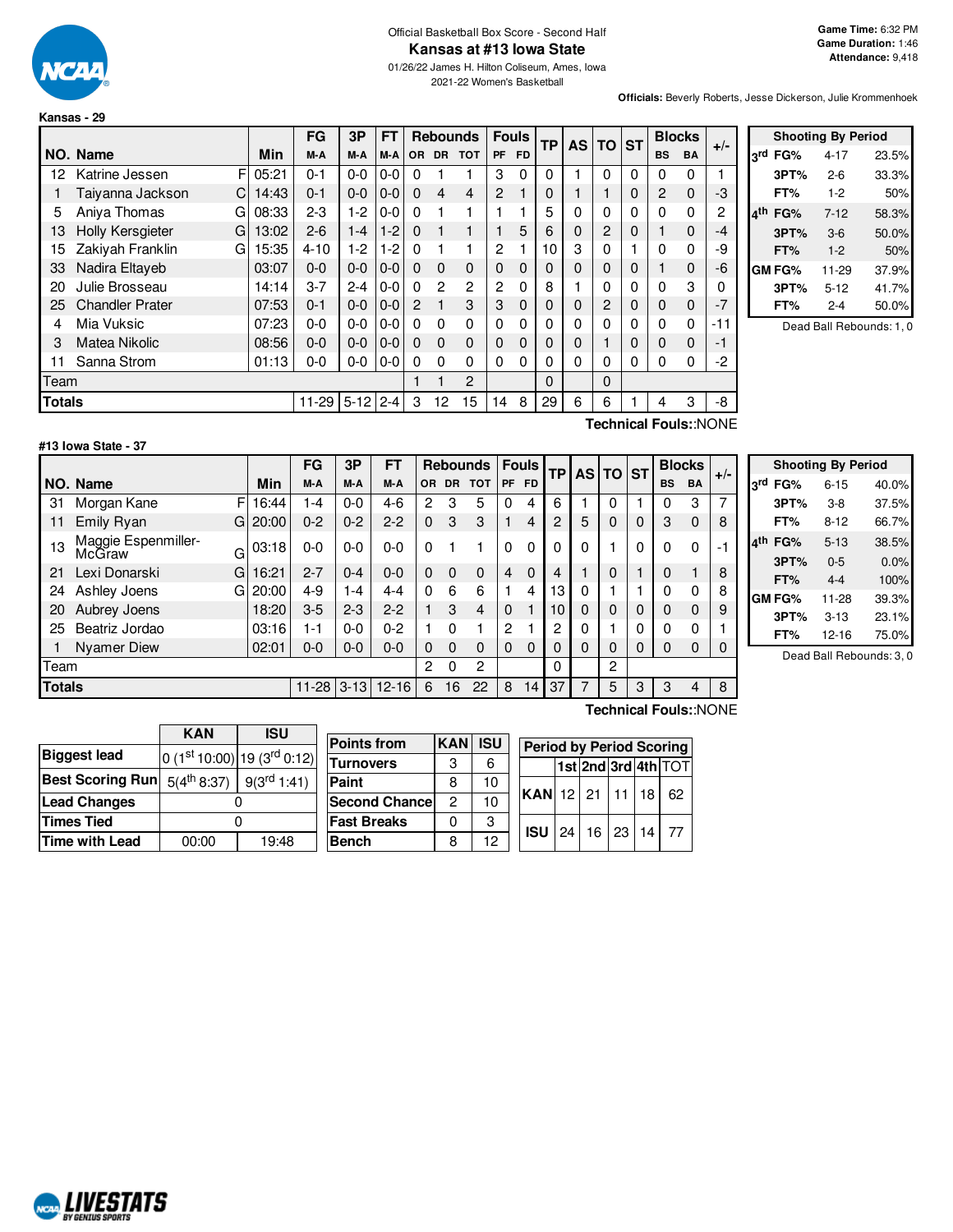



{ Players => 0, 1, 3, 4, 5, 10, 11, 12, 13, 14, 15, 20, 25, 33, 45; } FG  $Types = > All; Results => All;$ 



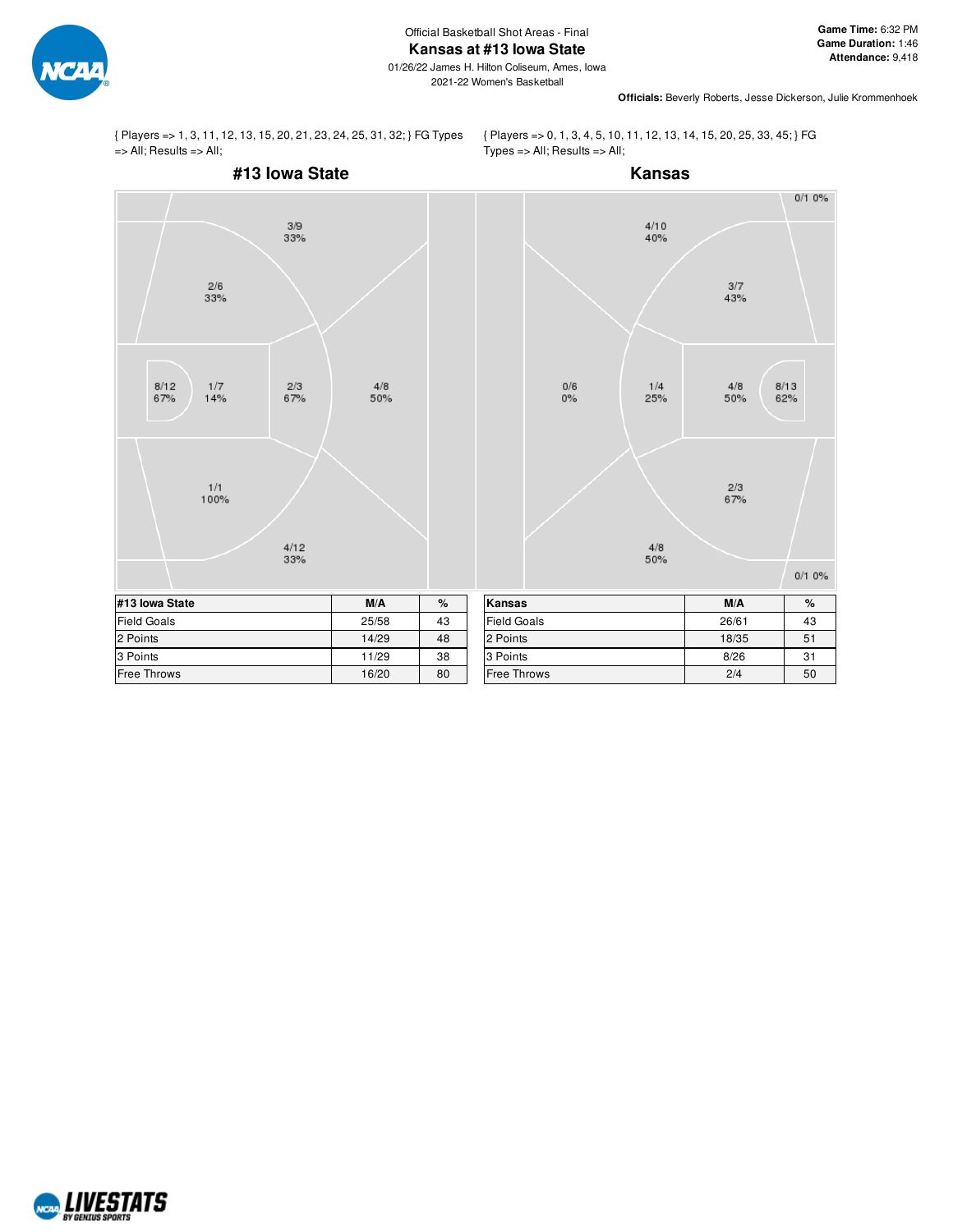

**Officials:** Beverly Roberts, Jesse Dickerson, Julie Krommenhoek

## **Kansas**

| <b>No</b> | Name                   |       | <b>Mins</b> |           | <b>Score</b> | <b>Points Diff</b> |       | Points per Min |      | <b>Assists</b> |     | <b>Rebounds</b> |     | <b>Steals</b>  |     |    | <b>Turnovers</b> |
|-----------|------------------------|-------|-------------|-----------|--------------|--------------------|-------|----------------|------|----------------|-----|-----------------|-----|----------------|-----|----|------------------|
|           |                        | On    | Off         | On        | Off          | On                 | Off   | <b>On</b>      | Off  | On             | Off | On              | Off | On             | Off | On | Off              |
|           | Taiyanna Jackson       | 29:31 | 10:29       | 54 - 49   | $8 - 28$     | 5                  | $-20$ | 1.83           | 0.76 |                |     | 24              | 9   | 4              |     | 8  | 6                |
| 3         | Matea Nikolic          | 14:01 | 25:59       | $22 - 29$ | 40 - 48      | $-7$               | -8    | .57            | 1.54 | 5              |     |                 | 22  |                | 3   | 5  | 9                |
| 4         | Mia Vuksic             | 17:31 | 22:29       | $34 - 38$ | $28 - 39$    | -4                 | $-11$ | .94            | .25  | 6              | 6   |                 | 22  | $\overline{2}$ | 2   | 6  | 8                |
| 5         | Aniya Thomas           | 15:02 | 24:58       | $18 - 21$ | $44 - 56$    | -3                 | $-12$ | 1.20           | 1.76 | 3              | 9   | 15              | 18  | $\Omega$       |     | 5  | 9                |
| 11        | Sanna Strom            | 01:13 | 38:47       | $0 - 2$   | $62 - 75$    | $-2$               | $-13$ | 0.00           | .60  | 0              | 12  | 0               | 33  |                |     |    | 13               |
| 12        | Katrine Jessen         | 15:37 | 24:23       | $23 - 24$ | $39 - 53$    | $-1$               | $-14$ | 1.47           | 1.60 | 3              | 9   | 16              | 17  |                | 3   | 5  | 9                |
| 13        | Holly Kersgieter       | 30:41 | 09:19       | $49 - 57$ | 13 - 20      | -8                 | $-7$  | 1.60           | 1.40 | 9              | 3   | 27              | 6   | 4              |     |    | 3                |
| 15        | Zakiyah Franklin       | 26:04 | 13:56       | $34 - 52$ | $28 - 25$    | $-18$              | 3     | 1.30           | 2.01 | 6              | 6   | 23              | 10  | 3              |     | 12 | $\overline{2}$   |
| 20        | Julie Brosseau         | 25:17 | 14:43       | $46 - 46$ | 16 - 31      | 0                  | $-15$ | 1.82           | 1.09 |                |     | 19              | 14  | 3              |     |    | 9                |
| 25        | <b>Chandler Prater</b> | 16:44 | 23:16       | $24 - 40$ | $38 - 37$    | $-16$              |       | 1.43           | 1.63 | 5              |     | 13              | 20  | 2              | 2   |    |                  |
| 33        | Nadira Eltayeb         | 08:19 | 31:41       | $6 - 27$  | $56 - 50$    | $-21$              | 6     | 0.72           | .77  |                |     | 6               | 27  | $\Omega$       |     | 5  | 9                |

# **#13 Iowa State**

| l No |                           | <b>Mins</b><br>Name |       | <b>Score</b> |           | <b>Points Diff</b> |          | Points per Min |      | <b>Assists</b> |          | <b>Rebounds</b> |     | <b>Steals</b>  |     |    | <b>Turnovers</b> |
|------|---------------------------|---------------------|-------|--------------|-----------|--------------------|----------|----------------|------|----------------|----------|-----------------|-----|----------------|-----|----|------------------|
|      |                           | On                  | Off   | On           | Off       | On                 | Off      | On             | Off  | On             | Off      | On              | Off | On             | Off | On | Off              |
|      | <b>Nyamer Diew</b>        | 04:57               | 35:03 | $6 - 12$     | $71 - 50$ | $-6$               | 21       | .21            | 2.03 | $\overline{c}$ | 15       | 3               | 34  | $\overline{c}$ |     |    | 8                |
| 11   | Emily Ryan                | 40:00               | 00:00 | $77 - 62$    | $0 - 0$   | 15                 | $\Omega$ | l.93           | 0.00 | 17             | $\Omega$ | 37              |     | 6              | O   | 12 | $\Omega$         |
| 13   | Maggie Espenmiller-McGraw | 10:25               | 29:35 | $13 - 16$    | $64 - 46$ | -3                 | 18       | .25            | 2.16 | $\overline{c}$ | 15       | 11              | 26  | $\overline{c}$ |     |    | 9                |
| 15   | Izzi Zingaro              | 01:33               | 38:27 | $2 - 4$      | $75 - 58$ | $-2$               | 17       | <b>1.29</b>    | .95  |                | 16       |                 | 36  | $\mathbf{0}$   | 6   |    | 12               |
| 20   | Aubrey Joens              | 28:17               | 11:43 | $64 - 40$    | $13 - 22$ | 24                 | -9       | 2.26           | 1.11 | 14             | 3        | 27              | 10  | 3              | 3   |    |                  |
| 21   | Lexi Donarski             | 36:21               | 03:39 | $71 - 56$    | $6 - 6$   | 15                 | $\Omega$ | 1.95           | .64  | 16             |          | 33              | 4   | 5              |     | 10 | $\overline{2}$   |
| 24   | Ashley Joens              | 40:00               | 00:00 | $77 - 62$    | $0 - 0$   | 15                 |          | .93            | 0.00 | 17             | 0        | 37              |     | 6              |     | 12 |                  |
| 25   | Beatriz Jordao            | 13:16               | 26:44 | $28 - 20$    | $49 - 42$ | 8                  |          | 2.11           | .83  |                | 10       | 10              | 27  |                | 5   |    | 8                |
| 31   | Morgan Kane               | 22:22               | 17:38 | $42 - 33$    | $35 - 29$ | 9                  | 6        | 88.1           | .98  |                | 10       | 24              | 13  | 3              | 3   | h  | 6                |
| 32   | Maggie Vick               | 02:49               | 37:11 | $5 - 5$      | $72 - 57$ |                    | 15       | 1.78           | 1.94 | $\overline{2}$ | 15       | $\overline{c}$  | 35  | $\overline{2}$ |     |    | 10               |

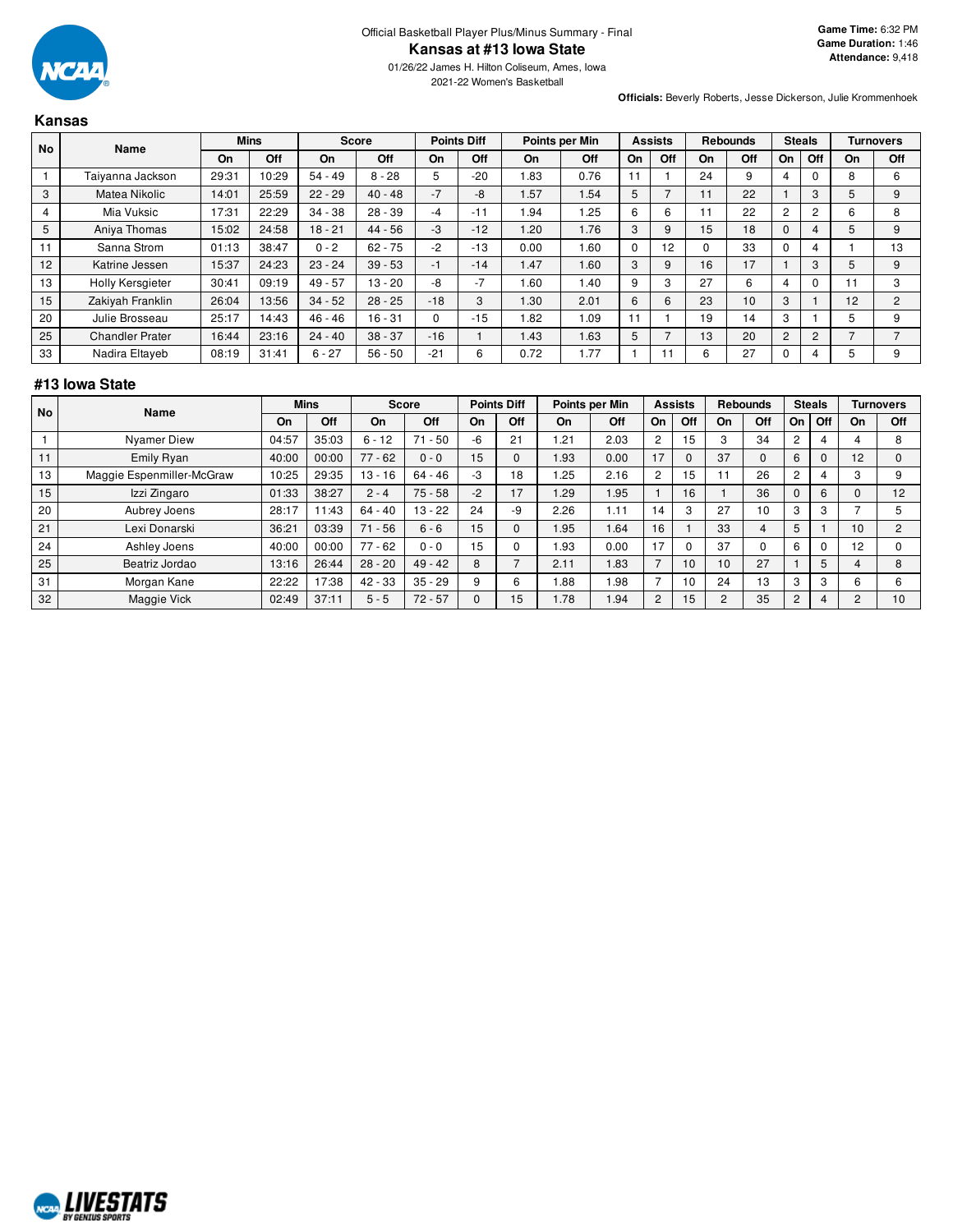

**Officials:** Beverly Roberts, Jesse Dickerson, Julie Krommenhoek

## Players => 0, 1, 3, 4, 5, 10, 11, 12, 13, 14, 15, 20, 25, 33, 45FG Types=>AllResults=>All

**Kansas**



**Blow Up Chart**



| Kansas             | M/A   | $\%$ | Kansas                   | M/A       | %  |
|--------------------|-------|------|--------------------------|-----------|----|
| Field Goals        | 26/61 | 43   | Points in the Paint      | 24(12/21) | 57 |
| 2 Points           | 18/35 | 51   | <b>Fast Break Points</b> | 0(0/0)    |    |
| 3 Points           | 8/26  | 31   | Second Chance Points     | 6(3/6)    | 50 |
| <b>Free Throws</b> | 2/4   | 50   | <b>Effective FG%</b>     | 49        |    |

(N) Missed

N - Player Number

**O** Made

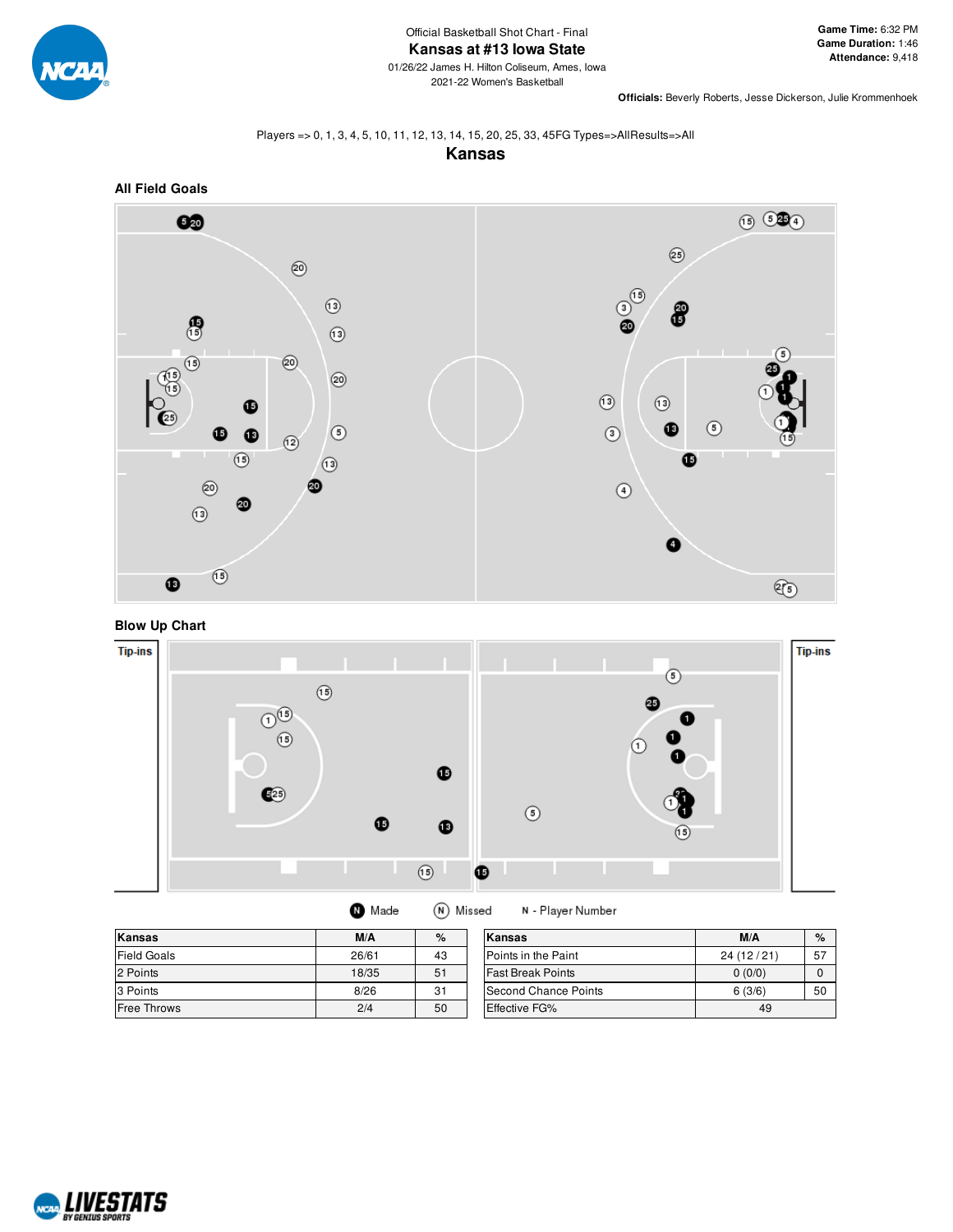

Official Basketball Shot Chart - Final **Kansas at #13 Iowa State**

01/26/22 James H. Hilton Coliseum, Ames, Iowa 2021-22 Women's Basketball

**Officials:** Beverly Roberts, Jesse Dickerson, Julie Krommenhoek

Players => 1, 3, 11, 12, 13, 15, 20, 21, 23, 24, 25, 31, 32FG Types=>AllResults=>All

# **#13 Iowa State**









| N | Made | (N) |
|---|------|-----|
|   |      |     |

N - Player Number

| #13 Iowa State     | M/A   | $\%$ |
|--------------------|-------|------|
| <b>Field Goals</b> | 25/58 | 43   |
| 2 Points           | 14/29 | 48   |
| 3 Points           | 11/29 | 38   |
| <b>Free Throws</b> | 16/20 | 80   |

| #13 lowa State           | M/A      | $\%$ |  |  |  |
|--------------------------|----------|------|--|--|--|
| Points in the Paint      | 18(9/19) |      |  |  |  |
| <b>Fast Break Points</b> | 7(3/3)   | 100  |  |  |  |
| Second Chance Points     | 10(7/10) | 70   |  |  |  |
| <b>Effective FG%</b>     | 53       |      |  |  |  |

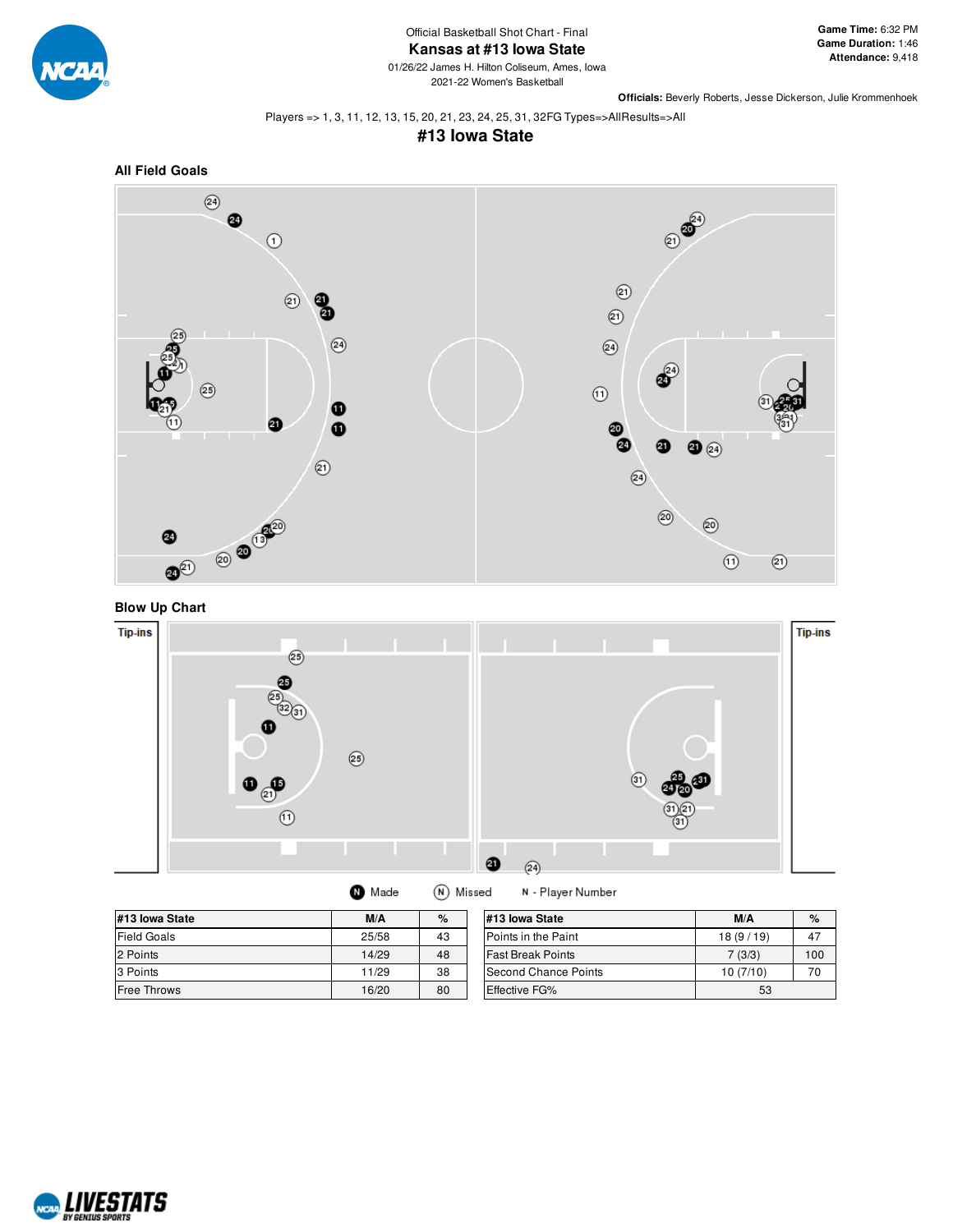

#### Official Basketball Rotations Summary - Final **Kansas at #13 Iowa State**

01/26/22 James H. Hilton Coliseum, Ames, Iowa 2021-22 Women's Basketball

**Officials:** Beverly Roberts, Jesse Dickerson, Julie Krommenhoek

# **Kansas**

| Lineup                                                                           | Quarter<br>On  | <b>Time</b><br><b>On</b> | Quarter<br>Off        | Time<br>Off | Time on<br>Court | <b>Score</b> | <b>Score</b><br><b>Diff</b> |                |              |                | <b>Reb</b> Sti Tov Ass | <b>PPP</b> |
|----------------------------------------------------------------------------------|----------------|--------------------------|-----------------------|-------------|------------------|--------------|-----------------------------|----------------|--------------|----------------|------------------------|------------|
| 1- Jackson T/5- Thomas A/12- Jessen K/13- Kersgieter H/15- Franklin<br>z         | $\mathbf{1}$   | 10:00                    | $\mathbf{1}$          | 06:31       | 03:29            | $2 - 4$      | $-2$                        | 5              | $\mathbf 0$  | $\overline{c}$ | $\mathbf 0$            | 0.3333     |
| 3- Nikolic M/5- Thomas A/13- Kersgieter H/25- Prater C/33- Eltayeb N/            | $\mathbf{1}$   | 06:31                    | $\mathbf{1}$          | 06:31       | 00:00            | $0-0$        | $\mathbf 0$                 | $\mathsf 0$    | $\mathbf 0$  | $\mathbf 0$    | $\mathbf 0$            | 0.0000     |
| 3- Nikolic M/ 5- Thomas A/ 20- Brosseau J/ 25- Prater C/ 33- Eltayeb N/          | $\overline{1}$ | 06:31                    | $\mathbf{1}$          | 05:34       | 00:57            | $3-0$        | 3                           | $\overline{2}$ | $\mathbf 0$  | $\mathbf{1}$   | $\mathbf{1}$           | 1.5000     |
| 3- Nikolic M/ 13- Kersgieter H/ 20- Brosseau J/ 25- Prater C/ 33- Eltayeb<br>N/  | $\mathbf{1}$   | 05:34                    | $\mathbf{1}$          | 03:43       | 01:51            | $2 - 9$      | $-7$                        | $\mathbf{1}$   | $\mathbf 0$  | $\mathbf{0}$   | $\mathbf{0}$           | 1.0000     |
| 1- Jackson T/4- Vuksic M/12- Jessen K/13- Kersgieter H/20- Brosseau<br>J/        | $\mathbf{1}$   | 03:43                    | 1                     | 01:24       | 02:19            | $5-5$        | 0                           | $\mathbf{1}$   | $\pmb{0}$    | $\mathbf 0$    | $\mathbf{1}$           | 1.0000     |
| 5- Thomas A/ 12- Jessen K/ 15- Franklin Z/ 25- Prater C/ 33- Eltayeb N/          | $\mathbf{1}$   | 01:24                    | $\overline{c}$        | 10:00       | 01:24            | $0-6$        | -6                          | $\mathbf{1}$   | $\mathbf 0$  | $\mathbf{1}$   | $\mathbf 0$            | 0.0000     |
| 1- Jackson T/5- Thomas A/12- Jessen K/13- Kersgieter H/15- Franklin<br>z         | $\overline{2}$ | 10:00                    | $\overline{2}$        | 09:21       | 00:39            | $0-0$        | $\mathbf 0$                 | $\mathbf{1}$   | $\mathbf 0$  | $\mathbf 0$    | $\mathbf 0$            | 0.0000     |
| 1- Jackson T/4- Vuksic M/12- Jessen K/13- Kersgieter H/15- Franklin<br>Z         | $\overline{2}$ | 09:21                    | $\mathbf{2}^{\prime}$ | 06:56       | 02:25            | $8 - 2$      | 6                           | $\mathbf{2}$   | 1            | $\mathbf{1}$   | $\mathbf 0$            | 1.6000     |
| 3- Nikolic M/4- Vuksic M/13- Kersgieter H/15- Franklin Z/33- Eltayeb<br>N/       | $\overline{2}$ | 06:56                    | $\mathbf{2}^{\prime}$ | 05:56       | 01:00            | $0 - 5$      | $-5$                        | 0              | 0            | $\overline{c}$ | $\mathbf 0$            | 0.0000     |
| 1- Jackson T/3- Nikolic M/4- Vuksic M/13- Kersgieter H/20- Brosseau<br>J/        | $\mathbf{2}$   | 05:56                    | $\mathbf{2}$          | 04:39       | 01:17            | $3-0$        | 3                           | $\overline{c}$ | $\mathbf 0$  | $\mathbf 0$    | $\mathbf{1}$           | 1.5000     |
| 1- Jackson T/4- Vuksic M/13- Kersgieter H/20- Brosseau J/25- Prater<br>C/        | $\overline{2}$ | 04:39                    | $\overline{2}$        | 01:32       | 03:07            | $8 - 5$      | 3                           | 3              | 1            | $\mathbf 0$    | $\overline{2}$         | 1.3333     |
| 1- Jackson T/13- Kersgieter H/15- Franklin Z/20- Brosseau J/25-<br>Prater C/     | $\overline{2}$ | 01:32                    | 3                     | 10:00       | 01:32            | $2 - 4$      | $-2$                        | $\mathbf 0$    | $\mathbf{1}$ | $\mathbf{1}$   | $\mathbf{1}$           | 1.0000     |
| 1- Jackson T/5- Thomas A/12- Jessen K/13- Kersgieter H/15- Franklin<br>z         | 3              | 10:00                    | 3                     | 08:06       | 01:54            | $3-2$        | $\mathbf{1}$                | $\mathbf{2}$   | $\pmb{0}$    | 0              | $\mathbf{1}$           | 0.7500     |
| 5- Thomas A/ 12- Jessen K/ 13- Kersgieter H/ 15- Franklin Z/ 33- Eltayeb<br>N/   | 3              | 08:06                    | 3                     | 07:20       | 00:46            | $0 - 2$      | $-2$                        | $\mathbf{1}$   | $\mathbf 0$  | $\mathbf 0$    | $\mathbf 0$            | 0.0000     |
| 13- Kersgieter H/15- Franklin Z/20- Brosseau J/25- Prater C/33-<br>Eltayeb N/    | 3              | 07:20                    | 3                     | 06:12       | 01:08            | $1 - 3$      | $-2$                        | $\mathbf{1}$   | $\mathbf 0$  | $\mathbf 0$    | $\Omega$               | 0.5319     |
| 12- Jessen K/ 13- Kersgieter H/ 15- Franklin Z/ 20- Brosseau J/ 25-<br>Prater C/ | 3              | 06:12                    | 3                     | 05:58       | 00:14            | $0 - 0$      | $\mathbf 0$                 | $\mathbf{1}$   | $\mathbf 0$  | $\mathbf{1}$   | $\Omega$               | 0.0000     |
| 5- Thomas A/ 12- Jessen K/ 15- Franklin Z/ 20- Brosseau J/ 25- Prater C/         | 3              | 05:58                    | 3                     | 04:02       | 01:56            | $2 - 1$      | $\mathbf{1}$                | $\overline{c}$ | $\mathsf 0$  | $\mathsf 0$    | $\mathbf 0$            | 1.0000     |
| 1- Jackson T/4- Vuksic M/13- Kersgieter H/15- Franklin Z/25- Prater C/           | 3              | 04:02                    | 3                     | 01:41       | 02:21            | $2 - 8$      | -6                          | $\mathbf 2$    | $\pmb{0}$    | $\mathbf 2$    | $\Omega$               | 0.4000     |
| 1- Jackson T/4- Vuksic M/12- Jessen K/15- Franklin Z/20- Brosseau J/             | 3              | 01:41                    | 3                     | 01:10       | 00:31            | $3 - 2$      | $\mathbf{1}$                | $\mathbf 0$    | $\mathbf 0$  | $\mathbf 0$    |                        | 3.0000     |
| 1- Jackson T/3- Nikolic M/4- Vuksic M/15- Franklin Z/20- Brosseau J/             | 3              | 01:10                    | $\overline{4}$        | 10:00       | 01:10            | $0 - 5$      | $-5$                        | $\mathbf{1}$   | $\mathbf 0$  | $\mathbf 0$    | $\mathbf 0$            | 0.0000     |
| 1- Jackson T/3- Nikolic M/13- Kersgieter H/15- Franklin Z/20-<br>Brosseau J/     | $\overline{4}$ | 10:00                    | 4                     | 06:26       | 03:34            | $7 - 4$      | 3                           | $\overline{4}$ | 1            | 1              | $\overline{c}$         | 1.0000     |
| 1- Jackson T/4- Vuksic M/15- Franklin Z/20- Brosseau J/25- Prater C/             | $\overline{4}$ | 06:26                    | $\overline{4}$        | 05:10       | 01:16            | $3 - 2$      | $\mathbf{1}$                | $\mathbf 0$    | $\pmb{0}$    | $\mathbf 0$    | $\mathbf{1}$           | 3.0000     |
| 1- Jackson T/5- Thomas A/13- Kersgieter H/15- Franklin Z/25- Prater<br>C/        | $\overline{4}$ | 05:10                    | $\overline{4}$        | 04:25       | 00:45            | $1 - 2$      | $-1$                        | $\mathbf 0$    | 0            | $\mathbf{1}$   | $\mathbf 0$            | 0.5319     |
| 1- Jackson T/5- Thomas A/13- Kersgieter H/20- Brosseau J/25- Prater<br>C/        | $\overline{4}$ | 04:25                    | 4                     | 04:12       | 00:13            | $0-0$        | 0                           | 0              | 0            | $\mathbf 0$    | $\mathbf 0$            | 0.0000     |
| 1- Jackson T/3- Nikolic M/5- Thomas A/13- Kersgieter H/20- Brosseau<br>J         | $\overline{4}$ | 04:12                    | $\overline{4}$        | 02:05       | 02:07            | $5 - 2$      | 3                           | $\mathbf{1}$   | $\mathbf 0$  | $\mathbf 0$    | $\mathbf{1}$           | 1.6667     |
| 1- Jackson T/3- Nikolic M/4- Vuksic M/5- Thomas A/20- Brosseau J/                | $\overline{4}$ | 02:05                    | $\overline{4}$        | 01:13       | 00:52            | $2 - 2$      | 0                           | $\mathbf 0$    | $\mathbf 0$  | 0              | $\mathbf 0$            | 2.0000     |
| 3- Nikolic M/4- Vuksic M/11- Strom S/20- Brosseau J/33- Eltayeb N/               | $\overline{4}$ | 01:13                    | $\overline{4}$        | 00:00       | 01:13            | $0 - 2$      | $-2$                        | $\mathsf 0$    | $\pmb{0}$    | $\mathbf{1}$   | $\mathbf 0$            | 0.0000     |

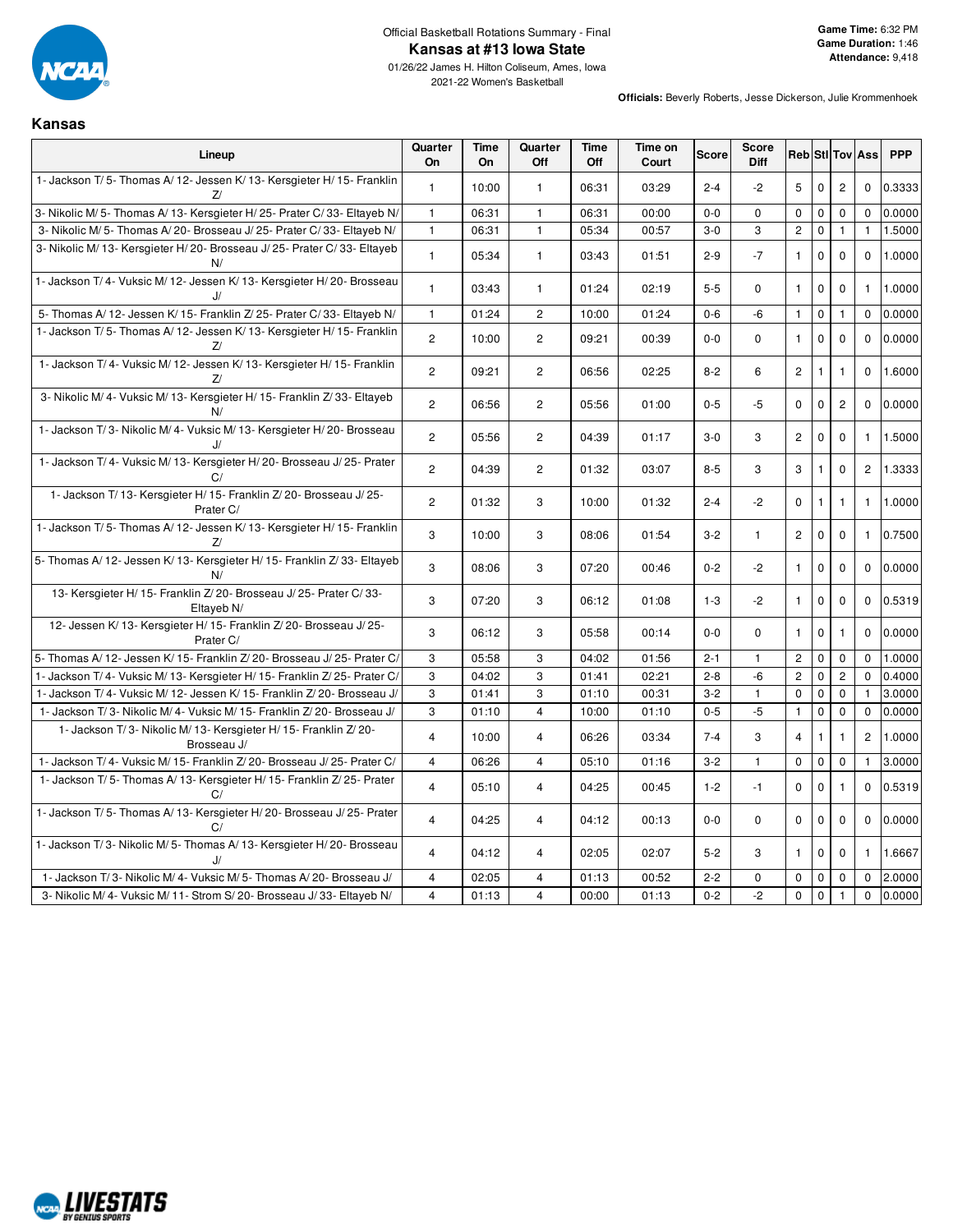

| #13 lowa State                                                                  |                       |            |                         |                    |                  |              |                      |                |              |                |                        |            |
|---------------------------------------------------------------------------------|-----------------------|------------|-------------------------|--------------------|------------------|--------------|----------------------|----------------|--------------|----------------|------------------------|------------|
| Lineup                                                                          | Quarter<br>On         | Time<br>On | Quarter<br>Off          | <b>Time</b><br>Off | Time on<br>Court | <b>Score</b> | <b>Score</b><br>Diff |                |              |                | <b>Reb</b> StilTov Ass | <b>PPP</b> |
| 11- Ryan E/13- Espenmiller-McGraw M/21- Donarski L/24- Joens A/31-<br>Kane M/   | $\mathbf{1}$          | 10:00      | $\overline{1}$          | 08:24              | 01:36            | $2 - 0$      | $\overline{c}$       | $\mathbf{1}$   | $\mathbf{1}$ | $\mathbf 0$    | $\mathbf 0$            | 1.0000     |
| 11- Ryan E/13- Espenmiller-McGraw M/21- Donarski L/24- Joens A/25-<br>Jordao B/ | $\mathbf{1}$          | 08:24      | $\mathbf{1}$            | 06:31              | 01:53            | $2 - 2$      | $\Omega$             | 3              | $\mathbf 0$  | $\mathbf 0$    | $\mathbf{0}$           | 0.6667     |
| 11- Ryan E/13- Espenmiller-McGraw M/21- Donarski L/24- Joens A/31-<br>Kane M/   | $\mathbf{1}$          | 06:31      | $\mathbf{1}$            | 05:34              | 00:57            | $0 - 3$      | -3                   | $\Omega$       | $\Omega$     | $\mathbf 0$    | 0                      | 0.0000     |
| 11- Ryan E/20- Joens A/21- Donarski L/24- Joens A/31- Kane M/                   | 1                     | 05:34      | $\mathbf{1}$            | 04:56              | 00:38            | $3-0$        | 3                    | $\mathbf{1}$   | $\mathbf 0$  | $\mathbf{0}$   | 1                      | 3.0000     |
| 11- Ryan E/20- Joens A/21- Donarski L/24- Joens A/25- Jordao B/                 | $\mathbf{1}$          | 04:56      | $\mathbf{1}$            | 03:43              | 01:13            | $6 - 2$      | $\overline{4}$       | $\mathbf 0$    | $\mathbf 0$  | $\mathbf 0$    | $\overline{2}$         | 3.0000     |
| 11- Ryan E/13- Espenmiller-McGraw M/21- Donarski L/24- Joens A/31-<br>Kane M/   | 1                     | 03:43      | $\mathbf{1}$            | 03:19              | 00:24            | $0 - 3$      | -3                   | $\Omega$       | $\mathbf 0$  | -1             | $\mathbf{0}$           | 0.0000     |
| 11- Ryan E/20- Joens A/21- Donarski L/24- Joens A/31- Kane M/                   | 1                     | 03:19      | $\overline{1}$          | 01:24              | 01:55            | $5 - 2$      | 3                    | 3              | $\mathbf 0$  | $\mathbf 0$    | $\mathbf{1}$           | 1.6667     |
| 11- Ryan E/20- Joens A/21- Donarski L/24- Joens A/25- Jordao B/                 | $\mathbf{1}$          | 01:24      | $\overline{2}$          | 10:00              | 01:24            | $6 - 0$      | 6                    | $\mathbf{1}$   | $\mathbf 0$  | $\mathbf{0}$   | $\mathbf{1}$           | 2.0000     |
| 11- Ryan E/20- Joens A/21- Donarski L/24- Joens A/31- Kane M/                   | $\overline{c}$        | 10:00      | $\overline{2}$          | 09:52              | 00:08            | $0 - 0$      | $\Omega$             | $\mathbf 0$    | $\mathbf 0$  |                | $\Omega$               | 0.0000     |
| 1- Diew N/ 11- Ryan E/ 21- Donarski L/ 24- Joens A/ 25- Jordao B/               | $\mathbf{2}$          | 09:52      | $\overline{2}$          | 07:28              | 02:24            | $2 - 6$      | $-4$                 | $\overline{2}$ | $\mathbf 0$  | 1              | $\mathbf{1}$           | 0.5000     |
| 1- Diew N/ 11- Ryan E/ 21- Donarski L/ 24- Joens A/ 32- Vick M/                 | $\overline{2}$        | 07:28      | $\overline{2}$          | 06:56              | 00:32            | $0 - 2$      | $-2$                 | $\mathbf 0$    | $\mathbf{1}$ | $\overline{c}$ | $\mathbf{0}$           | 0.0000     |
| 11- Ryan E/13- Espenmiller-McGraw M/21- Donarski L/24- Joens A/32-<br>Vick M/   | $\mathbf{2}^{\prime}$ | 06:56      | $\overline{2}$          | 04:39              | 02:17            | $5 - 3$      | $\overline{2}$       | $\overline{2}$ |              | $\mathbf 0$    | $\overline{2}$         | 1.2500     |
| 11- Ryan E/20- Joens A/21- Donarski L/24- Joens A/25- Jordao B/                 | $\overline{c}$        | 04:39      | $\overline{2}$          | 02:15              | 02:24            | $5-6$        | -1                   | $\mathbf{1}$   | $\mathbf 0$  | 1              | $\mathbf{1}$           | 1.0246     |
| 11- Ryan E/15- Zingaro I/20- Joens A/21- Donarski L/24- Joens A/                | $\overline{2}$        | 02:15      | $\overline{2}$          | 00:41              | 01:33            | $2 - 4$      | $-2$                 | $\mathbf{1}$   | $\mathbf 0$  | $\mathbf 0$    | $\mathbf{1}$           | 1.0000     |
| 11- Ryan E/20- Joens A/21- Donarski L/24- Joens A/25- Jordao B/                 | $\overline{c}$        | 00:41      | 3                       | 10:00              | 00:42            | $2 - 0$      | $\overline{c}$       | $\mathbf 0$    | $\mathbf 0$  |                | $\mathbf 0$            | 1.0638     |
| 11- Ryan E/13- Espenmiller-McGraw M/21- Donarski L/24- Joens A/31-<br>Kane M/   | 3                     | 10:00      | 3                       | 08:20              | 01:40            | $2 - 3$      | $-1$                 | $\overline{c}$ | $\Omega$     | 1              | $\mathbf 0$            | 0.5155     |
| 11- Ryan E/20- Joens A/21- Donarski L/24- Joens A/31- Kane M/                   | 3                     | 08:20      | 3                       | 07:20              | 01:00            | $2 - 0$      | $\mathbf{2}$         | $\mathbf{2}$   | $\mathbf 0$  | $\mathbf 0$    | $\mathbf{1}$           | 1.0000     |
| 11- Ryan E/20- Joens A/21- Donarski L/24- Joens A/25- Jordao B/                 | 3                     | 07:20      | 3                       | 05:20              | 02:00            | $3 - 1$      | $\overline{c}$       | 3              | $\mathbf{1}$ | $\Omega$       | $\mathbf{1}$           | 1.0417     |
| 11- Ryan E/20- Joens A/21- Donarski L/24- Joens A/31- Kane M/                   | 3                     | 05:20      | $\overline{\mathbf{4}}$ | 08:04              | 07:16            | $18 - 12$    | 6                    | 6              | $\mathbf 0$  | $\mathbf 0$    | 3                      | 1.3314     |
| 11- Ryan E/13- Espenmiller-McGraw M/20- Joens A/24- Joens A/31-<br>Kane M/      | 4                     | 08:04      | 4                       | 06:26              | 01:38            | $2 - 2$      | 0                    | 3              | $\mathbf 0$  |                | 0                      | 0.6667     |
| 1- Diew N/ 11- Ryan E/ 20- Joens A/ 24- Joens A/ 25- Jordao B/                  | $\overline{4}$        | 06:26      | $\overline{\mathbf{4}}$ | 05:10              | 01:16            | $2 - 3$      | $-1$                 | $\mathsf 0$    | $\pmb{0}$    | $\mathbf{1}$   | $\mathbf{1}$           | 1.0000     |
| 1- Diew N/11- Ryan E/20- Joens A/24- Joens A/31- Kane M/                        | 4                     | 05:10      | $\overline{\mathbf{4}}$ | 04:25              | 00:45            | $2 - 1$      | $\mathbf{1}$         | $\mathbf{1}$   | $\mathbf{1}$ | $\mathbf 0$    | $\mathbf 0$            | 2.0000     |
| 11- Ryan E/20- Joens A/21- Donarski L/24- Joens A/31- Kane M/                   | $\overline{4}$        | 04:25      | 4                       | 00:00              | 04:25            | $6 - 7$      | $-1$                 | 5              |              | $\overline{2}$ | $\mathbf{1}$           | 1.0417     |

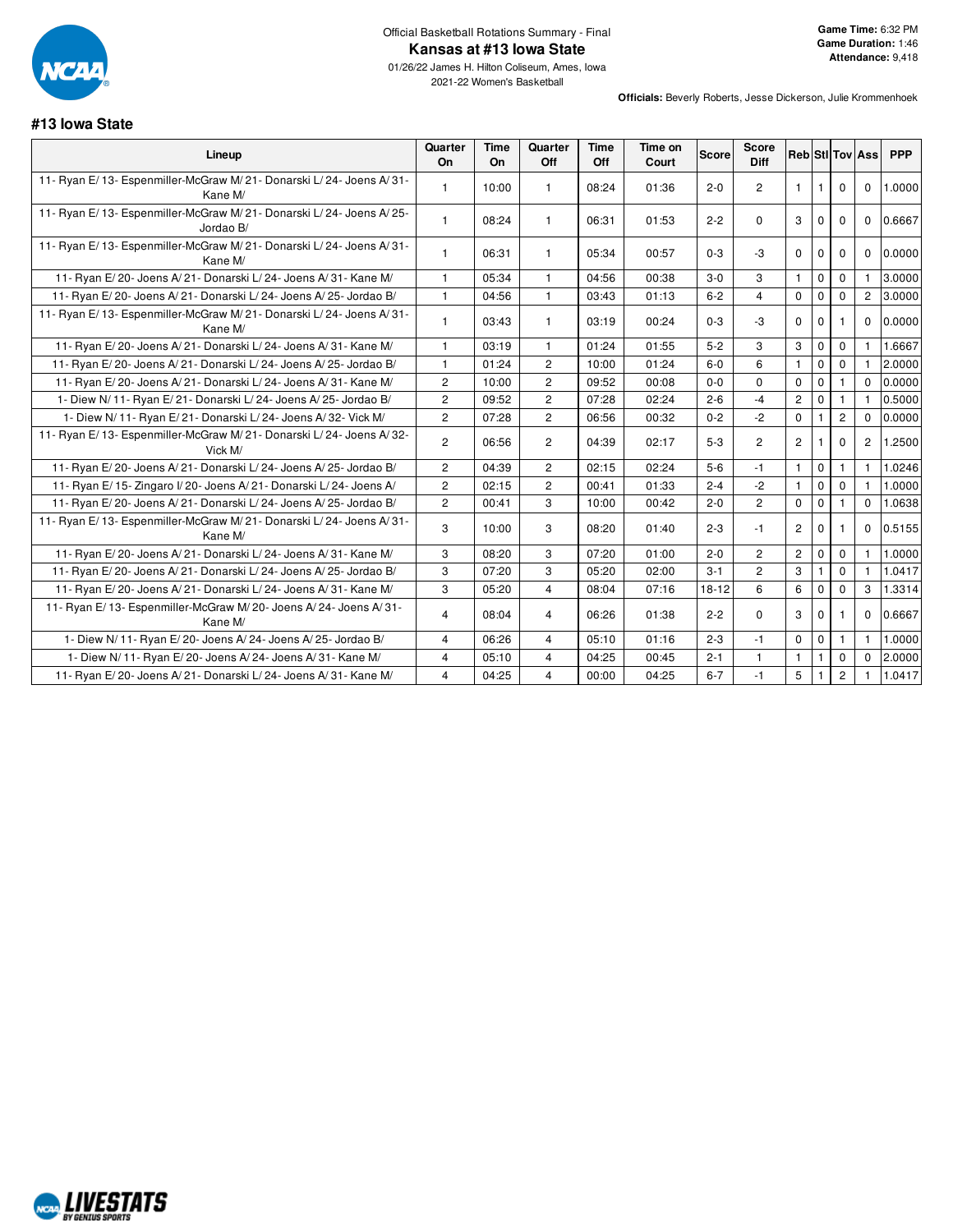

| <b>Kansas</b>                                                                |             |              |                   |            |                |             |                |                |            |
|------------------------------------------------------------------------------|-------------|--------------|-------------------|------------|----------------|-------------|----------------|----------------|------------|
| Lineup                                                                       | <b>Time</b> | <b>Score</b> | <b>Score Diff</b> | Pts/Min    | Reb            | Stl l       | Tov            | Ass            | <b>PPP</b> |
| 1- Jackson T/5- Thomas A/12- Jessen K/13- Kersgieter H/15- Franklin Z/       | 06:02       | $5-6$        | $-1$              | 0.8287     | 8              | $\Omega$    | $\overline{2}$ | $\mathbf{1}$   | 0.4545     |
| 1- Jackson T/3- Nikolic M/13- Kersgieter H/15- Franklin Z/20- Brosseau J/    | 03:34       | $7 - 4$      | 3                 | 1.9626     | $\overline{4}$ | 1           | 1              | $\overline{2}$ | 1.0000     |
| 1- Jackson T/4- Vuksic M/13- Kersgieter H/20- Brosseau J/25- Prater C/       | 03:07       | $8 - 5$      | 3                 | 2.5668     | 3              |             | $\Omega$       | $\overline{2}$ | 1.3333     |
| 1- Jackson T/4- Vuksic M/12- Jessen K/13- Kersgieter H/15- Franklin Z/       | 02:25       | $8 - 2$      | 6                 | 3.3103     | $\overline{c}$ |             |                | $\Omega$       | 1.6000     |
| 1- Jackson T/4- Vuksic M/13- Kersgieter H/15- Franklin Z/25- Prater C/       | 02:21       | $2 - 8$      | $-6$              | 0.8511     | $\overline{2}$ | $\Omega$    | $\overline{2}$ | $\Omega$       | 0.4000     |
| 1- Jackson T/4- Vuksic M/12- Jessen K/13- Kersgieter H/20- Brosseau J/       | 02:19       | $5-5$        | $\Omega$          | 2.1583     |                | $\Omega$    | $\Omega$       |                | 1.0000     |
| 1- Jackson T/3- Nikolic M/5- Thomas A/13- Kersgieter H/20- Brosseau J/       | 02:07       | $5 - 2$      | 3                 | 2.3622     |                | $\mathbf 0$ | $\mathbf 0$    |                | 1.6667     |
| 5- Thomas A/12- Jessen K/15- Franklin Z/20- Brosseau J/25- Prater C/         | 01:56       | $2 - 1$      | $\mathbf{1}$      | 1.0345     | $\overline{2}$ | $\mathbf 0$ | $\mathbf 0$    | $\Omega$       | 1.0000     |
| 3- Nikolic M/ 13- Kersgieter H/ 20- Brosseau J/ 25- Prater C/ 33- Eltayeb N/ | 01:51       | $2 - 9$      | $-7$              | 1.0811     | $\overline{1}$ | $\Omega$    | $\Omega$       | $\Omega$       | 1.0000     |
| 1- Jackson T/13- Kersgieter H/15- Franklin Z/20- Brosseau J/25- Prater C/    | 01:32       | $2 - 4$      | $-2$              | 1.3043     | $\Omega$       | 1           | 1              | 1              | 1.0000     |
| 5- Thomas A/ 12- Jessen K/ 15- Franklin Z/ 25- Prater C/ 33- Eltayeb N/      | 01:24       | $0 - 6$      | $-6$              | 0.0000     |                | $\Omega$    |                | $\Omega$       | 0.0000     |
| 1- Jackson T/3- Nikolic M/4- Vuksic M/13- Kersgieter H/20- Brosseau J/       | 01:17       | $3-0$        | 3                 | 2.3377     | $\overline{c}$ | $\mathbf 0$ | $\Omega$       | $\overline{1}$ | 1.5000     |
| 1- Jackson T/4- Vuksic M/15- Franklin Z/20- Brosseau J/25- Prater C/         | 01:16       | $3-2$        | $\mathbf{1}$      | 2.3684     | $\Omega$       | $\mathbf 0$ | $\Omega$       | 1              | 3.0000     |
| 3- Nikolic M/4- Vuksic M/11- Strom S/20- Brosseau J/33- Eltayeb N/           | 01:13       | $0 - 2$      | $-2$              | 0.0000     | $\Omega$       | $\Omega$    |                | $\Omega$       | 0.0000     |
| 1- Jackson T/3- Nikolic M/4- Vuksic M/15- Franklin Z/20- Brosseau J/         | 01:10       | $0 - 5$      | $-5$              | 0.0000     | $\overline{1}$ | $\Omega$    | $\Omega$       | $\Omega$       | 0.0000     |
| 13- Kersgieter H/15- Franklin Z/20- Brosseau J/25- Prater C/33- Eltayeb N/   | 01:08       | $1 - 3$      | $-2$              | 0.8824     | $\overline{1}$ | $\Omega$    | $\Omega$       | $\Omega$       | 0.5319     |
| 3- Nikolic M/4- Vuksic M/13- Kersgieter H/15- Franklin Z/33- Eltayeb N/      | 01:00       | $0 - 5$      | $-5$              | 0.0000     | $\mathbf 0$    | $\mathbf 0$ | $\overline{2}$ | $\mathbf 0$    | 0.0000     |
| 3- Nikolic M/5- Thomas A/20- Brosseau J/25- Prater C/33- Eltayeb N/          | 00:57       | $3-0$        | 3                 | 3.1579     | $\overline{c}$ | $\Omega$    |                |                | 1.5000     |
| 1- Jackson T/3- Nikolic M/4- Vuksic M/5- Thomas A/20- Brosseau J/            | 00:52       | $2 - 2$      | 0                 | 2.3077     | $\mathbf 0$    | $\mathbf 0$ | $\mathbf 0$    | $\Omega$       | 2.0000     |
| 5- Thomas A/12- Jessen K/13- Kersgieter H/15- Franklin Z/33- Eltayeb N/      | 00:46       | $0 - 2$      | $-2$              | 0.0000     | $\overline{1}$ | $\Omega$    | $\Omega$       | $\Omega$       | 0.0000     |
| 1- Jackson T/5- Thomas A/13- Kersgieter H/15- Franklin Z/25- Prater C/       | 00:45       | $1 - 2$      | $-1$              | 1.3333     | $\Omega$       | $\mathbf 0$ | 1              | $\Omega$       | 0.5319     |
| 1- Jackson T/4- Vuksic M/12- Jessen K/15- Franklin Z/20- Brosseau J/         | 00:31       | $3 - 2$      | $\mathbf{1}$      | 5.8065     | $\Omega$       | $\Omega$    | $\Omega$       |                | 3.0000     |
| 12- Jessen K/13- Kersgieter H/15- Franklin Z/20- Brosseau J/25- Prater C/    | 00:14       | $0 - 0$      | $\Omega$          | 0.0000     | $\overline{1}$ | $\Omega$    |                | $\Omega$       | 0.0000     |
| 1- Jackson T/5- Thomas A/13- Kersgieter H/20- Brosseau J/25- Prater C/       | 00:13       | $0 - 0$      | $\Omega$          | 0.0000     | $\Omega$       | $\Omega$    | $\Omega$       | $\Omega$       | 0.0000     |
| 3- Nikolic M/5- Thomas A/13- Kersgieter H/25- Prater C/33- Eltayeb N/        | 00:00       | $0-0$        | $\mathbf 0$       | <b>NaN</b> | $\Omega$       | $\mathbf 0$ | $\mathbf 0$    | $\Omega$       | 0.0000     |